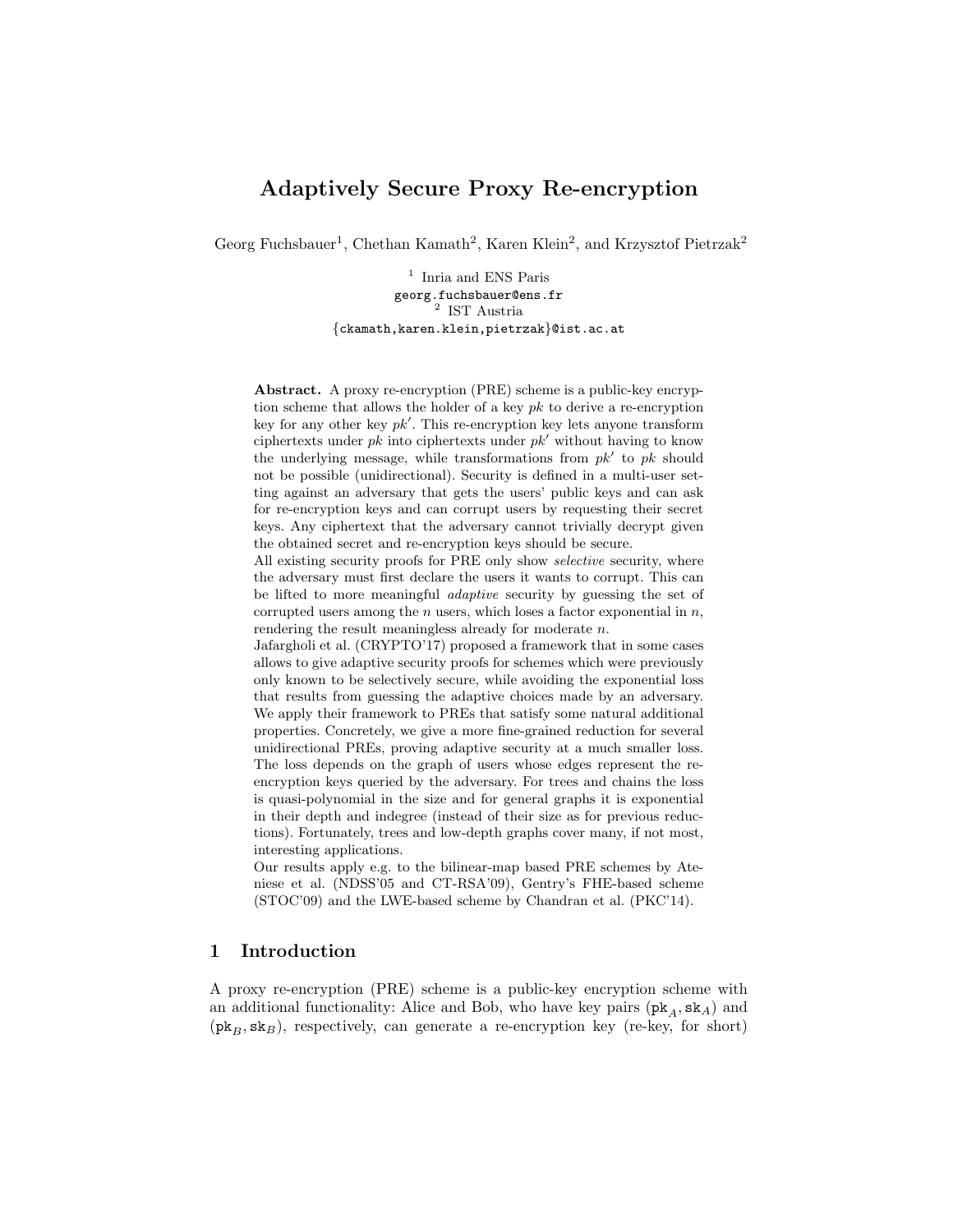${\rm rk}_{A,B}$  that allows its holder, say Peggy, to act as a proxy; that is, she can transform ciphertexts under  $pk_A$  to ciphertexts under  $pk_B$  without having to know the underlying message. A trivial way to accomplish this would be for Alice to hand her secret key  $sk_A$  to Peggy, who can then decrypt ciphertexts under  $pk_A$ , encrypt them under  $pk_B$  and send them to Bob. Alice's secret key acts thus as the re-key and de- and encryption algorithms are used for re-encryption. However, this approach requires Alice to reveal her secret key to Peggy and therefore place complete trust on her. The more interesting cases are when the parties are mutually distrustful.

Bidirectional vs. unidirectional. In the above setting, if the re-key  $rk_{A,B}$ allows Peggy to also transform ciphertexts under  $pk_B$  to  $pk_A$ , the PRE scheme is called "bidirectional". For such schemes the re-key is necessarily a function of both  $sk_A$  and  $sk_B$ . In this paper we are interested in the more interesting case of "unidirectional" PRE schemes where the re-key  $\mathbf{rk}_{A,B}$  can only transform ciphertexts from  $pk_A$  to  $pk_B$ , and not vice-versa, and ciphertexts under  $pk_B$  remain secure even given  $s_{A}$  and  $r_{A,B}$ . (Henceforth we will always assume PREs to be unidirectional.) As opposed to bidirectional PREs, the re-key generation algorithm in a unidirectional PRE takes as input "source" keys  $(\mathsf{pk}_A, \mathsf{sk}_A)$  and only the "target" public key  $pk_B$ .

Single hop vs. multiple hops. Suppose a third user, Charlie, holding keys  $(\mathsf{pk}_C, \mathsf{sk}_C)$ , enters the picture and suppose Peggy obtains the re-key  $\mathsf{rk}_{B,C}$  that allows her to transform ciphertexts under Bob's public key to ciphertexts under Charlie's public key. Peggy can, by definition, transform a ciphertext  $c_A$  under  $pk_A$  to a ciphertext  $c_B$  under  $pk_B$  using her re-key  $rk_{A,B}$ . If it allows Peggy to transform ciphertext  $c_B$ , which has already been re-encrypted once, to a ciphertext  $c_C$  under  $pk_C$  using the re-key  $rk_{B,C}$  then we say that the PRE scheme allows two "hops". In a similar manner, one can consider multiple hops of reencryptions. Such a scheme is termed "multi-hop" as opposed to a "single-hop" scheme (which does not allow re-encryptions of already re-encrypted ciphertexts).

#### 1.1 Modelling Security

The basic notion of security for unidirectional PREs is that of indistinguishability under chosen-plaintext attack (CPA). There are  $n$  users and, at the beginning of the game, the adversary gets their public keys  $pk_1, \ldots, pk_n$  from the challenger. In the first phase, the adversary can corrupt users of its choice by requesting their secret keys; in the second phase, it can obtain re-keys  $rk_{i,j}$  and re-encryptions for ciphertexts of its choice. The scheme is CPA-secure if it is infeasible for the adversary to distinguish encryptions of two messages under a key that the adversary has not corrupted either directly or indirectly (through a re-key or re-encryption query to a corrupted user).

Just as in standard public-key encryption, the above security definition can be strengthened to chosen-ciphertext attack (CCA) by allowing the adversary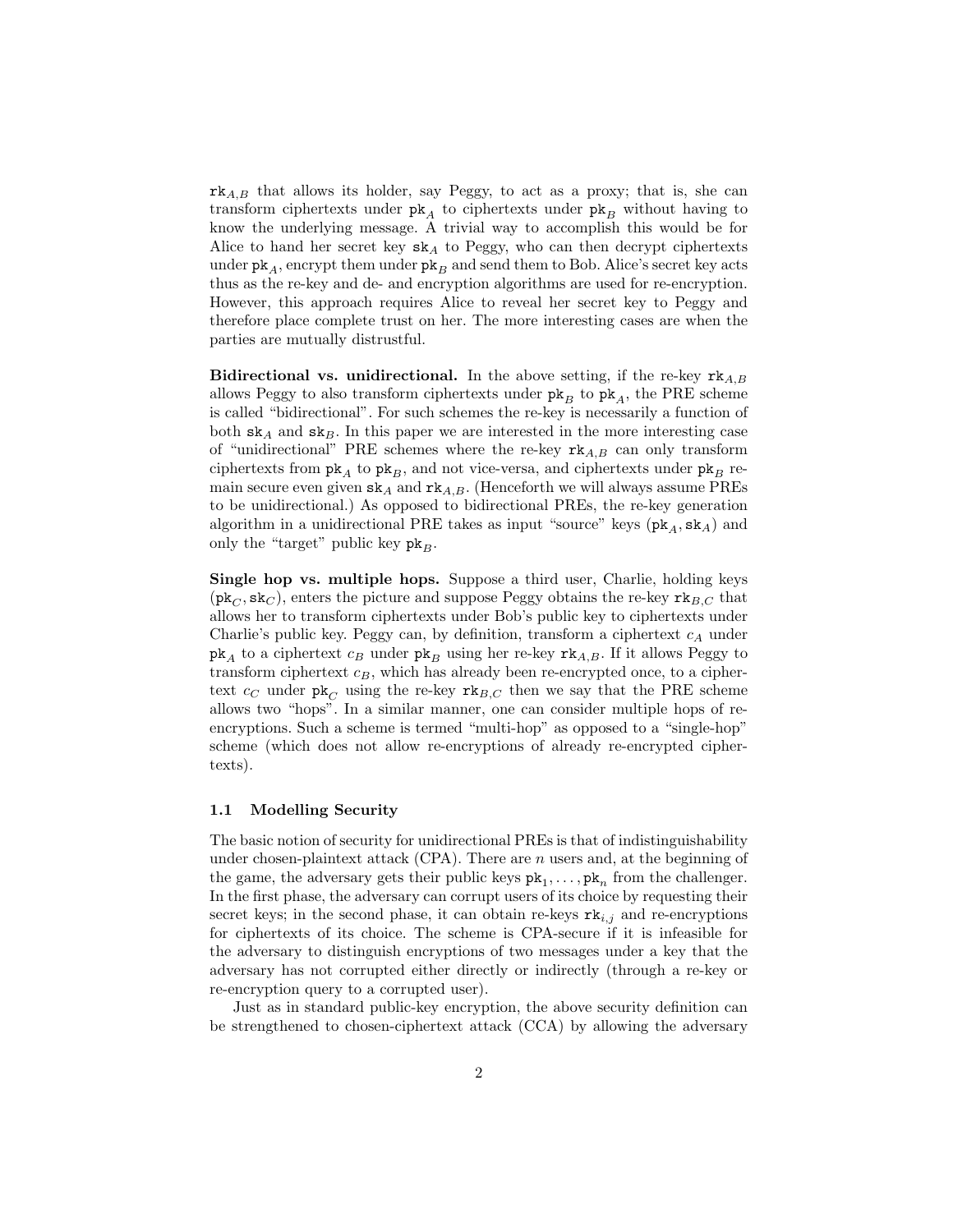access to a decryption oracle which, on input a ciphertext and a public key  $pk_{\lambda}$ returns the decryption of the ciphertext under  $sk_i$ . The conditions to ensure non-triviality have to be altered accordingly.

We note that both definitions are *selective* in nature: the adversary must choose the set of players it corrupts before issuing any queries.

#### 1.2 Prior Work

Bidirectional PREs were introduced as "atomic proxy cryptography" by Blaze, Bleumer and Strauss [\[BBS98\]](#page-42-0), who constructed a multi-hop scheme under the decisional Diffie-Hellman assumption. Unidirectional PREs were introduced later by Ateniese et al. [\[AFGH05\]](#page-42-1). Their main motivation was to limit the amount of trust placed on the proxy, as required by their application to access control for distributed storage. Since the notion of security for unidirectional PRE is different from a bidirectional PRE, they also reformulated the notion of CPA (for the single-hop setting). Assuming hardness of certain problems on bilinear groups, they constructed CPA-secure schemes that are single-hop and unidirectional.

The definition of CCA security for single-hop bidirectional schemes is due to Canetti and Hohenberger [\[CH07\]](#page-42-2) and is more involved than previous definitions, mainly because the adversary is allowed adaptive corruption. They gave a scheme satisfying their notion under the standard decisional bilinear Diffie-Hellman assumption. The definition of CCA security in the unidirectional setting is due to Libert and Vergnaud [\[LV08\]](#page-43-0), who instantiate it under a slightly non-standard assumption on bilinear groups.

The earlier constructions of multi-hop, unidirectional schemes were based on program obfuscation [\[HRsV07,](#page-43-1) [CCV12\]](#page-42-3). In his seminal paper, Gentry [\[Gen09\]](#page-43-2) gave a generic construction of PREs from fully homomorphic encryption. The first construction (with succinct ciphertexts) based on a standard assumption is due to Chandran et al.  $[CL+14]$ : their scheme is CPA-secure assuming decisional learning with errors. Phong et al.  $[PWA<sup>+</sup>16]$  $[PWA<sup>+</sup>16]$  followed up with a construction that, in addition, enjoys a security property called "key-privacy". The only construction of a CCA-secure multi-hop, unidirectional scheme is due to Fan and Liu [\[FL17\]](#page-43-4). In their paper, they also rigorously defined the security models (CPA and CCA) for the multi-hop setting.

Cohen [\[Coh17\]](#page-42-5) has recently argued that CPA security might be too weak for some applications and introduced indistinguishability against honest-reencryption attack (HRA), a notion that implies CPA (but is incomparable to CCA). He also showed that if a PRE satisfies a property called "source-hiding", which several existing CPA-secure schemes do, then HRA security reduces to CPA security.

#### 1.3 Our Contribution

Our starting point is the observation that, unlike bidirectional PREs, the security definitions for unidirectional PREs (that is, CPA, HRA and CCA) are all selective in nature: the adversary must choose the set of parties it corrupts before issuing any queries. A more meaningful notion would be adaptive security,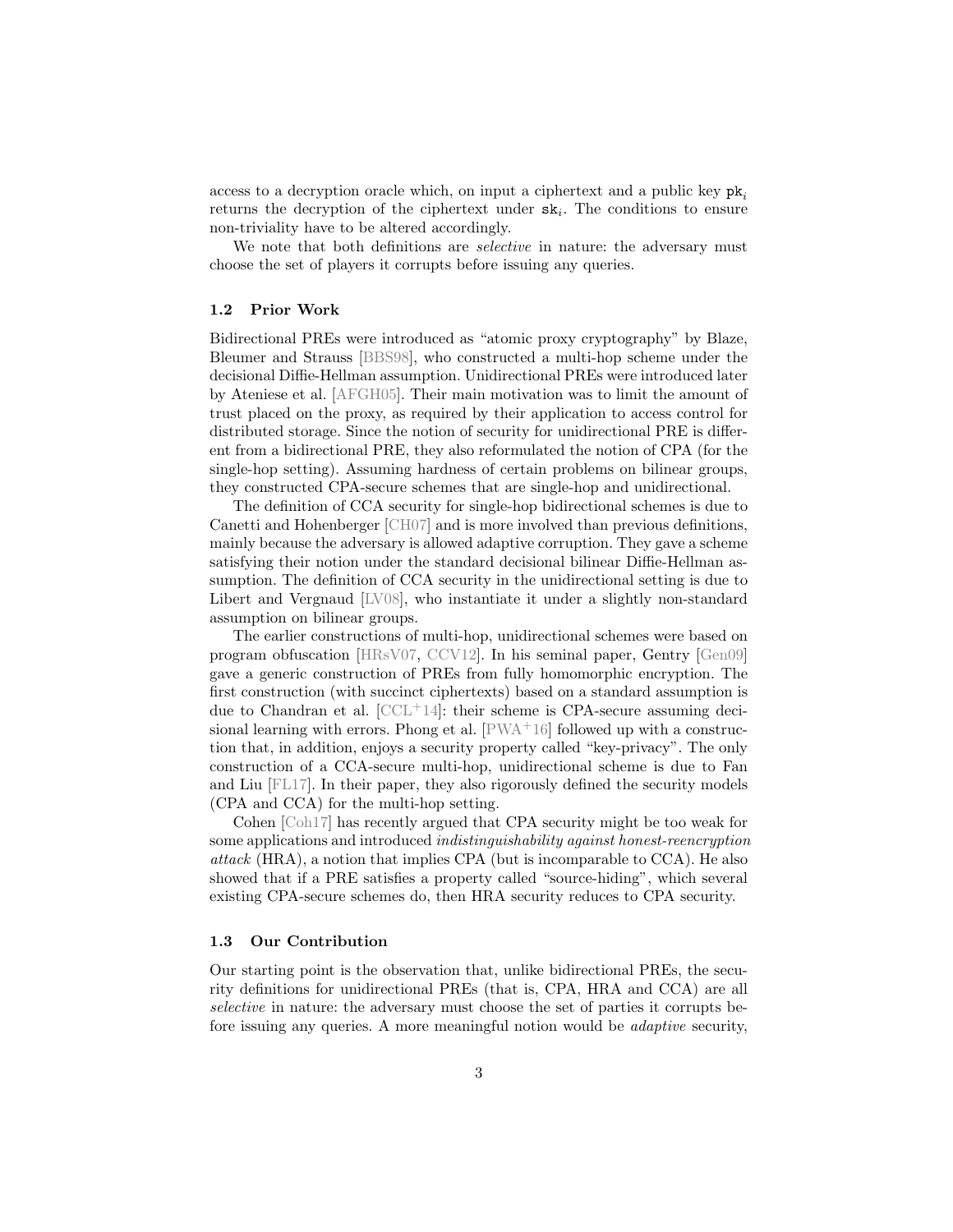where the adversary is allowed to corrupt users at any time during the game. However, modelling this turns out to be as tricky as in the bidirectional setting. In this paper, we lift the definitions for CPA and HRA to the adaptive setting.

1.3.1 First Contribution: Modelling Adaptive Corruption. The main problem that arises when we allow the adversary to adaptively corrupt users is that we must ensure that the adversary cannot trivially win the security game. For bidirectional PREs this was handled in [\[CH07\]](#page-42-2) by defining a relation that keeps track of the dependency between the re-keys and re-encryptions that were issued during the game. Our approach is similar in spirit: the security game maintains a "recoding graph" that has  $n$  nodes, and whose edges are derived from the re-keys and re-encryptions issued to the adversary. The exact definitions of the recoding graph for adaptive CPA and for adaptive HRA differ slightly, but in both cases it is defined so that no corrupt key is reachable from the challenge key. That is, the adversary is forbidden from making any re-key or re-encryption queries to a corrupt user that is reachable from the challenge key. The recoding graph now allows to ensure non-triviality of the adversary's actions by checking a few basic graph properties.

1.3.2 Second Contribution: The Reduction. Proving adaptive security can be reduced to showing selective security by initially guessing the set of users that will be corrupted. However, this reduction loses an exponential factor in  $n$ , rendering the reduction meaningless already for moderate n. As our main contribution, we give a more fine-grained reduction from adaptive to selective security which in many practical settings and for several existing schemes (or minor variants) implies adaptive security at much smaller (quasi-polynomial, or even polynomial) loss. More precisely, the loss in our reduction depends on the structure of the recoding graph: for trees and chains we get a quasi-polynomial  $n^{O(\log n)}$  loss, whereas for general graphs the loss is exponential in their depth. Fortunately, trees, chains, and low-depth graphs cover many, if not most, interesting applications.

Security assumptions. A key step in our search for a tighter reduction was the identification of the basic security assumptions on a PRE that we required in our arguments. For the case of CPA, it turned out to be ciphertext indistinguishability and weak key-privacy, both fairly standard security requirements already explored in some of the previous works.

As the name suggests, a PRE is ciphertext-indistinguishable (or, for short, indistinguishable) if the underlying encryption is. Since the syntax of the encryption algorithm for a PRE is slightly different from that of a standard public-key encryption, the definition of indistinguishability has to be slightly changed. To be precise, the encryption algorithm for a PRE takes also a "level" as input, and we require that the ciphertexts are indistinguishable *on all levels*. It is not hard, therefore, to see that any selectively CPA-secure PRE has to trivially satisfy indistinguishability.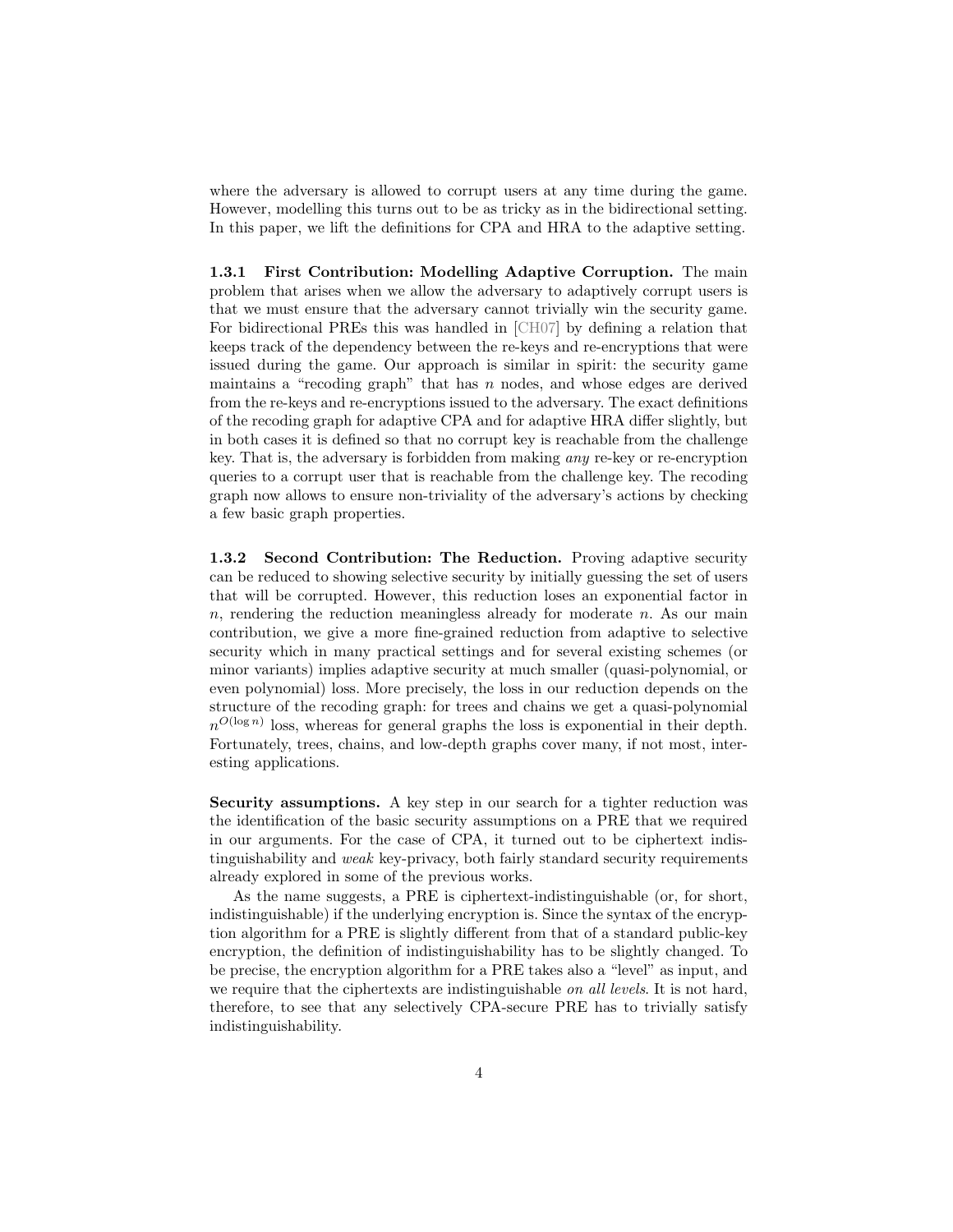The notion of key-privacy was introduced in a strong form in [\[ABH09\]](#page-42-6). We require the PRE to satisfy a much weaker property, namely that a re-key  $\mathbf{rk}_{A,B}$ looks pseudorandom given just the source and target public keys  $pk_A$  and  $pk_B$ . Existing PRE schemes that satisfy the stronger key privacy as defined in [\[ABH09\]](#page-42-6) are therefore candidates for our reduction.

To apply our reduction to HRA-secure PRE, we need a third assumption to hold: source-hiding. This is the same property that allowed Cohen [\[Coh17\]](#page-42-5) to lift a CPA-secure PRE to a HRA-secure one. Informally, a PRE is sourcehiding if ciphertexts that result from re-encryptions are distributed close to fresh encryptions (at the corresponding level).

For PRE satisfying these assumptions, we show that the framework of Ja-fargholi et al. [\[JKK](#page-43-5)+17], who gave an abstraction of the techniques from [\[FKPR14\]](#page-43-6). can be applied. This framework has been used to show adaptive security of a variety of cryptographic protocols (e.g., secret sharing, garbled circuits etc.) in the "symmetric-key" setting while avoiding an exponential loss that typically results from the guessing step when going from selective to adaptive security. Its application to PREs in the work is the first in the "public-key" setting. We describe their framework in more detail below.

The  $JKK+$  framework. A standard way to prove adaptive security is to first define a "selective" variant that requires the adversary to commit to some of its choices (e.g., whom to corrupt, or on what input to be challenged at the end) at the beginning of the game. Let  $W$  denote the set of all possible choices.

Consider a selective security notion defined as two games  $H^0$  and  $H^1$  being indistinguishable. A security proof often uses a hybrid argument: one defines a sequence of hybrid games  $(H_0, \ldots, H_\tau)$  where the first and last games correspond to the original selective games (i.e.,  $H^0 = H_0$  and  $H^1 = H_\tau$ ). One then proves that any two consecutive hybrids ( $H_t$  and  $H_{t+1}$ ) are  $\epsilon$ -indistinguishable. As indistinguishability satisfies the triangle inequality, the extreme games  $H_0$  and  $H_t$ are  $(\epsilon \cdot \tau)$ -indistinguishable.

Now to prove security against an adaptive adversary (who will not reveal its choices at the beginning), one defines a new reduction that just guesses the adversary's future choices at random from the set  $\mathcal W$  and then follows the selective reduction. Conditioned on the guess being correct, this reduction has the same success probability as the selective one.

Unfortunately, the overall loss in security of this second step is as large as the size of  $W$ , which is typically exponential (e.g., exponential in the number of parties that can be corrupted). Thus, if the selective reduction implied  $\epsilon$ -indistinguishability (based on some underlying assumption), the adaptive reduction will only imply  $(\epsilon \cdot |W|)$ -indistinguishability, which in most cases will be meaningless.

The key observation in  $[JKK^+17]$  $[JKK^+17]$  was that in many selective reductions as above, only a highly compressed version  $h(w)$  of the information  $w \in \mathcal{W}$  that the adversary commits to is actually used in the simulation of intermediate hybrids. Jafargholi et al. called these "partially selective" hybrids, as opposed to the original hybrids, which are "fully selective". They show that the security loss in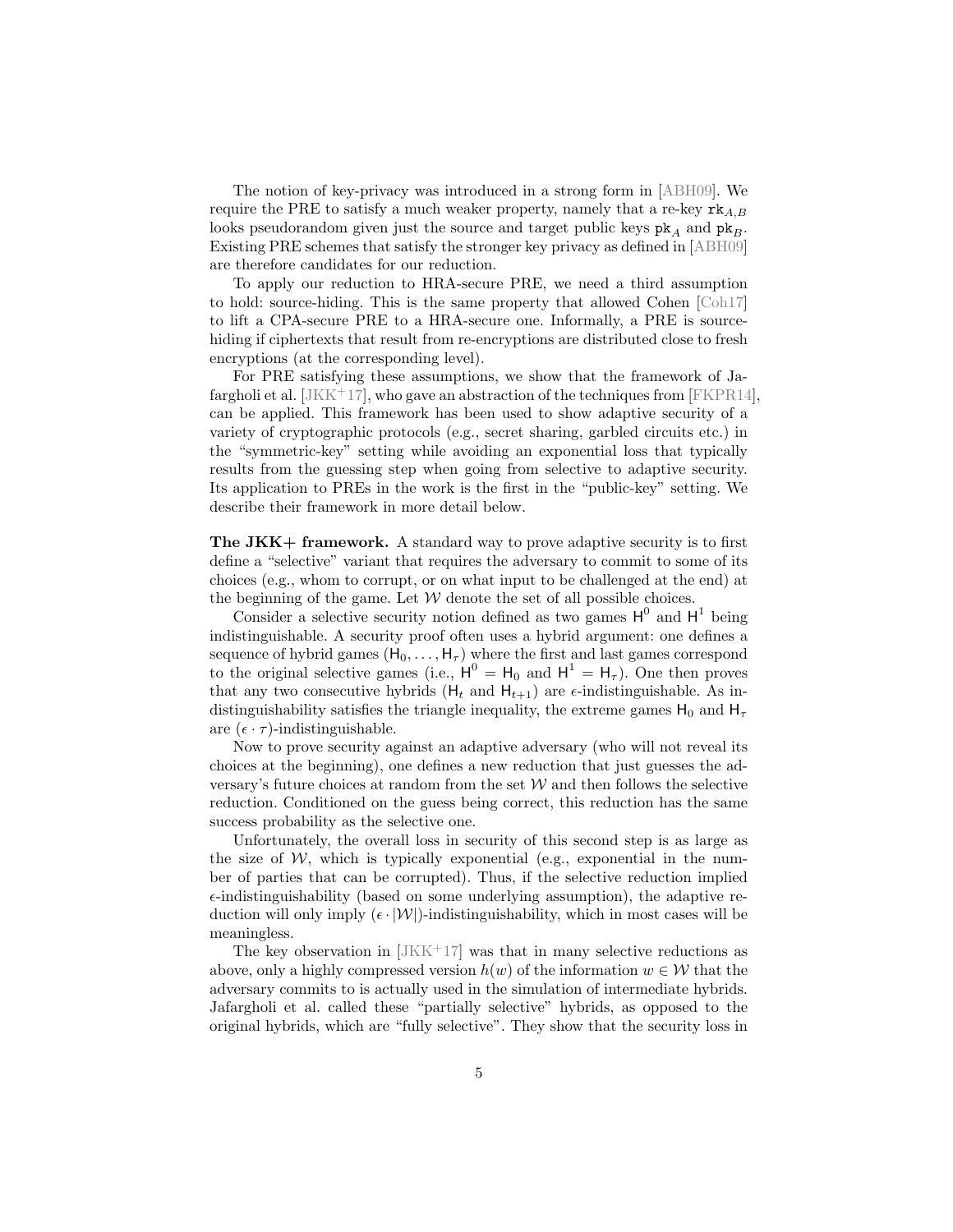such cases is only exponential in the length of  $h(w)$  (its the longest value for any two consecutive hybrids), and not exponential in the length of the entire w.

In all the instances to which the  $|JKK^+17|$  framework has been applied the simulation of the security game depends on some underlying graph (e.g., the access structure in secret sharing or the Boolean circuit in case of garbling) and the hybrid games involve incremental changes to the simulation depending on the structure of this graph. Jafargholi et al. managed to decouple the particulars of the simulation from the design of the hybrids by using a pebbling game on the graph (the graph must thus be directed and acyclic). To be more precise, they associated the simulation of a hybrid  $(H_t)$  to a pebbling configuration  $(\mathcal{P}_t)$ , and therefore the incremental changes in the simulation to the pebbling sequence  $(\mathcal{P}_0, \ldots, \mathcal{P}_\tau)$ . In particular, if a vertex carries a pebble then the part of simulation of the hybrid that is dependent on the vertex is carried out in a different manner (e.g., in garbling using Yao's scheme the ciphertexts in the garbled table for a gate are all bogus). The rules of the simulation is what then determines the pebbling rules, i.e., when exactly a pebble can be placed on or removed from a vertex. The extreme hybrids correspond to the initial and final pebbling configurations, and the immediate goal is to show that two hybrids that differ by a pebble are indistinguishable to an adversary. Indistinguishability of the original games then follows by transitivity of indistinguishability.

In the fully selective games of the above examples, the adversary commits to the whole graph; but, as explained above, knowledge of the vertices that are pebbled suffices to simulate the intermediate hybrids. Therefore, in the partially selective game the adversary "commits" to some pebbling configuration. Since we have established a correspondence between the simulation and a pebbling configuration, the task of designing a better sequence of hybrids has been reduced to finding a better pebbling sequence. In particular, the fewer pebbles are on the graph at any particular time, the more concisely we can describe this configuration, and thus the smaller the incurred security loss.

Designing the hybrids. The graph that underlies the simulation in adaptive CPA and HRA is precisely the recoding graph. (Strictly speaking, it suffices to consider the subgraph that is reachable from the challenge vertex, which we will call the "challenge graph".) The presence (or not) of a pebble on a vertex dictates how the re-encryption and re-key queries outgoing from that vertex are simulated. Therefore in the fully selective games, the adversary commits to the recoding graph (which is different from the original selective game in which the adversary committed to the set of corrupt users), whereas in the partially selective games it "commits" just to a pebbling configuration.

Let us first consider adaptive CPA: the edges of the recoding graph correspond to the re-key and re-encryption queries made by the adversary during the game. For simplicity, assume that the recoding graph has a single source vertex i<sup>\*</sup> that is also the vertex the adversary wants to be challenged on. Once it has made all the queries, the adversary receives its challenge, which is the encryption of either  $m_0^*$  or  $m_1^*$  under  $pk_{i^*}$ ; let  $\text{CPA}^0$  and  $\text{CPA}^1$  denote the respective games. In case there are no outgoing edges from  $i^*$ , indistinguishability of CPA<sup>0</sup> and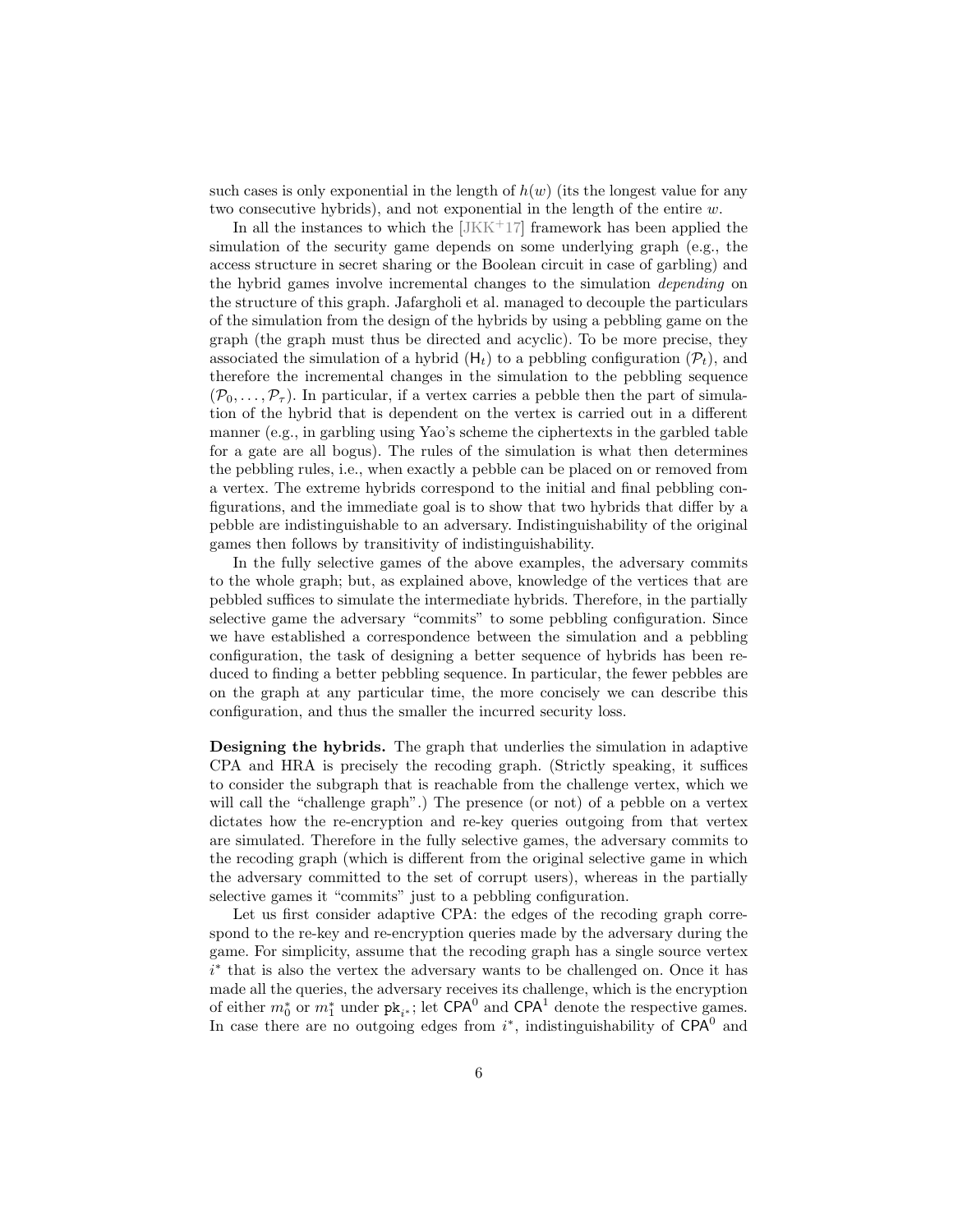$\mathsf{CPA}^1$  follows from ciphertext indistinguishability (the first assumption): The reduction embeds the challenge public key (of the indistinguishability game) as the *i*<sup>\*</sup>-th key, relays  $(m_0^*, m_1^*)$  to its challenger and forwards the challenge ciphertext it receives to the adversary. As there are no outgoing re-keys from  $i^*$ , the simulation does not require the secret key  $sk_{i^*}$ .

In case  $i^*$  does have outgoing edges, the idea is to use a sequence of hybrids to reach a game where knowledge of  $sk_{i^*}$  is not required for simulation, just like above. To argue indistinguishability of hybrids, we use weak key-privacy, which guarantees that a re-key looks pseudorandom given the source and target public keys. Weak key-privacy allows the simulator to fake the outgoing edges from a vertex, after which the secret key for this vertex is not required for simulation anymore. However, the simulator cannot fake edges right away: it has to fake all children of a vertex first, before it can rely on weak key-privacy. Consequently, the pebbling must obey the following rule: in a move, a pebble can be placed on or removed from a vertex only if all its children carry pebbles.

To be precise, in game  $H_t^b$ , for each pebbled vertex in  $\mathcal{P}_t$  all queried re-keys outgoing from that vertex are faked. Observe that as the secret key corresponding to a vertex is used only for the generation of the re-keys outgoing from that vertex, the simulation of a hybrid can be carried out without knowledge of the secret key corresponding to the pebbled vertices. Thus, a pebbling sequence describes a sequence of hybrids.

Main result. Our main result bounds the security loss for arbitrary recoding graphs in terms of their space and time complexity, where a graph is said to have space complexity  $\sigma$  and time complexity  $\tau$  if there exists a valid pebbling strategy for that graph that uses at most  $\sigma$  pebbles and requires at most  $\tau$  moves. More generally, a class of graphs has space complexity  $\sigma$  and time complexity  $\tau$ if this is the case for every graph in that class.

<span id="page-6-0"></span>**Theorem 1 (Informal Theorem [5](#page-24-0) and Theorem [6\)](#page-29-0).** Let  $\mathcal{G}(n)$  denote a family of graphs on n vertices with space-complexity  $\sigma$  and time-complexity  $\tau$ . Then a PRE that is ciphertext-indistinguishable and weakly key-private for computationally bounded adversaries is also adaptively CPA-secure against computationally bounded adversaries for recoding graphs in G with a loss in security of  $\approx \tau \cdot n^{\sigma}$ . If the PRE is also statistically source-hiding then it is also adaptively HRA-secure.

In many applications, the underlying recoding graph is has a very particular structure like trees (or even paths) and low-depth graphs, which cover many interesting applications. For paths, or fixed-arity trees, our reduction only loses a quasi-polynomial factor. For low-depth graphs, the loss is exponential only in the depth (and thus polynomial for fixed depth-graphs). Below, we mention two such applications.

1. In key rotation for encrypted cloud storage, a client has its data encrypted on a server, and occasionally wants to re-encrypt it (say, to restore security after key leakage). As the client does not trust the server, it will not want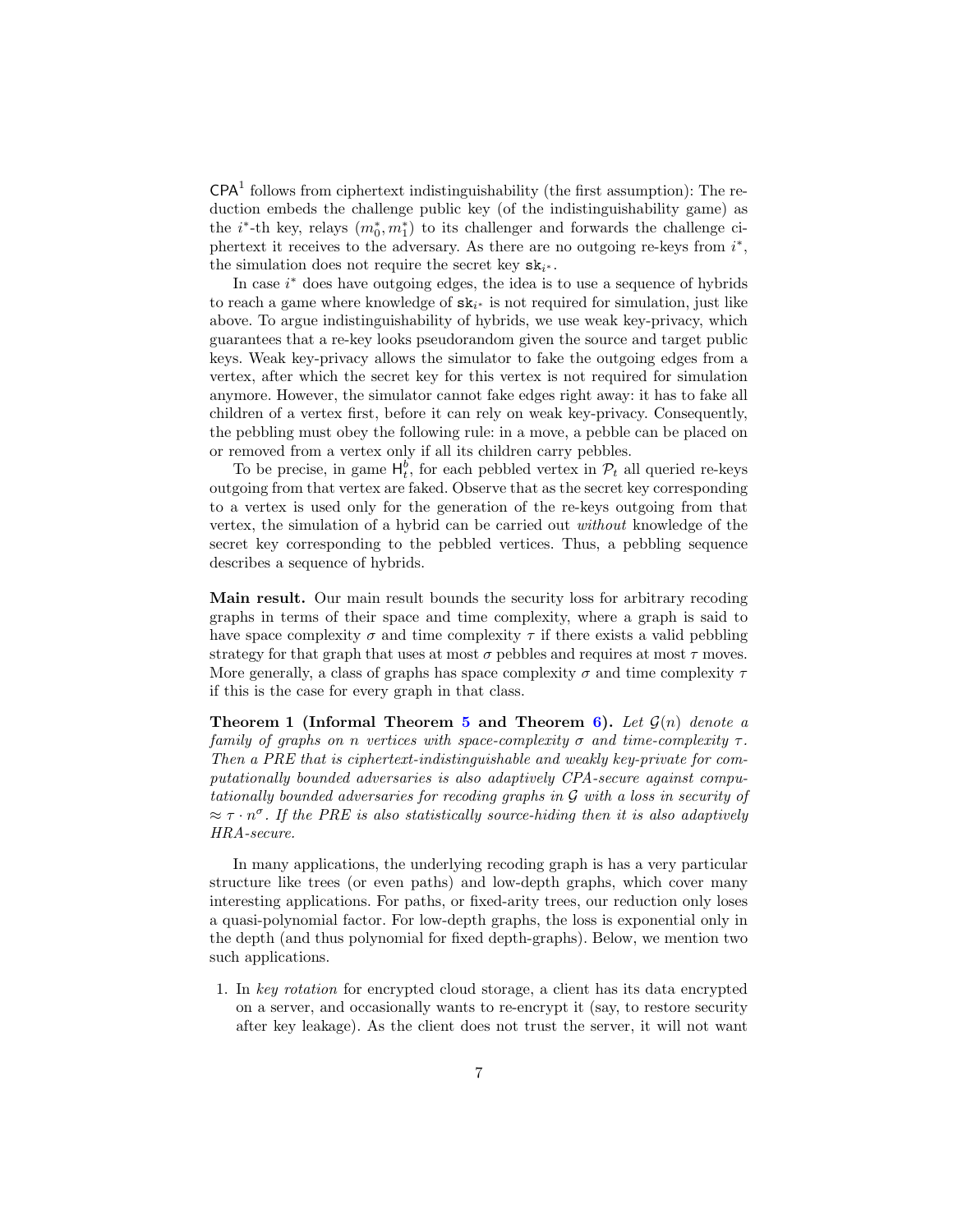| Scheme                                 | Setting       | Assumption(s)  | Hops     |
|----------------------------------------|---------------|----------------|----------|
| Construction 2 [AFGH05]                | Bilinear maps | eDBDH and XDH  | Single   |
| Construction $4$ [ABH09]               | Bilinear maps | eDBDH and DLin | Single   |
| Construction $5$ [Gen09]               |               | <b>FHE</b>     | Multiple |
| Construction $7$ [CCL <sup>+</sup> 14] | Lattices      | LWE            | Multiple |

<span id="page-7-0"></span>Table 1: PRE schemes we prove adaptively CPA and HRA secure (see §[5](#page-30-0) for the definitions of the assumptions).

to hand it the decryption key. When using PRE, the client can simply send a re-key to the server, which enables it to locally re-encrypt all ciphertexts to the new key. In this application the recoding graph is simply a chain.

2. Another common application is forwarding of encrypted email without involving the receiver, say, for delegation during vacation or for filtering spam emails. In most cases the underlying delegation structure will be captured by simple graphs. For example, if delegation only happens to subordinates, the depth of the recoding graph is bounded by the depth of the hierarchy of the organisation.

1.3.3 Third Contribution: Adaptively-Secure PREs. Finally, we show that the aforementioned three properties are satisfied by several existing constructions or by minor variants thereof, and thus Theorem [1](#page-6-0) can be applied to them. An overview of these schemes is given in Table [1.](#page-7-0) We consider the most interesting corollary to our results the adaptive security of the LWE-based scheme by Chandran et al.  $[CL+14]$ :

Theorem 2 (Informal Theorem [11\)](#page-41-0). The quasi-polynomially secure decisional LWE problem implies multi-hop, unidirectional adaptively CPA/HRAsecure PRE for chains or complete binary trees.

# 2 Formal Definitions

**Notation.** We use [a, b] to denote  $\{a, a+1, \ldots, b\}$  and [b] as a shorthand for [1, b]. We will only consider logarithms to the base 2 (i.e.,  $log := log_2$ ). For two sets  $\mathcal{X}, \mathcal{Y}$  we write  $\mathcal{X}\Delta\mathcal{Y}$  for the symmetric difference. We write  $x \leftarrow \mathcal{X}$  for sampling an element x uniformly at random from the set  $\mathcal{X}$ ; analogously,  $x_1, \ldots, x_n \leftarrow \mathcal{X}$ denotes sampling  $x_1, \ldots, x_n$  independently and uniformly at random from the set X. To indicate sampling according to a distribution X on X, we write  $x \leftarrow X$ . By  $[X]$  we denote the support of X, i.e., the values with positive probability. For two distributions  $X, Y, \Delta(X, Y)$  denotes their statistical distance. We write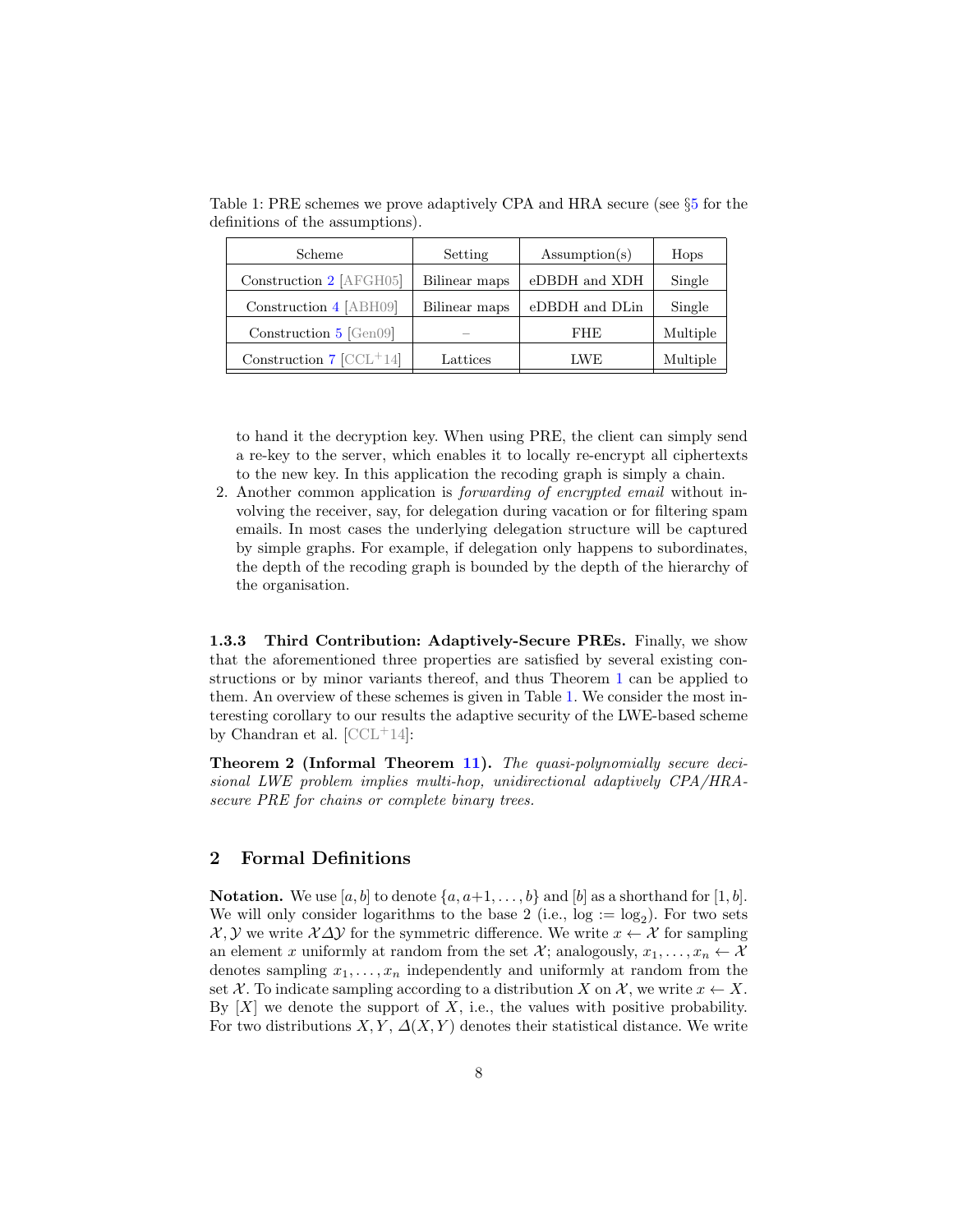$X \equiv Y$  if X has the same input/output distribution as Y. Two distributions  $X = \{X_{\kappa}\}_{\kappa \in \mathbb{N}}$  and  $\{Y_{\kappa}\}_{\kappa \in \mathbb{N}}$  are  $(s, \epsilon)$ -indistinguishable, denoted  $X \approx_{(s,\epsilon)} Y$ , if for every adversary A of size at most s

<span id="page-8-1"></span>
$$
|\mathbb{P}[\mathsf{A}(X) = 1] - \mathbb{P}[\mathsf{A}(Y) = 1]| \le \epsilon.
$$

Throughout the paper, we will repeatedly use the following lemma concerning the transitivity of the indistinguishability relation  $\approx$ :

**Lemma 1.** Let X, Y, Z be distributions on a set X. If  $X \approx_{(s_1,\epsilon_1)} Y$  and  $Y \approx_{(s_2,\epsilon_2)} Z$ , then  $X \approx_{(\min(s_1,s_2),\epsilon_1+\epsilon_2)} Z$ .

For indistinguishability-based security games, we use  $\langle G, A \rangle$  to denote the bit output by the challenger G at the end of its interaction with the adversary A. We say that two games  $G^0$  and  $G^1$  are  $(s, \epsilon)$ -indistinguishable, denoted  $G^0 \approx_{(s,\epsilon)} G^1$ , if for every adversary  $A$  of size at most  $s$ 

$$
|\mathbb{P}[\langle \mathsf{G}^0, \mathsf{A} \rangle = 1] - \mathbb{P}[\langle \mathsf{G}^1, \mathsf{A} \rangle = 1]| \le \epsilon.
$$

For an algorithm A, we use  $s_A$  to denote its size; in a similar manner, for a set X, we use  $s_X$  to denote the complexity of sampling from X uniformly at random.

Notation for graphs. We let  $G = (\mathcal{V}, \mathcal{E})$  denote a directed graph with vertices V (usually  $V = [n]$  for some  $n \in \mathbb{N}$ ) and edges  $\mathcal{E} \subseteq \mathcal{V}^2$ . The indegree (resp., outdegree) of a vertex is defined as the number of edges coming in to (resp., going out of) that vertex. The indegree (resp., outdegree) of the graph is the maximum indegree (resp., outdegree) over all the vertices. A vertex with indegree (resp., outdegree) zero is called a source (resp., sink). A vertex  $i$  is *connected* to another vertex j (or alternatively j is reachable from i) if there is a directed path from  $i$  to  $j$  in  $G$ .

#### Miscellaneous notation.

- 1.  $\kappa$ : the security parameter
- 2.  $\lambda$ : the number of supported levels of re-encryption supported
- 3. q: the order of a group or a field
- 4. b: the bit used to select the challenge
- 5.  $b'$ : adversary's guess
- 6. n: number of keys/size of the graph
- 7.  $\delta/d$ : degree/depth of a graph

### 2.1 Proxy Reencryption: Formal Definitions

<span id="page-8-0"></span>Definition 1 (Multi-hop, unidirectional PRE). A multi-hop, unidirectional PRE scheme for a message space M consists of the six-tuple of algorithms (S,K, RK, E, D, RE), which are explained below.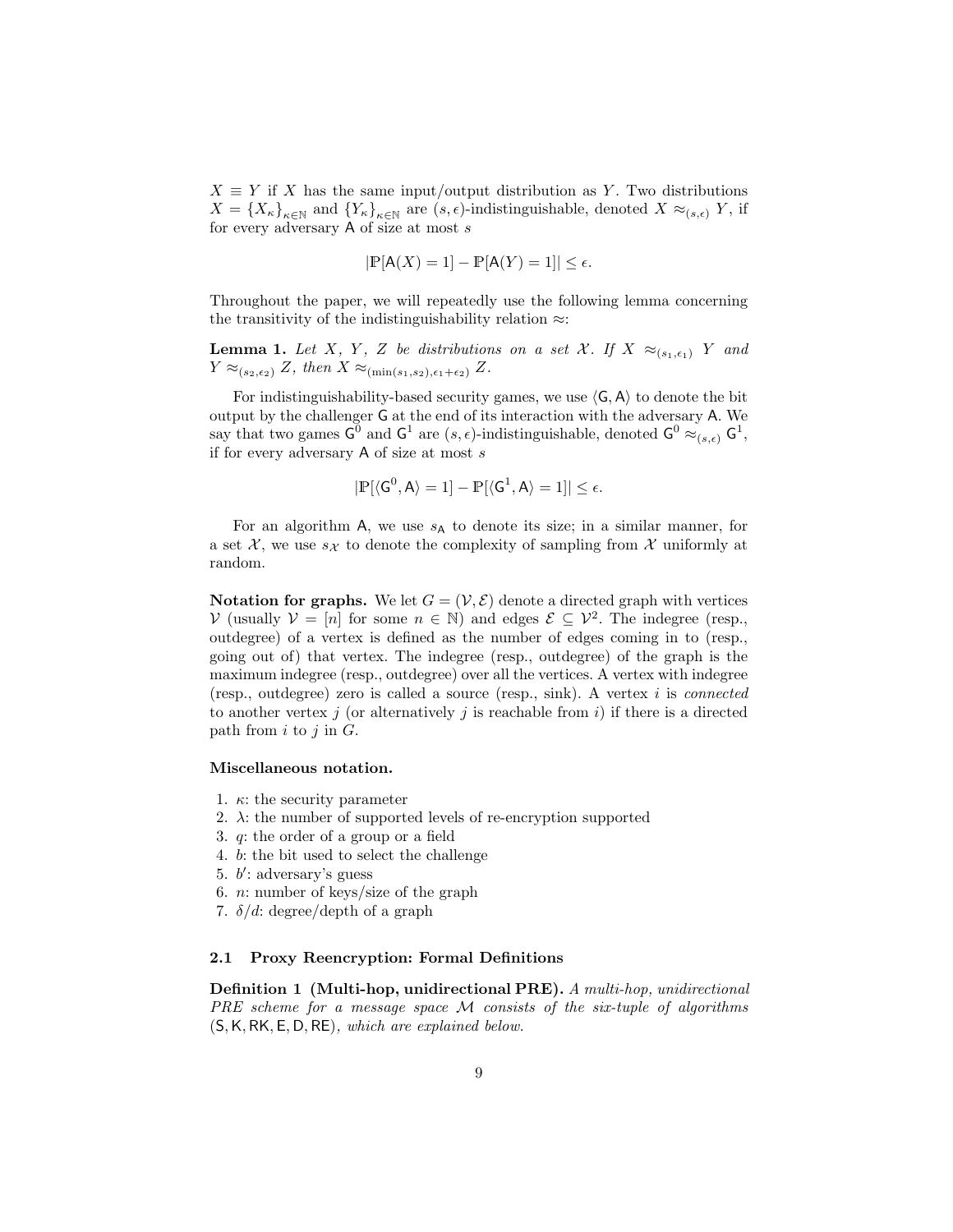- $S(1^{\kappa},1^{\lambda}) \to \text{pp}$ : On input the security parameter  $\kappa$  and the maximum level  $\lambda$ (both in unary) supported by the scheme, setup outputs the public parameters pp. We assume that pp is implicit in other function calls.
- $K(pp) \rightarrow (pk, sk)$ : Key generation returns a public key pk and the corresponding secret key sk.
- $RK((pk<sub>i</sub>, sk<sub>i</sub>), pk<sub>j</sub>) \rightarrow rk<sub>i,j</sub>$ : On input a source key pair  $(pk<sub>i</sub>, sk<sub>i</sub>)$  and a target public key  $pk_j$ , re-key generation generates a unidirectional re-encryption key (rekey, for short)  $rk_{i,j}$ .
- $\mathsf{E}(\mathsf{pk},(m,\ell)) \to (c,\ell)$ : Encryption takes as input the public key pk, a message m and a level  $\ell \in [\lambda]$ , and outputs a level- $\ell$  ciphertext  $(c, \ell)$ .
- $D(\mathbf{sk}, (c, \ell)) \rightarrow m$  : On input a ciphertext  $(c, \ell)$  and the secret key sk, decryption outputs a message m, or the symbol  $\perp$  (if the ciphertext is invalid).
- $\mathsf{RE}(\mathtt{rk}_{i,j},\mathtt{pk}_{i},\mathtt{pk}_{j},(c_i,\ell)) \rightarrow (c_j,\ell+1)$ : Reencryption takes a re-key  $\mathtt{rk}_{i,j},$  a source public key  $pk_i$ , a target public key  $pk_j$  and a level- $\ell$  ciphertext  $c_i$ under  $pk_i$  and transforms it to a level- $(\ell + 1)$  ciphertext  $c_j$  under  $pk_j$ . Only ciphertexts belonging to levels  $\ell \in [\lambda-1]$  can be re-encrypted. In constructions where arguments  $pk_i$  and/or  $pk_j$  are optional, we simply drop them.

Definition [1](#page-8-0) differs slightly from the definition of multi-hop unidirectional PRE in [\[FL17\]](#page-43-4). Here, the re-keys are level-agnostic: the same re-key can be used to re-encrypt a ciphertext belonging to any level. In [\[FL17\]](#page-43-4), however, a re-key associated to a level cannot be used to re-encrypt a ciphertext from a different level. We require the PRE to satisfy the following two correctness properties.

Definition 2 (Correctness [\[ABH09\]](#page-42-6)). A proxy re-encryption scheme (as in Definition [1\)](#page-8-0) is correct w.r.t. the message space  $\mathcal M$  if the following two properties hold:

1. Correctness of encryption:  $\forall \kappa, \lambda \in \mathbb{N} \ \forall \text{pp} \in [S(1^{\kappa}, 1^{\lambda})] \ \forall \text{ (pk, sk)} \in [K(pp)]$  $\forall (m,\ell) \in \mathcal{M} \times [\lambda]$ :

 $\mathbb{P}[\mathsf{D}(\mathsf{sk}, \mathsf{E}(\mathsf{pk}, (m, \ell))) \neq m] = \mathsf{negl}(\kappa, \lambda),$ 

where the probability is over the random coins of E.

2. Correctness of re-encryption:  $\forall \kappa, \lambda \in \mathbb{N} \ \forall \text{pp} \in [S(1^{\kappa}, 1^{\lambda})] \ \forall (\text{pk}_i, \text{sk}_i),$  $(\texttt{pk}_j,\texttt{sk}_j) \in [\mathsf{K}(\texttt{pp})] \,\, \forall \, \texttt{rk}_{i,j} \in [\mathsf{RK}((\texttt{pk}_i,\texttt{sk}_i), \texttt{pk}_j)] \,\, \forall \, (m,\ell) \in \mathcal{M} \times [\lambda-1] \colon$ 

 $\mathbb{P}[\mathsf{D}\big(\mathtt{sk}_j, \mathsf{RE}(\mathtt{rk}_{i,j}, \mathtt{pk}_i, \mathtt{pk}_j, \mathsf{E}(\mathtt{pk}_i, (m, \ell)))\big) \neq m] = \mathsf{negl}(\kappa, \lambda),$ 

where the probability is over the random coins of E and RE.

### 2.2 Modelling Security

2.2.1 Selective Corruption. The selective security of a multi-hop, unidirectional PRE scheme against a chosen-plaintext attack is modelled using the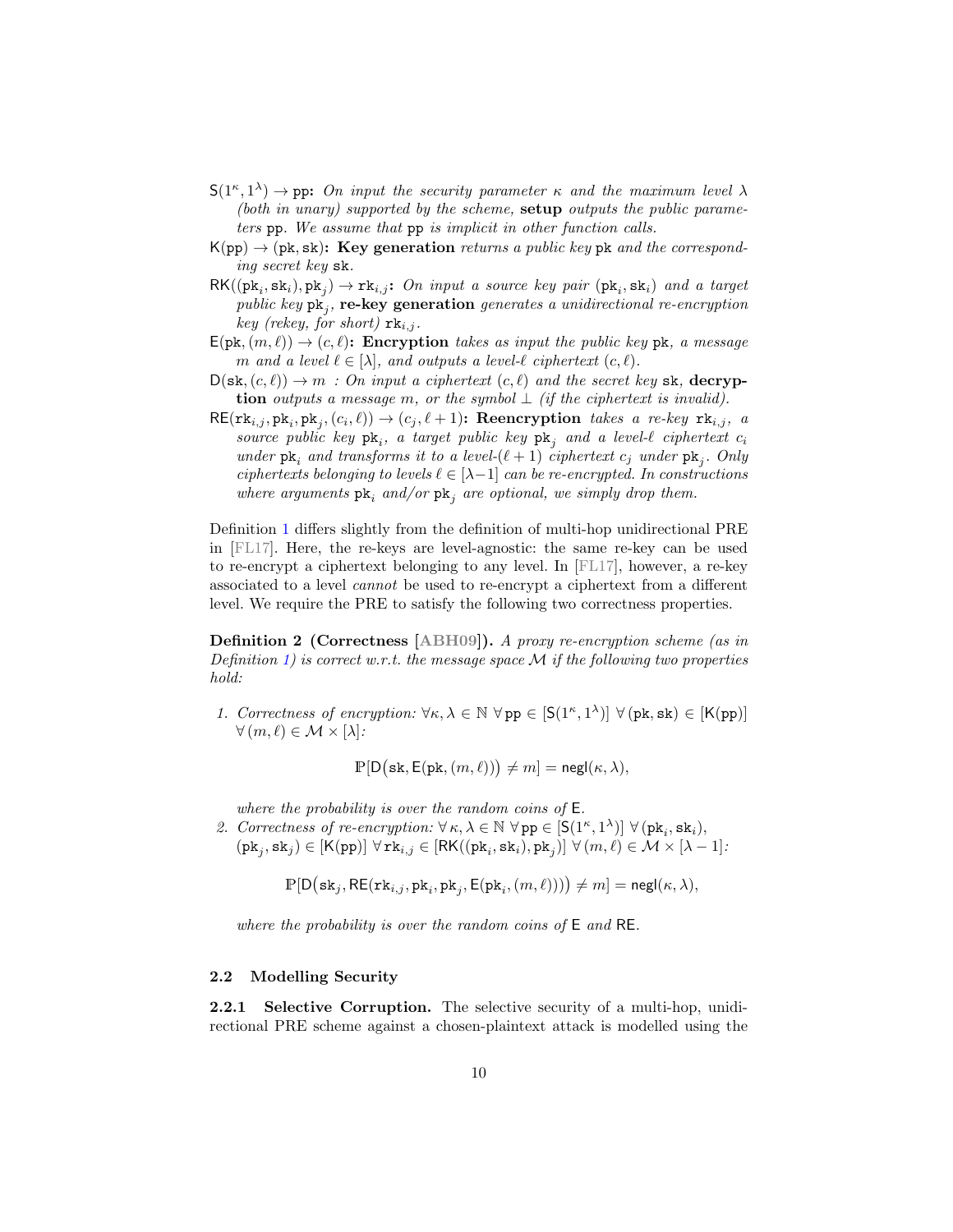<span id="page-10-0"></span>Challenger  $\mathsf{sCPA}^b(1^\kappa, 1^\lambda, n)$ 1: Set  $C = \emptyset$  b Stores the corrupt public keys 2:  $pp \leftarrow \text{PRE.S}(1^{\kappa}, 1^{\lambda}), (pk_1, sk_1), \ldots, (pk_n, sk_n) \leftarrow \text{PRE.K}(pp) \Rightarrow \text{Generate keys}$  $3: \ \forall i,j \in [n], i \neq j : \text{rk}_{i,j} \leftarrow \mathsf{PRE.RK}((\mathtt{pk}_i,\mathtt{sk}_i),\mathtt{pk}_j)$  $\triangleright$  Generate re-keys  $4: state \leftarrow A_1^{(corrupt,\cdot)}$  $(pp)$   $\triangleright$  Phase 1  $5:~b' \leftarrow \mathsf{A}_2^{(\text{rekey},\cdot,\cdot),(\text{reencypt},\cdot,\cdot,\cdot),(\text{challenge},\cdot,\cdot,\cdot)}(\text{pk}_1,\ldots,\text{pk}_n$  $\triangleright$  Phase 2 6: return  $b'$ Oracle (corrupt, i) 1: Add  $i$  to  $C$ 2: return  $sk_i$ Oracle  $(r$ ekey,  $i, j)$ 1: if  $i \notin \mathcal{C}$  and  $j \in \mathcal{C}$  then HALT end if  $\longrightarrow$  abort<sub>2</sub> 2: return  $rk_{i,j}$ Oracle (reencrypt,  $i, j, (c_i, \ell)$ ) 1: if  $i \notin \mathcal{C}$  and  $j \in \mathcal{C}$  then HALT end if  $\Box$  b abort<sub>3</sub> 2: return  $(c_j, \ell + 1) \leftarrow \mathsf{PRE}.\mathsf{RE}(\mathtt{rk}_{i,j}, \mathtt{pk}_i, \mathtt{pk}_j, (c_i, \ell))$ Oracle (challenge,  $i^*$ ,  $(m_0^*, m_1^*)$ ,  $\ell^*$  $\triangleright$  Single access 1: if  $i^* \in \mathcal{C}$  then HALT end if  $\longrightarrow$  abort<sub>1</sub> 2: return  $(c_{i^*}, \ell^*) \leftarrow \mathsf{PRE.E}(pk_{i^*}, (m_b^*, \ell^*))$ 

Game 1: sPRE-CPA

security game given in Game  $1<sup>3</sup>$  $1<sup>3</sup>$  $1<sup>3</sup>$  It is an extension of the security model for single-hop PRE from  $[ABH09]$  to the multi-hop setting.<sup>[4](#page-10-2)</sup> The limiting feature of the model is that the adversary has to fix, beforehand in Phase 1 (see Game [1\)](#page-10-0), the honest and corrupt public keys. Its goal is to distinguish an encryption of  $m_0$  from an encryption of  $m_1$  (for  $m_0, m_1$  of its choice) under a key of its choice. The game aborts if the adversary does one of the following:

- query the challenge oracle on a corrupt public key ( $abort<sub>1</sub>$ );
- request a re-key from an honest key to a corrupt key ( $abort<sub>2</sub>$ ); or
- query a re-encryption from an honest to a corrupt key ( $abort<sub>3</sub>$ ).

**Definition 3 (sPRE-CPA-security).** A PRE scheme is  $(s, \epsilon)$ -selectively secure against chosen-plaintext attack if  $\mathsf{sCPA}^0 \approx_{(s,\epsilon)} \mathsf{sCPA}^1$ , where  $\mathsf{sCPA}^b$  is defined in Game [1.](#page-10-0)

Security against honest-reencryption attack. A stronger security definition was introduced in [\[Coh17\]](#page-42-5) to address some of the restrictions that sPRE-CPA

<span id="page-10-1"></span><sup>&</sup>lt;sup>3</sup> The formulation here is slightly different from the original one in [\[ABH09\]](#page-42-6). In [\[ABH09\]](#page-42-6), the adversary has access to two oracles in Phase 1, one for generating honest keys (i.e., the adversary gets just the public key) and the other for generating corrupted keys (i.e., the adversary gets both public and secret key). In Game [1](#page-10-0) the adversary is first given all the public keys and can then, in Phase 1, choose the keys it wants to corrupt.

<span id="page-10-2"></span><sup>&</sup>lt;sup>4</sup> [\[FL17\]](#page-43-4) formalised security differently; we stick to the definition from [\[ABH09\]](#page-42-6).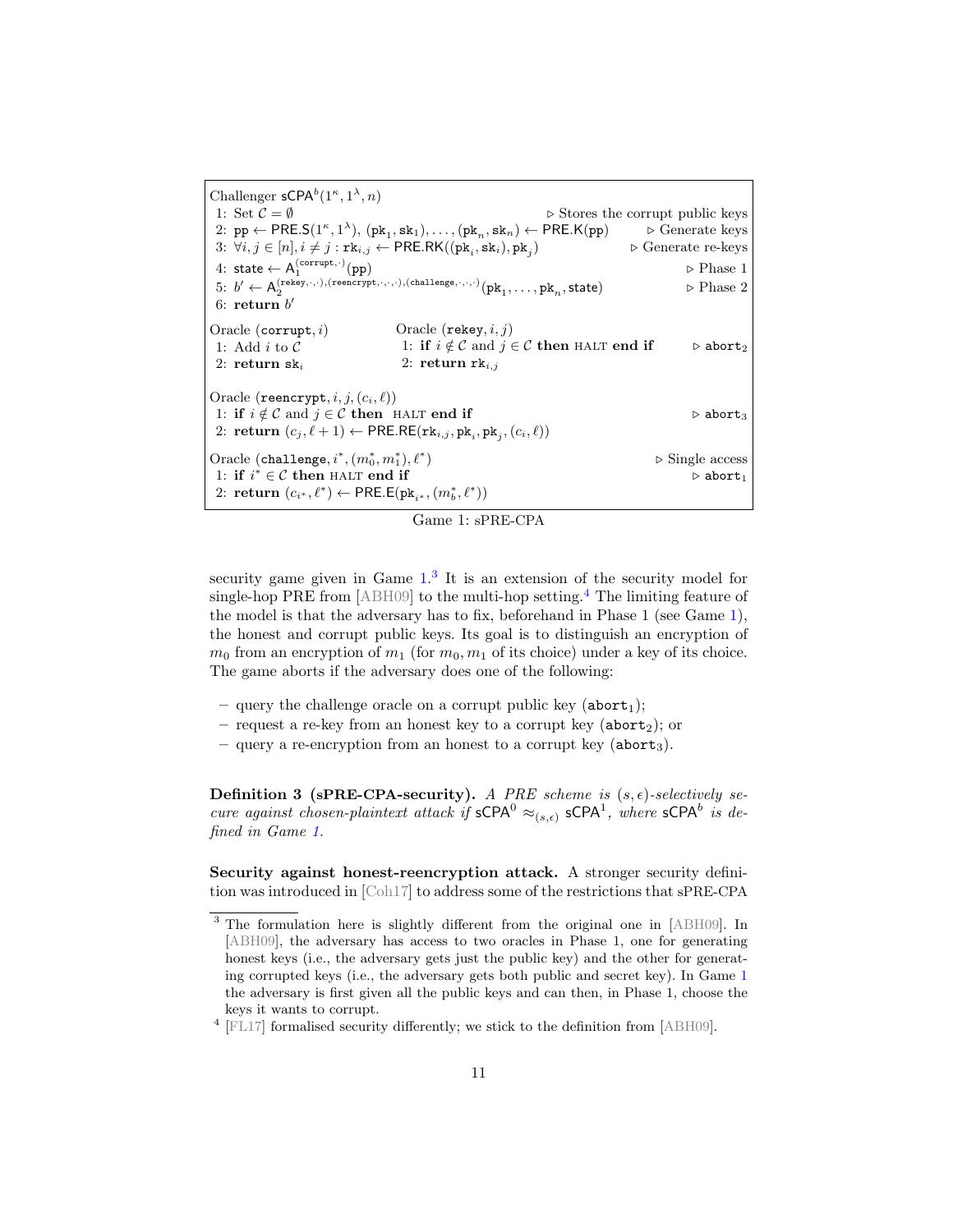<span id="page-11-0"></span>Challenger  $\textsf{sHRA}^b(1^\kappa, 1^\lambda, n)$ 1: Set  $\mathcal{C}, \mathcal{E} = \emptyset$  > Stores corrupt keys and issued re-keys and re-encryptions 2: Set  $C = 0$   $\triangleright$  Counts ciphertexts generated 3: Set  $\mathcal{L}, \mathcal{L}^* = \emptyset$ <sup>∗</sup> = ∅ . Stores honest ciphertexts and which derived from challenge  $4: pp \leftarrow \mathsf{PRE}.S(1^{\kappa}, 1^{\lambda}), (pk_1, sk_1), \ldots, (pk_n, sk_n) \leftarrow \mathsf{PRE}.K(pp) \longrightarrow \mathsf{Generate} \; \text{keys}$  $5: \ \forall i,j \in [n], i \neq j: \mathrm{rk}_{i,j} \leftarrow \mathsf{PRE.RK}((\mathtt{pk}_i,\mathtt{sk}_i),\mathtt{pk}_j)$  $\triangleright$  Generate re-keys  $6: state \leftarrow A_1^{(corrupt,\cdot)}$  $(pp)$   $\triangleright$  Phase 1 7:  $b' \leftarrow A_2^{(\text{encrypt},\dots),(\text{rekey},\dots),(\text{reencrypt},\dots),(\text{challenge},\dots,\dots)}(pk_1,\dots,pk_n$  $\triangleright$  Phase 2 8: return  $b'$ Oracles corrupt and rekey are defined like in Game [1.](#page-10-0) Oracle (encrypt,  $i, (m, \ell)$ ) 1:  $(c, \ell) \leftarrow \text{PRE.E}(\text{pk}_i, (m, \ell))$ 2: Increment C and add  $(C, i, m, (c, \ell))$  to  $\mathcal L$ 3: return  $(c, \ell)$ Oracle (reencrypt,  $i, j, k$ ) 1: Retrieve  $(k, i, m, (c_i, \ell))$  from  $\mathcal L$  and increment C 2:  $(c_j, \ell+1) \leftarrow \mathsf{PRE}.\mathsf{RE}(\mathtt{rk}_{i,j}, \mathtt{pk}_{i}, \mathtt{pk}_{j}, (c_i, \ell))$ 3: if  $k \in \mathcal{L}^*$  then  $\triangleright$  The ciphertext is derived from the challenge 4: if  $j \in \mathcal{C}$  then HALT else add  $C$  to  $\mathcal{L}^*$  $\triangleright$  abor $\mathrm{t}_3^*$  end if 5: end if 6: Add  $(C, j, m, (c_j, \ell + 1))$  to  $\mathcal L$ 7: return  $(c_j, \ell + 1)$ Oracle (challenge,  $i^*, (m_0^*, m_1^*), \ell^*$  $\triangleright$  Single access 1: Compute  $(c_{i^*}, \ell^*) \leftarrow \mathsf{PRE}\textup{.}\mathsf{E}(\mathtt{pk}_{i^*}, (m_b^*, \ell^*))$  and increment C 2: if  $i^* \in \mathcal{C}$  then HALT else add  $C$  to  $\mathcal{L}^*$  $\triangleright$  abort<sub>1</sub> end if 3: Add  $(C, i^*, m_b^*, (c_{i^*}, \ell^*))$  to  $\mathcal L$ 4: return  $(c_{i^*}, \ell^*)$ 

Game 2: sPRE-HRA

imposes on the adversary. The idea is to allow re-encryptions from honest to corrupt keys, if the ciphertexts to re-encrypt were honestly generated. The adversary can obtain such honest ciphertexts via an encrypt oracle, which stores them in a list. The reencrypt oracle now takes the index of an honestly generated ciphertext. It was shown in [\[Coh17\]](#page-42-5) that (selective) HRA-security implies (selective) CPA-security and also that if the PRE scheme is re-encryption-simulatable (a generalisation of Definition [9\)](#page-16-0) then (selective) CPA-security implies (selective) HRA-security. In sPRE-HRA, which we formally define in Game  $2$ , abort<sub>3</sub> is relaxed to

– abort<sup>∗</sup> 3 : The adversary queries the re-encryption of a ciphertext that is the result of a chain of re-encryptions of the challenge ciphertext from an honest to a corrupt key.

**Definition 4 (sPRE-HRA-security).** A PRE scheme is  $(s, \epsilon)$ -selectively secure against honest-reencryption attack if  $sHRA^0 \approx_{(s,\epsilon)} sHRA^1$ , where  $sHRA^b$  is defined in Game [2.](#page-11-0)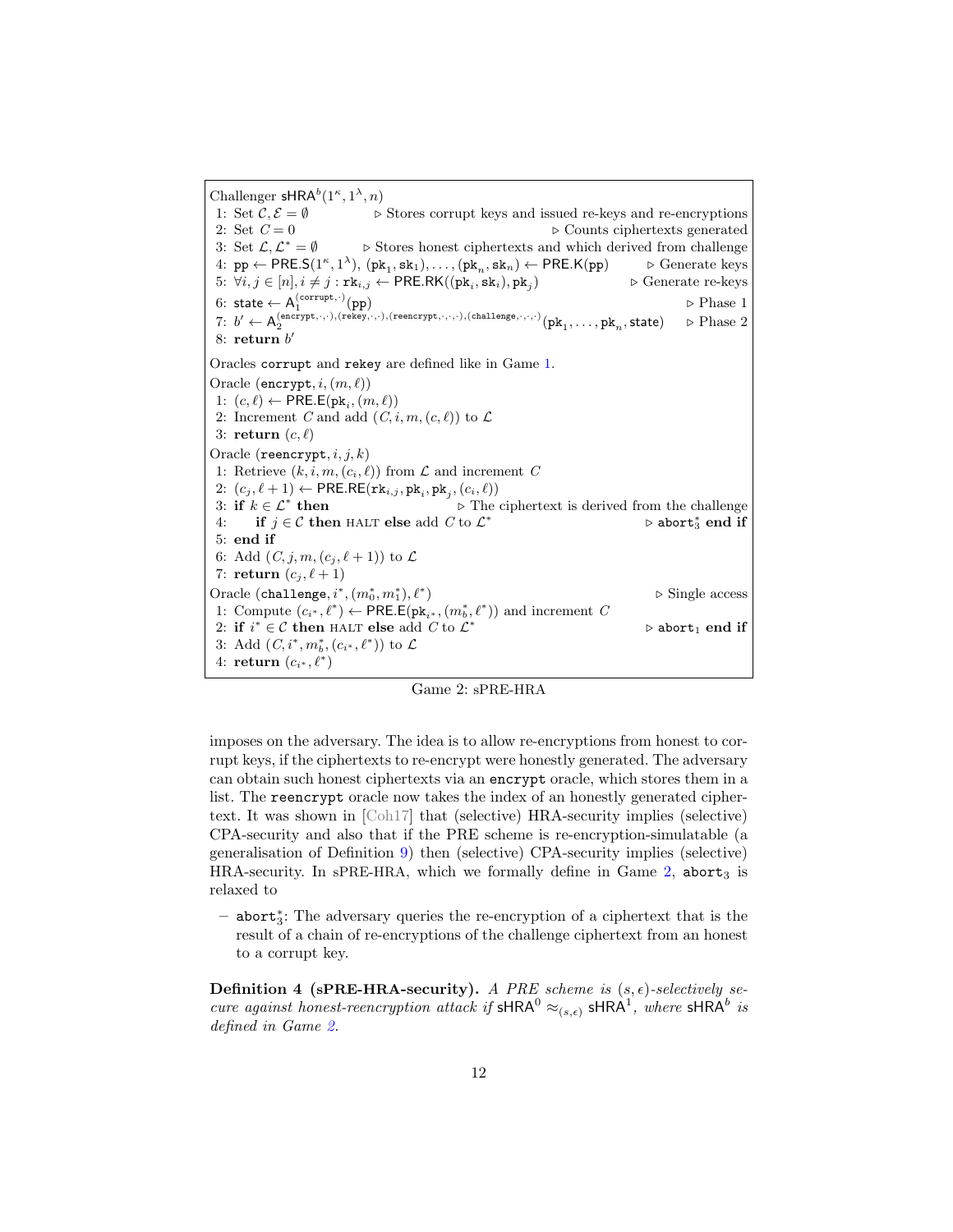2.2.2 Modelling Adaptive Corruption. The adaptive security games corresponding to Games [1](#page-10-0) and [2](#page-11-0) are given in Games [3](#page-14-0) and [4,](#page-15-0) respectively. To model adaptive corruption, we think of the game being played on a directed graph  $G = (\mathcal{V}, \mathcal{E})$  called the "recoding" graph. The vertices of the recoding graph correspond to the public keys, i.e.,  $V = [n]$ . The edges are derived from the re-keys and re-encryptions issued to the adversary in the security game, and their purpose is to ensure that the adversary does not win the game in a trivial manner. In particular, the recoding graph is defined so that no corrupt key is reachable from the challenge key. To be precise, in CPA an edge  $(i, j)$  is added to  $\mathcal E$  if the adversary made either a (rekey, i, j) or (reencrypt, i, j, ·) query (see Game [3](#page-14-0) and Figure [1\)](#page-13-0). Consequently, the adversary is forbidden from making any re-key or re-encryption queries to a corrupt user that is reachable from the challenge key.<sup>[5](#page-12-0)</sup>

For HRA, on the other hand,  $(i, j)$  is added to  $\mathcal E$  if the adversary made either a (rekey, i, j) query or a (reencrypt, i, j, k) query where the k-th ciphertext is a re-encryption of the challenge ciphertext (see Game [4](#page-15-0) and Figure [1\)](#page-13-0). This is less restrictive than in CPA: the adversary can make re-encryption queries to a corrupt user that is reachable from the challenge key *unless* it is related to the challenge ciphertext.

For comparison we have reformulated the selective notions defined in Games [1](#page-10-0) and [2](#page-11-0) using a recoding graph instead of explicit aborts. Games [9](#page-44-0) and [10](#page-45-0) given in Appendix [A](#page-43-7) define the exact same notions as Games [1](#page-10-0) and [2,](#page-11-0) respectively.

**Definition 5 (PRE-CPA-security).** A PRE scheme is  $(s, \epsilon)$ -adaptively secure against chosen-plaintext attack if  $\text{CPA}^0 \approx_{(s,\epsilon)} \text{CPA}^1$ , where  $\text{CPA}^b$  is defined in Game [3.](#page-14-0)

**Definition 6 (PRE-HRA-security).** A PRE scheme is  $(s, \epsilon)$ -adaptively secure against honest-reencryption attack if  $HRA^0 \approx_{(s,\epsilon)} HRA^1$ , where  $HRA^b$  is defined in Game [4.](#page-15-0)

# 3 Preliminaries

This section provides the background necessary for the main results in §[4.](#page-20-0) We start with the security assumptions on PREs that allow us to prove adaptive security  $(\S 3.1)$  $(\S 3.1)$  and then give an overview of the framework of [\[JKK](#page-43-5)+17]  $(\S 3.2)$  $(\S 3.2)$ , the description of the pebbling game that is used in the design of the hybrids (§[3.3\)](#page-18-0).

#### <span id="page-12-1"></span>3.1 Security Assumptions on PRE

We describe the three security properties of PRE schemes that allow us to prove adaptive security: indistinguishability, key-privacy and source-hiding.

<span id="page-12-0"></span><sup>5</sup> The selective CPA notion (Game [1\)](#page-10-0) is in fact more restrictive in that it does not allow re-keys and re-encryptions from any honest user to a corrupt user.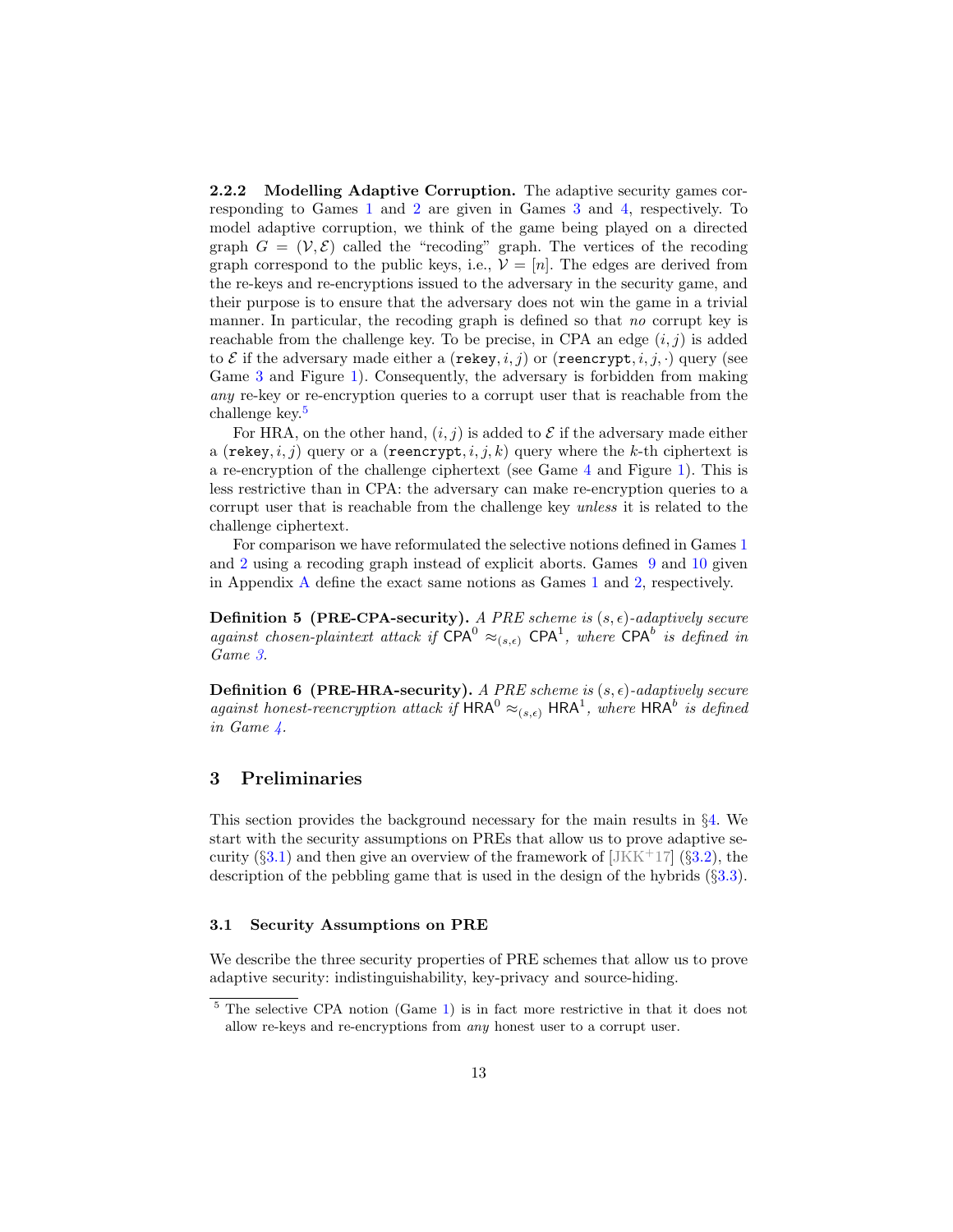<span id="page-13-0"></span>

Fig. 1: Recoding graph. The (round) green nodes represent the honest users, whereas the (square) red nodes are the corrupted ones. The edges denote the recoding information. In particular, the (solid) black edges are the re-keys, the (dashed) orange edges are the re-encryptions related to the challenge ciphertext (therefore, 3 is the challenge vertex) and (dotted) blue edges represent the remaining re-encryptions. For CPA, all the edges are counted, but for HRA the blue (dotted) edges are not counted. The subgraph of the recoding graph that forms the challenge graph (cf.  $\S4$ ) is shaded: the darker inner shading for HRA, whereas the lighter outer shading is the challenge graph for CPA. Note that the edge (7, 8) is valid in the case of HRA, but invalid for CPA (and therefore the CPA challenger would abort at the end of such an execution.)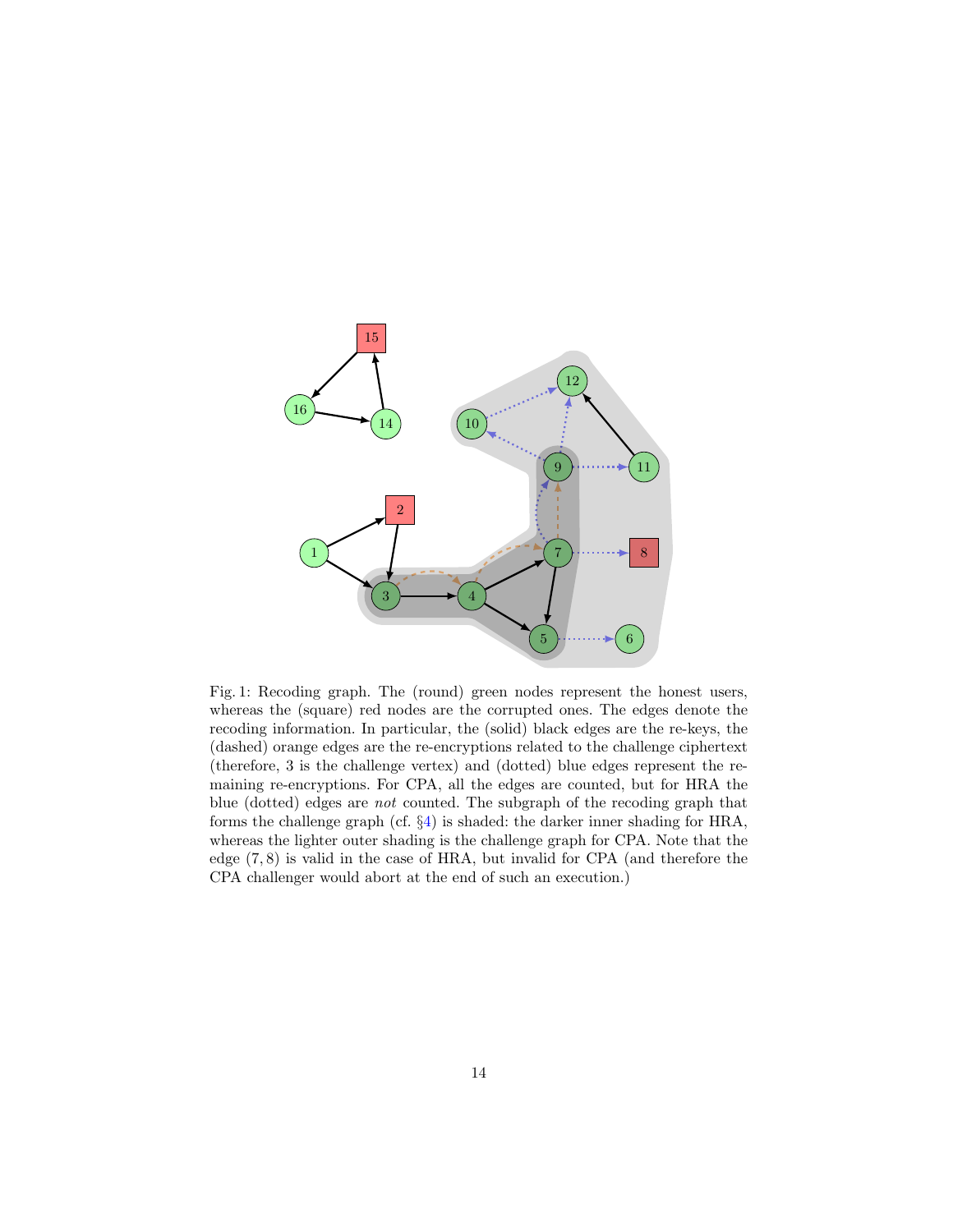<span id="page-14-0"></span>Challenger  $\text{CPA}^b(1^{\kappa}, 1^{\lambda}, n)$ 1: Set  $\mathcal{C}, \mathcal{E} = \emptyset$   $\triangleright$  Stores corrupt keys and issued re-keys and re-encryptions 2:  $pp \leftarrow \text{PRE.S}(1^{\kappa}, 1^{\lambda}), (pk_1, sk_1), \ldots, (pk_n, sk_n) \leftarrow \text{PRE.K}(pp) \Rightarrow \text{Generate keys}$  $3: \ \forall i,j \in [n], i \neq j : \text{rk}_{i,j} \leftarrow \mathsf{PRE.RK}((\mathtt{pk}_i,\mathtt{sk}_i),\mathtt{pk}_j)$  $\triangleright$  Generate re-keys  $4: b' \leftarrow A^{(corrupt,\cdot),(rekey,\cdot,\cdot),(reencypt,\cdot,\cdot,\cdot),(challenge,\cdot,\cdot,\cdot)}(pp,pk_1,\ldots,pk_n)$ 5: if A made call (challenge,  $i^*, \cdot, \cdot$ ) for some  $i^*$  $\triangleright$  Check abort conditions 6: if  $\exists i \in \mathcal{C} : i^*$  is connected to i in  $([n], \mathcal{E})$  then return 0 end if 7: end if 8: return  $b'$ Oracle (corrupt, i) 1: Add $i$  to  ${\mathcal C}$ 2: return  $sk_i$ Oracle  $(rekey, i, j)$ 1: Add  $(i, j)$  to  $\mathcal{E}$  .  $\triangleright$  Add to recoding graph 2: return  $rk_{i,j}$ Oracle (reencrypt,  $i, j, (c_i, \ell)$ ) 1: Add  $(i, j)$  to  $\mathcal E$  . Add to recoding graph 2: return  $(c_j, \ell + 1) \leftarrow \mathsf{PRE}.\mathsf{RE}(\mathtt{rk}_{i,j}, \mathtt{pk}_i, \mathtt{pk}_j, (c_i, \ell))$ Oracle (challenge,  $i^*$ ,  $(m_0^*, m_1^*)$ ,  $\ell^*$  $\triangleright$  Single access 1: return  $(c_{i^*}, \ell^*) \leftarrow \mathsf{PRE}\textup{.}\mathsf{E}(\mathtt{pk}_{i^*}, (m_b^*, \ell^*))$ 

Game 3: PRE-CPA

Indistinguishability of ciphertexts. For proxy re-encryption, we require the notion of indistinguishability, as defined for public-key encryption in [\[GM82\]](#page-43-8), to hold on all levels:

Definition 7 (Indistinguishability). A proxy re-encryption scheme PRE has  $(s, \epsilon)$ -indistinguishable ciphertexts if  $IND^0 \approx_{(s,\epsilon)} IND^1$  with IND as in Game [5.](#page-15-1)

Key-privacy. The original notion of key-privacy for PREs, which we refer to as "strong" key-privacy, was introduced in [\[ABH09\]](#page-42-6). It is modelled by a security game similar to sPRE-CPA: the adversary has access to corrupt, rekey and reencrypt oracles, but as a challenge it has to distinguish a real re-key from a re-key sampled uniformly at random from the support of re-keys. We refer the readers to [\[ABH09\]](#page-42-6) for the details.

We only need a weaker definition stating that re-keys should hide the source keys. That is, the re-key  $rk_{0,1}$  from source  $(\mathsf{pk}_0, \mathsf{sk}_0)$  to a target key  $\mathsf{pk}_1$  should be indistinguishable from a random source to  $pk<sub>1</sub>$ . In addition, we need this property to hold with respect to multiple re-keys. More formally, the security game for weak key-privacy is given in Game [6](#page-15-2) where the simulator  $RK^*$  is defined as

 $\mathsf{RK}^*(\mathrm{pp},\mathrm{pk}_1) := \mathsf{RK}((\mathrm{pk}_0,\mathrm{sk}_0),\mathrm{pk}_1) : (\mathrm{pk}_0,\mathrm{sk}_0) \leftarrow \mathsf{K}(\mathrm{pp}).$ 

**Definition 8 (Weak key-privacy).** Let  $\delta \in \mathbb{N}$ . A proxy re-encryption scheme PRE is  $(s, \epsilon, \delta)$ -weakly key-private if  $KP^0 \approx_{(s,\epsilon)} KP^1$  with KP as in Game [6.](#page-15-2)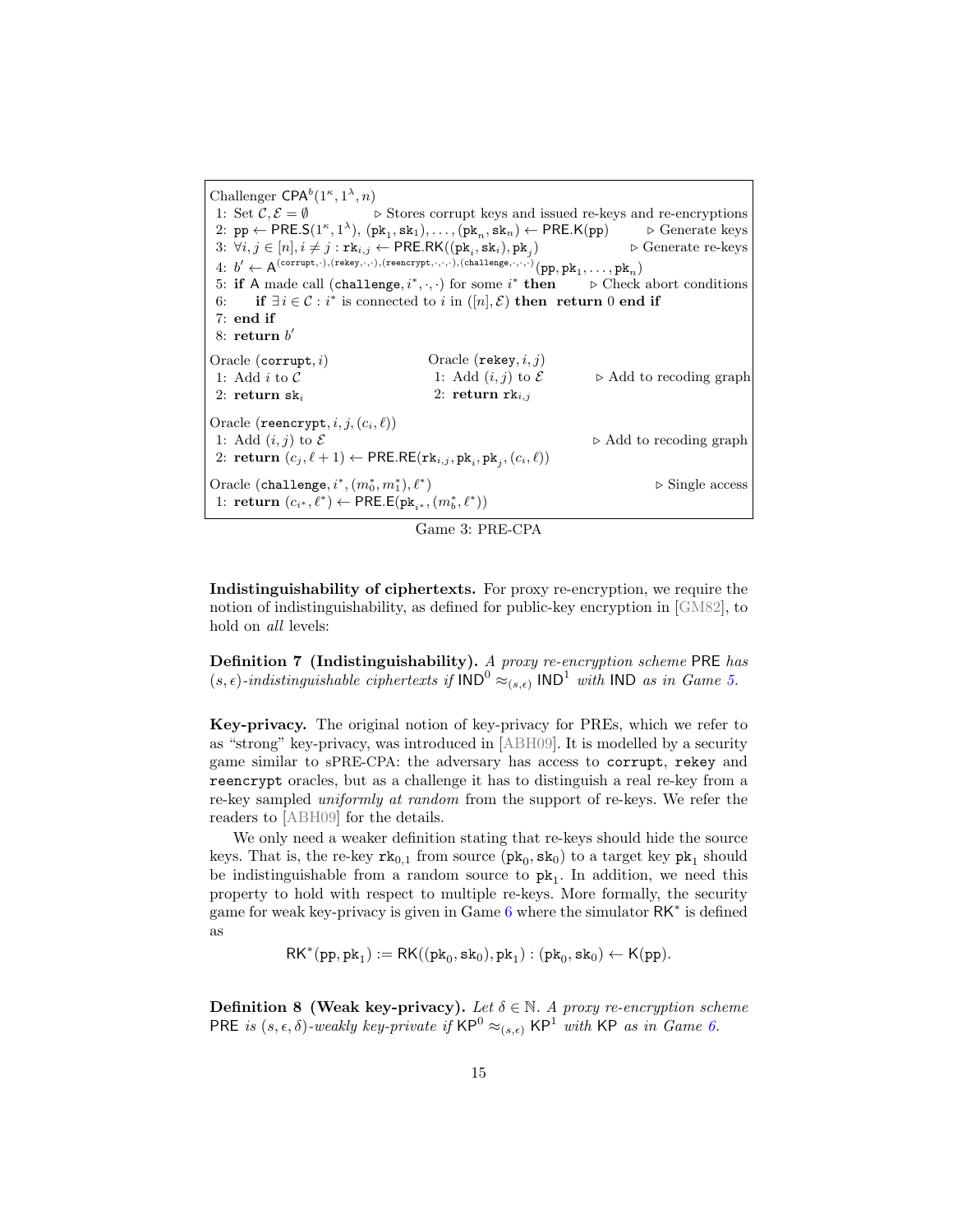<span id="page-15-0"></span>Challenger  $HRA^{b}(1^{\kappa}, 1^{\lambda}, n)$ 1: Set  $\mathcal{C}, \mathcal{L}, \mathcal{L}^* = \emptyset$  and  $C = 0$  $* = ∅$  and  $C = 0$   $\rightarrow \mathcal{L}$  stores honest enc's,  $\mathcal{L}^*$  marks challenge reenc's 2:  $\mathcal{E} = \emptyset$  b The edges of the recoding graph 3:  $pp \leftarrow \text{PRE.S}(1^{\kappa}, 1^{\lambda}), (pk_1, sk_1), \ldots, (pk_n, sk_n) \leftarrow \text{PRE.K}(pp) \Rightarrow \text{Generate keys}$ 4: ∀ $i, j \in [n], i \neq j$  :  $\texttt{rk}_{i,j} \leftarrow \mathsf{PRE.RK}((\texttt{pk}_{i},\texttt{sk}_{i}),\texttt{pk}_{j})$  $\triangleright$  Generate re-keys  $5: b' \leftarrow A^{(corrupt,\cdot),(rekey,\cdot,\cdot),(encrypt,\cdot,\cdot),(reencypt,\cdot,\cdot,\cdot),(challenge,\cdot,\cdot,\cdot)}(pp,pk_1,\ldots,pk_n)$ 6: if A made call (challenge,  $i^*, \cdot, \cdot$ ) for some  $i^*$  $\triangleright$  Check abort conditions 7: if  $\exists i \in \mathcal{C} : i^*$  is connected to i then return 0 end if 8: end if 9: return  $b'$ Oracle (corrupt, i) 1: Add  $i$  to  $C$ 2: return  $sk_i$ Oracle  $(rekey, i, j)$ 1: Add  $(i, j)$  to  $\mathcal{E}$  .  $\triangleright$  Add to recoding graph 2: return  $rk_{i,j}$ Oracle (encrypt,  $i, (m, \ell)$ ) 1:  $c \leftarrow \textsf{PRE.E}(pk_i, (m, \ell))$ , increment C and add  $(C, i, m, (c, \ell))$  to  $\mathcal{L}$ 2: return c Oracle (reencrypt,  $i, j, k$ ) 1: Retrieve  $(k, i, m, (c_i, \ell))$  from  $\mathcal L$ 2:  $(c_j, \ell+1) \leftarrow \mathsf{PRE}.\mathsf{RE}(\mathtt{rk}_{i,j}, \mathtt{pk}_{i}, \mathtt{pk}_{j}, (c_i, \ell))$ 3: Increment C and add  $(C, j, m, (c_i, \ell + 1))$  to  $\mathcal L$ 4: if  $k \in \mathcal{L}^*$  then  $\triangleright c_i$  derived from challenge 5: Add  $C$  to  $\mathcal{L}^*$  $\triangleright$  Add to recoding graph 6: end if 7: return  $(c_j, \ell + 1)$ Oracle (challenge,  $i^*$ ,  $(m_0^*, m_1^*)$ ,  $\ell^*$  $\triangleright$  Single access 1: Compute  $(c_{i^*}, \ell^*) \leftarrow \mathsf{PRE.E}(\mathtt{pk}_{i^*}, (m_b^*, \ell^*))$ 2: Increment C, add  $(C, i^*, m_b^*, (c_{i^*}, \ell^*))$  to  $\mathcal L$  and C to  $\mathcal L^*$ 3: return  $(c_{i^*}, \ell^*)$ 

Game 4: PRE-HRA

<span id="page-15-1"></span>Challenger  $\text{IND}^b(1^{\kappa}, 1^{\lambda})$ 1:  $pp \leftarrow \text{PRE.S}(1^{\kappa}, 1^{\lambda}), (pk, sk) \leftarrow \text{PRE.K}(pp)$ 2: return  $b' \leftarrow A^{(challenge, \cdot, \cdot)}(pp, pk)$ Oracle (challenge,  $(m_0^*, m_1^*), \ell^*$ ) 1: return PRE.E(pk,  $(m_b^*, \ell^*)$ )

Game 5: Security game IND for ciphertext indistinguishability

<span id="page-15-2"></span>Challenger  $\mathsf{KP}^b(1^\kappa,1^\lambda)$  $1: \, pp \leftarrow \mathsf{PRE}. \mathsf{S}(1^\kappa, 1^\lambda), \, (pk_0, sk_0), \ldots, (pk_\delta, sk_\delta) \leftarrow \mathsf{K}(pp)$  $2\colon\,\forall j\in[\delta]:\mathtt{rk}_{0,j}^{(0)}\leftarrow\mathsf{RK}((\mathtt{pk}_0,\mathtt{sk}_0),\mathtt{pk}_j)$ 3:  $\mathbf{rk}_{0,j}^{(1)} \leftarrow \mathsf{RK}^*(\mathsf{pp}, \mathsf{pk}_j)$ 4: return  $b' \leftarrow \mathsf{A}(\mathtt{pp},\mathtt{pk}_0,\ldots,\mathtt{pk}_{\delta},\mathtt{rk}_{0,1}^{(b)},\ldots,\mathtt{rk}_{0,\delta}^{(b)})$ 

Game 6: Security game KP for weak key-privacy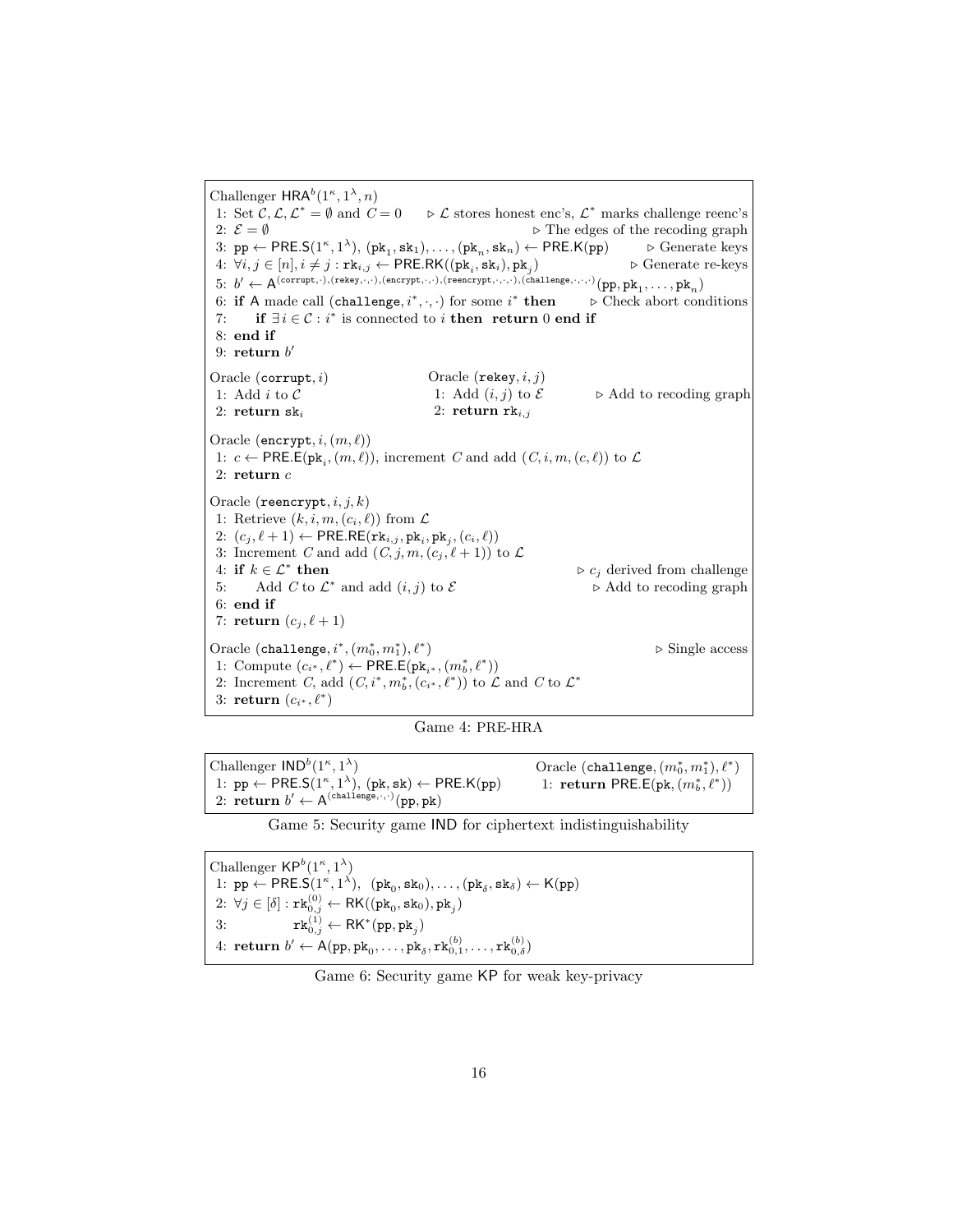<span id="page-16-2"></span>Challenger  $SH^b(1^{\kappa}, 1^{\lambda})$ 1:  $pp \leftarrow \text{PRE.S}(1^{\kappa}, 1^{\lambda})$ 2:  $(pk_0, sk_0), (pk_1, sk_1) \leftarrow \text{PRE.K(pp)}$ 3:  $rk_{0,1} \leftarrow \mathsf{PRE.RK}((pk_0, sk_0), pk_1)$  $4: b' \leftarrow A^{(\text{challenge}, \cdot, \cdot)}(pp, (pk_0, sk_0), (pk_1, sk_1), rk_{0,1})$ 5: return  $b'$ Oracle (challenge,  $m^*, \ell^*$  $\rhd \ell^* \in [\lambda - 1]$ 1:  $c_0 \leftarrow \mathsf{PRE.E}(\mathtt{pk}_0, (m^*, \ell^*))$  $2\colon c_1^{(0)} \leftarrow \mathsf{PRE}.\mathsf{RE}(\mathtt{rk}_{0,1},\mathtt{pk}_0,\mathtt{pk}_1)$  $\triangleright$  Real re-encryption  $3: c_1^{(1)} \leftarrow \mathsf{PRE}.\mathsf{E}(\mathtt{pk}_1, (m^*)$ , `<sup>∗</sup> + 1)) . Simulate re-encryption  $4: \; \mathbf{return} \; (c_0, c_1^{(b)})$ 

Game 7: Security game SH for source hiding

Source-hiding. Source-hiding is a special case of re-encryption-simulatability, a notion that was introduced in [\[Coh17\]](#page-42-5). It requires that re-encryptions can be simulated without knowledge of the secret key. In particular, the simulated re-encryptions should be indistinguishable from re-encrypted ciphertexts even when given the secret keys for the source and target public keys, as well as the re-key that was used for re-encryption (hence the notion of indistinguishability is at least that of statistical indistinguishability). A PRE scheme is called source-hiding if re-encrypted ciphertexts have the same distribution as "fresh" ciphertexts, i.e., the encryption algorithm can be used as a simulator for reencryption.

<span id="page-16-0"></span>Definition 9 (Source-hiding). A proxy re-encryption scheme PRE is  $(s, \epsilon)$ source-hiding if  $SH^0 \approx_{(s,\epsilon)} SH^1$ , with SH as defined in Game [7.](#page-16-2)

#### <span id="page-16-1"></span>3.2 Overview of the JKK+ Framework

Random guessing. A standard way to prove adaptive security is to first show security in a "selective" version of the adaptive game, in which the adversary commits to some of its future choices, and then use random guessing of the adversary's commitment to reduce adaptive security to selective security. For instance, consider the indistinguishability game for identity-based encryption: in the selective counterpart the adversary commits to the challenge identity at the start of the game, and the adaptive to selective reduction then works by guessing the challenge identity. More formally, let  $G^0$  and  $G^1$  denote the two adaptive games. For some function  $g: \{0,1\}^* \to \mathcal{W}$  we define below the selective games  $H^0 = \mathsf{SEL}_{\mathcal{W}}[G^0, g]$  and  $H^1 = \mathsf{SEL}_{\mathcal{W}}[G^1, g]$  where the adversary commits to some information  $w \in \mathcal{W}$  – for the case of IBE,  $\mathcal W$  is the set of all identities. Note that the selective game gets a commitment  $w$  from the adversary but essentially ignores it during the rest of the game. It checks that the commitment matches what actually happened during the game only at the very end of the game; whether  $w$  matches is defined via the function  $q$ .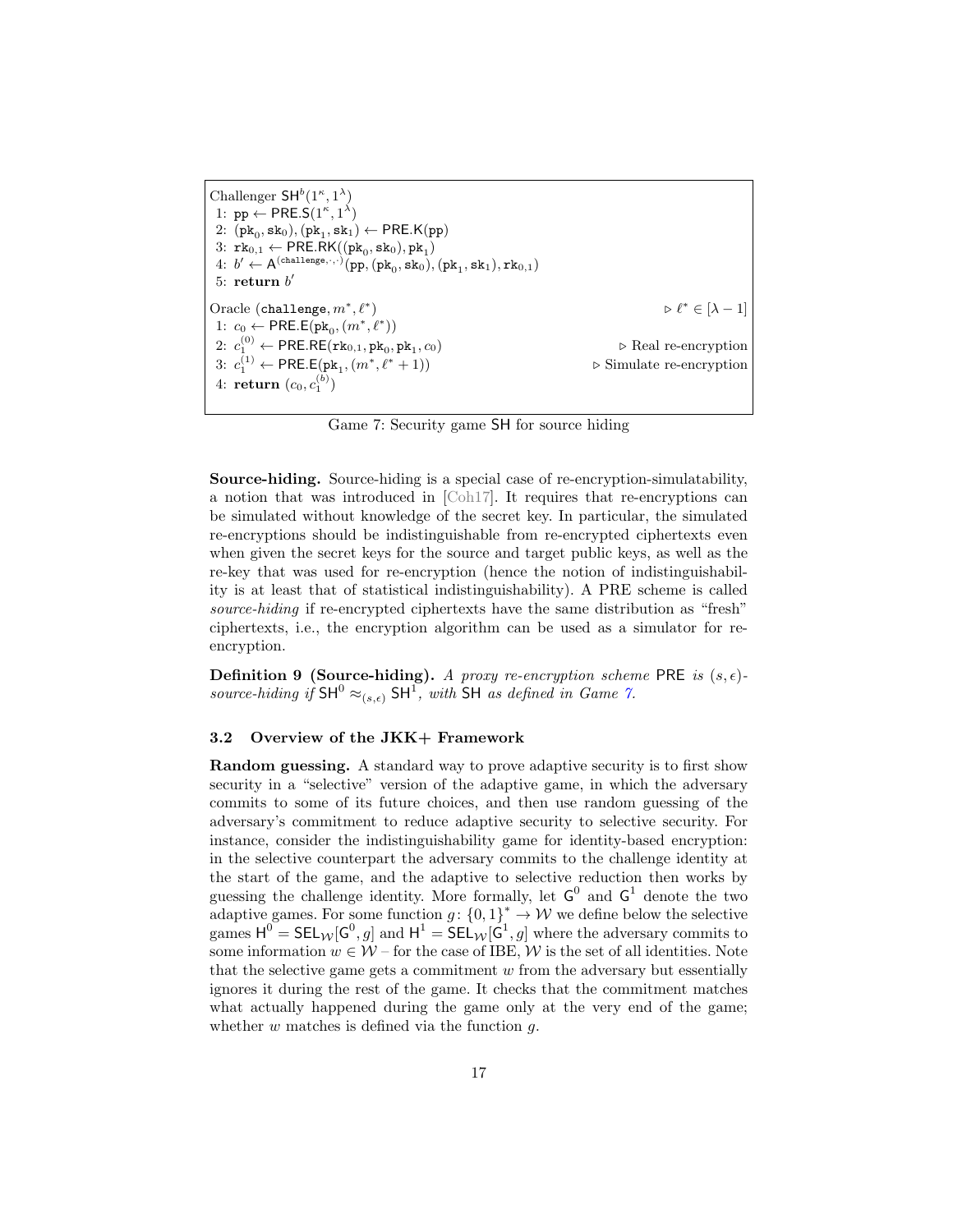<span id="page-17-0"></span>

Fig. 2: A schematic diagram showing the relationship between adaptive, fully selective and partially selective hybrids. The adaptive games  $G^0$  and  $G^1$  are in green (circles); the fully selective games  $H_0, \ldots, H_\tau$  are in solid black (boxes); and the partially selective games  $\hat{H}_{0,0}, \hat{H}_{0,1}, \ldots, \hat{H}_{\tau-1,0}, \hat{H}_{\tau-1,1}$  are in (dotted) blue boxes. The arrows indicate indistinguishability.

Definition 10 (Fully selectivised game  $[JKK^+17]$  $[JKK^+17]$ ). Given an (adaptive) game G and some function  $g: \{0,1\}^* \to W$ , the selectivised game  $H = \overline{\textsf{SEL}_\mathcal{W}}[\textsf{G}, g]$ is defined as follows. The adversary A first sends a commitment  $w \in \mathcal{W}$  to H. Then H runs the challenger G against A, at the end of which G outputs a bit ˆb. Let transcript denote all communication exchanged between G and A. If  $g(\text{transcript}) = w$  then H outputs the bit  $\tilde{b}$  and else it outputs 0.

Next, suppose that the selective security is proved using a hybrid argument. That is, to show the indistinguishability of  $H^0$  and  $H^1$  suppose we have a sequence of  $\tau + 1$  (selective) hybrid games  $H^0 = H_0, H_1, \ldots, H_{\tau} = H^1$  (see Figure [2\)](#page-17-0). If we only assume that neighbouring hybrids  $H_i, H_{i+1}$  are indistinguishable, then by combining the hybrid argument and random guessing we get that  $G^0$  and  $G^1$  are indistinguishable with a loss in distinguishing advantage of  $\tau \cdot |\mathcal{W}|$ . The factor of  $|\mathcal{W}|$  is the cost of the random guessing, whereas the factor of  $\tau$  is due to the hybrid argument. This is stated in the following (recall that  $s_W$  denotes the complexity of sampling from  $W$ :

<span id="page-17-1"></span>**Theorem 3** ( $[BB04, JKK^+17]$  $[BB04, JKK^+17]$  $[BB04, JKK^+17]$  $[BB04, JKK^+17]$ ). Assume we have two games defined via (adaptive) challengers  $G^0$  and  $G^1$  respectively. Let  $g: \{0,1\}^* \to W$  be an arbitrary function and define the selectivised games  $H^b = \mathsf{SEL}_\mathcal{W}[G^b,g]$  for  $b \in \{0,1\}$ . Also assume that for each  $i \in [\tau]$ , the games  $H_{i-1}, H_i$  are  $(s, \epsilon)$ -indistinguishable. Then,  $G^0$  and  $G^1$  are  $(s - s_W, \epsilon \cdot \tau \cdot |W|)$ -indistinguishable.

The framework. In some cases only part of the information that the adversary commits to is used in simulating the intermediate hybrids, but when considering all the hybrids the whole commitment is being used. For example, the simulation of an intermediate hybrid in the case of IBE could rely on only certain bits of the challenge identity. It is shown in  $[JKK^+17]$  $[JKK^+17]$  that the security loss in such cases can be limited to the maximum size of the information used across any two successive hybrids.

More formally,  $[JKK^+17]$  $[JKK^+17]$  makes a stronger assumption: not only are neighbouring hybrids  $H_i, H_{i+1}$  indistinguishable, but they are "selectivised" versions,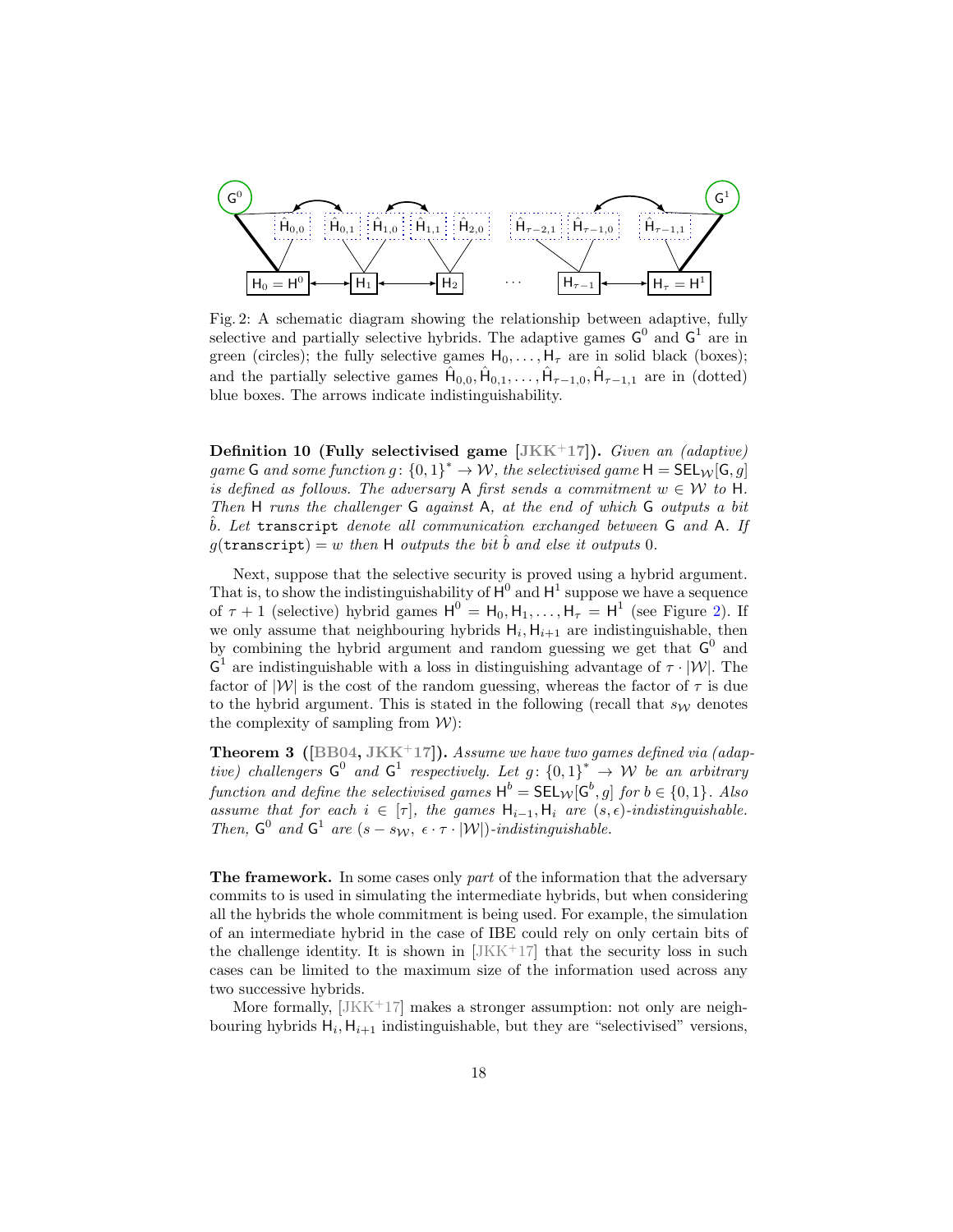of "partially" selective games  $\hat{H}_{i,0}, \hat{H}_{i,1}$  which are already indistinguishable. In particular, for each pair of neighbouring hybrids  $H_i, H_{i+1}$  there exists a pair of partially selective hybrids  $\hat{H}_{i,0}, \hat{H}_{i,1}$  (see Figure [2\)](#page-17-0) in which the adversary commits to much less information  $h_i(w) \in \mathcal{U}$  instead of  $w \in \mathcal{W}$ . The selectivised game essentially ignores w and only relies on the partial information  $u = h_i(w)$ during the course of the game but at the very end it still checks that the full commitment w matches what actually happened during the game.

Definition 11 (Partially selectivised game [\[JKK](#page-43-5)<sup>+</sup>17]). Assume  $\hat{H}$  is a game which expects to receive some commitment  $u \in \mathcal{U}$  from the adversary in the beginning. Given functions  $g: \{0,1\}^* \to W$  and  $h: W \to U$  the partially selectivised game  $H = \mathsf{SEL}_{\mathcal{U}\to\mathcal{W}}[\hat{H}, g, h]$  is defined as follows. The adversary A first sends a commitment  $w \in \mathcal{W}$  to H and H begins running H and passes it  $u = h(w)$ . It then continues running the game between H and A at the end of which  $\hat{H}$  outputs a bit  $\hat{b}$ . Let transcript denote all communication exchanged between  $\hat{H}$  and A. If g(transcript) = w then H outputs the bit  $\hat{b}$  and else it outputs 0.

Note that different pairs of partially selective hybrids  $\hat{H}_{i,0}, \hat{H}_{i,1}$  might rely on completely different partial information  $h_i(w)$  about the adversary's choices. The partially selective hybrid associated to each  $H_i$  can thus be different when we compare  $H_{i-1}$ ,  $H_i$  (in which case it is  $\hat{H}_{i-1,1}$ ) and when we compare  $H_i$  and  $H_{i+1}$  (in which case it is  $\hat{H}_{i,0}$ ) – see Figure [2.](#page-17-0) The next theorem shows that we only incur a security loss proportional to  $|\mathcal{U}|$  rather than  $|\mathcal{W}|$  if we can define a sequence of partially selective hybrids which only require commitments from  $U$ .

<span id="page-18-3"></span>**Theorem 4** ([\[JKK](#page-43-5)<sup>+</sup>17]). Let  $G^0$  and  $G^1$  be two adaptive games. For some function  $g: \{0,1\}^* \to W$  we define the selectivised games  $H^0 = \mathsf{SEL}_\mathcal{W}[\mathsf{G}^0,g],$  $H^1 = \mathsf{SEL}_{\mathcal{W}}[G^1, g]$ . Let  $H^0 = H_0, H_1, \ldots, H_\tau = H^1$  be some sequence of hybrid games. Assume that for each  $i \in [0, \tau - 1]$ , there exists a function  $h_i : \mathcal{W} \to \mathcal{U}$ and games  $\hat{\mathsf{H}}_{i,0}, \hat{\mathsf{H}}_{i,1}$  such that

$$
\mathsf{H}_i \equiv \mathsf{SEL}_{\mathcal{U} \to \mathcal{W}}[\hat{\mathsf{H}}_{i,0}, g, h_i] \quad and \quad \mathsf{H}_{i+1} \equiv \mathsf{SEL}_{\mathcal{U} \to \mathcal{W}}[\hat{\mathsf{H}}_{i,1}, g, h_i]. \tag{1}
$$

Furthermore, if  $\hat{H}_{i,0}, \hat{H}_{i,1}$  are  $(s,\epsilon)$ -indistinguishable for all  $i \in [0, \tau-1]$ , then  $G^0$ and  $G^1$  are  $(s - s_{\mathcal{U}}, \epsilon \cdot \tau \cdot |\mathcal{U}|)$ -indistinguishable.

#### <span id="page-18-0"></span>3.3 Pebbling Games

The reversible pebbling game on DAGs was introduced in [\[Ben89\]](#page-42-8) to model reversible computation. We define a variant in which the pebbling rules have been adapted for application to PREs. In particular, the rule is the opposite of that in [\[Ben89\]](#page-42-8): a pebble can be placed on or removed from a vertex if all its children carry a pebble.<sup>[6](#page-18-1)</sup>

<span id="page-18-2"></span><span id="page-18-1"></span> $6$  Alternatively, one can think of the pebbling game in Definition [12](#page-18-2) as the classical reversible pebbling game played on a DAG whose edges have their direction flipped.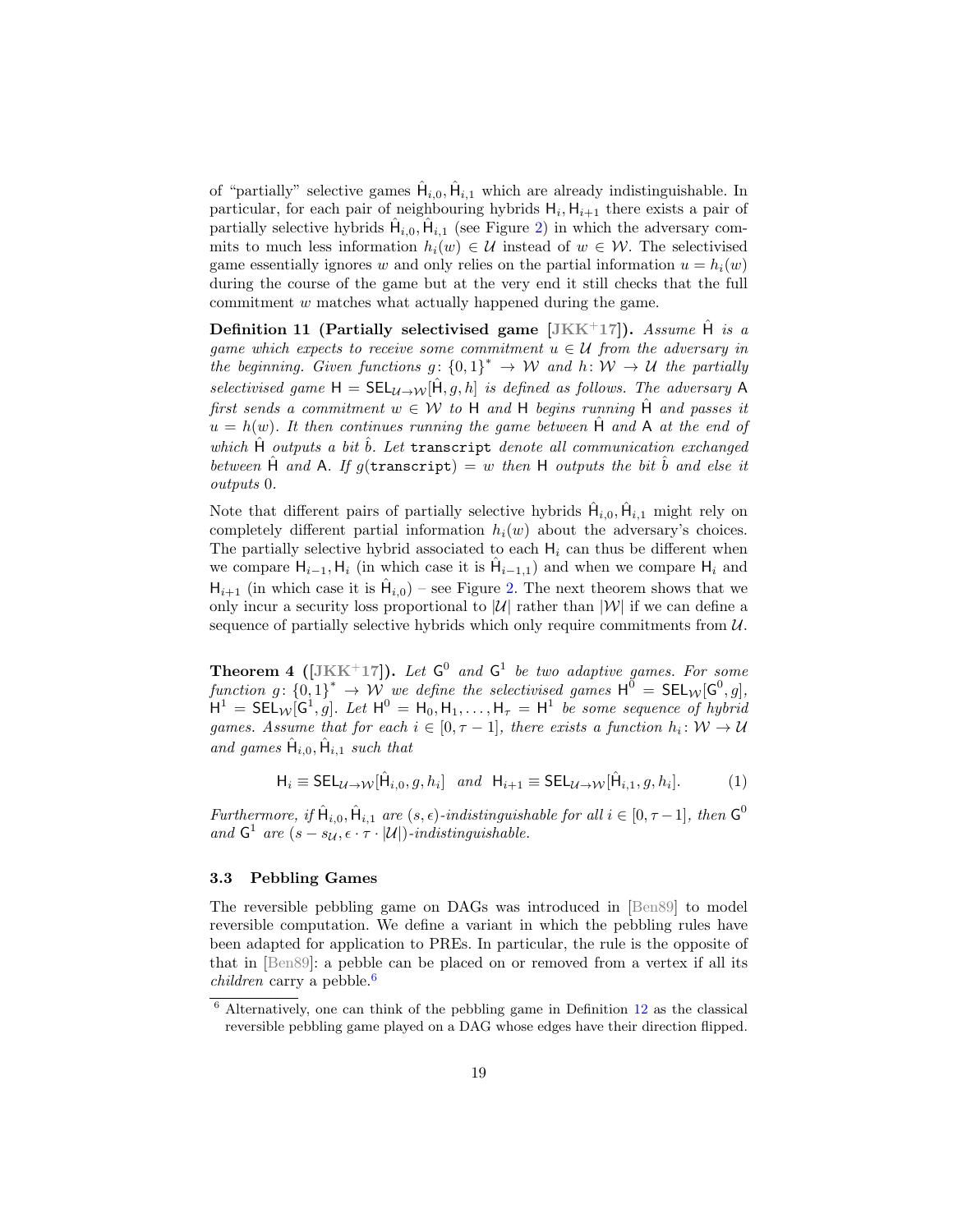**Definition 12.** A reversible pebbling of a directed acyclic graph  $G = (\mathcal{V}, \mathcal{E})$  with a unique source vertex i\* is a sequence  $\mathcal{P} := (\mathcal{P}_0, \ldots, \mathcal{P}_{\tau})$  of pebbling configurations  $P_t \subseteq V$ . Two subsequent configurations differ only in one vertex and the following rule is respected in a move: a pebble can be placed on or removed from a vertex iff all its children carry a pebble. That is,  $P$  is a valid sequence iff

$$
\forall t \in [\tau] \; \exists! \; i \in \mathcal{P}_{t-1} \triangle \mathcal{P}_t \quad and \quad \text{children}(i, G) \subseteq \mathcal{P}_{t-1}.
$$

Starting with an empty graph (i.e.,  $\mathcal{P}_0 = \emptyset$ ), the goal of the game is to place a pebble on the source (i.e.,  $i^* \in \mathcal{P}_{\tau}$ ).

For a DAG G, let  $\mathcal{P}_G$  denote the set of all valid reversible pebbling sequences (as per Definition [12\)](#page-18-2) for G. The time complexity of a particular sequence  $\mathcal{P} =$  $(\mathcal{P}_0,\ldots,\mathcal{P}_{\tau})$  for a DAG G is defined as  $\tau_G(\mathcal{P}) := \tau$ , whereas its space complexity is defined as

$$
\sigma_G(\mathcal{P}) := \max_{t \in [0,\tau]} |\mathcal{P}_t|.
$$

Definition 13 (Space- and time-complexity of a class of DAGs). We say that a class of DAGs G has time complexity  $\tau$  and space complexity  $\sigma$  if

$$
\forall G \in \mathcal{G} \; \exists \mathcal{P} \in \mathcal{P}_G : \tau_G(\mathcal{P}) \leq \tau \wedge \sigma_G(\mathcal{P}) \leq \sigma.
$$

Concrete Bounds. We compute the pebbling complexity for the following classes of single-source graphs on n vertices:

[Lemma [2\]](#page-19-0):  $\mathcal{G}(n, \delta, d)$ , DAGs with outdegree  $\delta$  and depth d; [Lemma [3\]](#page-19-1):  $\mathcal{B}(n) = \mathcal{G}(n, 2, \log n)$ , complete binary trees of size n; and [Lemma [4\]](#page-19-2):  $\mathcal{C}(n) = \mathcal{G}(n, 1, n)$ , chains of length n.

<span id="page-19-0"></span>**Lemma 2 (Arbitrary DAGs).**  $\mathcal{G}(n, \delta, d)$  has space-complexity  $(\delta + 1) \cdot d$  and time-complexity  $(2\delta)^d$ .

*Proof.* The pebbling algorithm  $P_1$  that pebbles any graph in  $\mathcal{G}(n, \delta, d)$  using at most  $(\delta + 1) \cdot d$  pebbles in at most  $(2\delta)^d$  moves is given in Algorithm [1.](#page-20-1) The strategy is recursive in the depth, and to pebble a vertex i,  $P_1$  (recursively) pebbles all of i's children. We consider the time and space complexity of the pebbling sequence defined by  $P_1$  as functions  $\tau(d)$  and  $\sigma(d)$  of the depth d. Then the number of moves incurred is captured by the expression  $\tau(d) \leq 2\delta \cdot \tau(d-1)$ with  $\tau(1) \leq 2\delta$ , and hence  $\tau(\delta) \leq (2\delta)^d$ . The number of pebbles, on the other hand, is captured by the recursion  $\sigma(d) < (\delta + 1) + \sigma(d - 1)$  with  $\sigma(1) = \delta + 1$ ; hence  $\sigma(d) = (\delta + 1) \cdot d$ .

<span id="page-19-1"></span>**Lemma 3 (Complete binary trees).**  $\mathcal{B}(n)$  has space-complexity  $3 \cdot \log n$  and time-complexity  $n^2$ .

*Proof.* This follows from Lemma [2](#page-19-0) on substituting  $\delta = 2$  and  $d = \log n$ .

<span id="page-19-2"></span>**Lemma 4 (Chains).**  $C(n)$  has space-complexity  $\log n + 1$  and time-complexity  $3^{\log n}$ .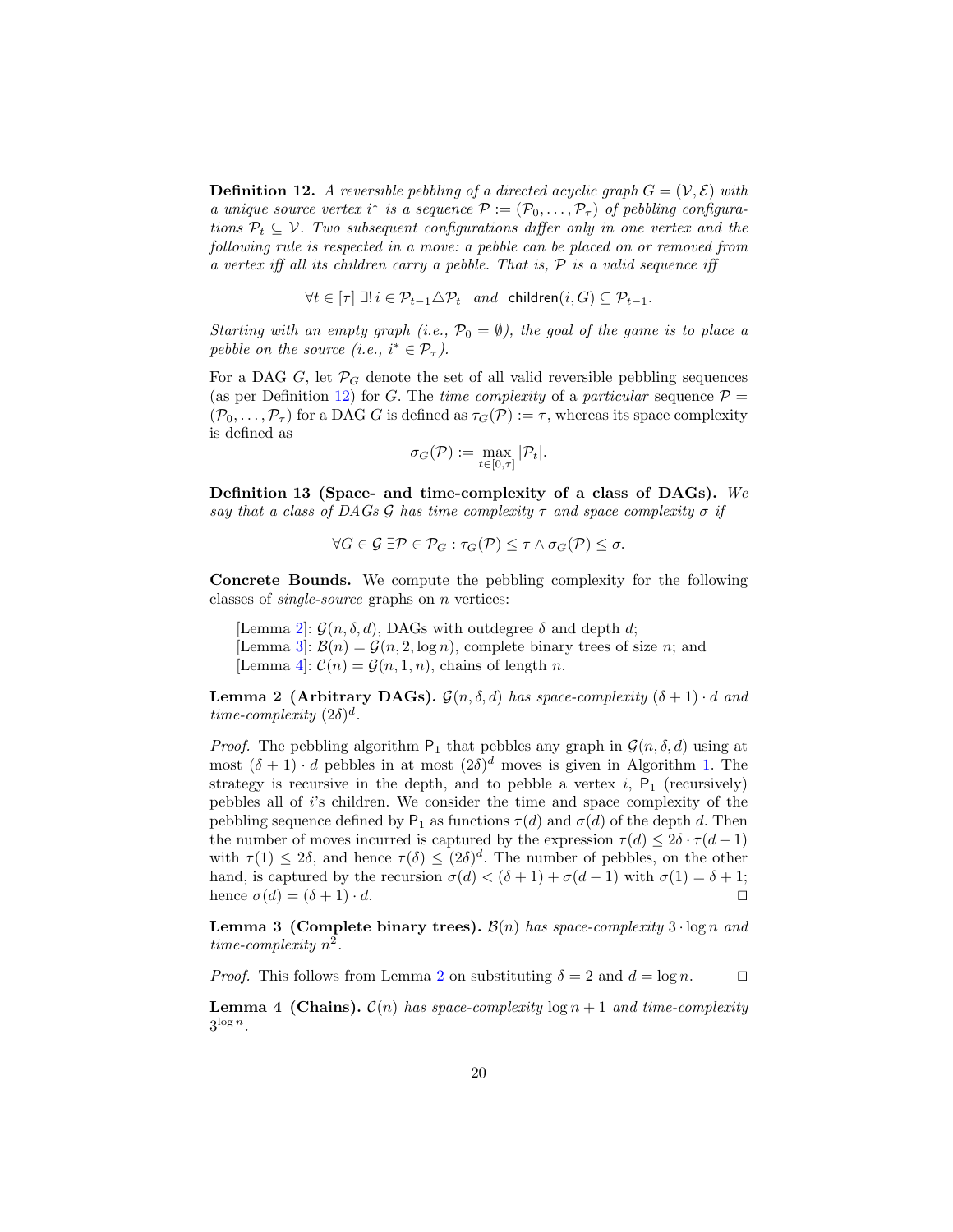<span id="page-20-1"></span> $P_1(G, t)$ 1: Set  $T = 0$  and  $P = \emptyset$  b Global variables 2: Let  $i^*$  denote the source of the graph  $G$ 3: return  $\mathsf{P}'_1(G,t,i^*,i^*)$  $\mathsf{P}'_1(G,t,i^*$  $\triangleright i^*$  denotes the source; i is the vertex currently pebbled 1: for  $j \in \text{children}(i, G)$  do  $P'_1(G, t, i^*)$  $\triangleright$  Pebble children recursively 2: if  $i \in \mathcal{P}$  then  $\mathcal{P} := \mathcal{P} \setminus \{i\}$  b Unpebble if i already pebbled 3: else 4:  $\mathcal{P} := \mathcal{P} \cup \{i\}$  > Place pebble on i 5: if  $i = i^*$  $\triangleright$  Placed pebble on source 6: end if 7: Increment T 8: if  $T = t$  then return  $P \longrightarrow P$  currently stores the t-th pebbling configuration 9: for  $j \in \text{children}(i, G)$  do  $\mathsf{P}'_1(G, t, i^*)$  $\triangleright$  Unpebble children

Algorithm 1: A pebbling strategy for general DAGs.

*Proof.* A pebbling algorithm  $P_2$  for pebbling the source vertex of  $C(n)$ , where n is a power of two, is given in Algorithm  $2$  – the argument can be easily extended for arbitrary n and vertex. Let  $\sigma(n)$  and  $\tau(n)$  denote the space and time complexity of the pebbling defined by  $P_2$  for chains of length n. Then the number of pebbles used by P<sub>2</sub> is captured by the recursion  $\sigma(n) = \sigma(n/2) + 1$ , with  $\sigma(1) = 1$ . The number of moves, on the other hand, is captured by  $\tau(n) = 3 \cdot \tau(n/2)$  with  $\tau(1) = 1$ . Therefore,  $\sigma(n) = \log n + 1$  and  $\tau(n) = 3^{\log n}$ .

# <span id="page-20-0"></span>4 Framework for Adaptive Security

In this section we demonstrate, using the framework of  $[JKK^+17]$  $[JKK^+17]$ , how adaptive security can be achieved for PREs. In particular, we show that for CPA and derive an analogous result for HRA. As for the applications given in  $[JKK^+17]$  $[JKK^+17]$ , we use pebbling games on DAGs to design the hybrid games. Each pebbling configuration uniquely determines a hybrid game bridging the two real games  $\mathsf{CPA}^0$ and  $\mathsf{CPA}^1$ . The DAG that we pebble in the proof is the subgraph of the recoding graph that is reachable from the challenge  $i^*$  (via the edges  $\mathcal E$  defined during the game); it is thus a subgraph of the recoding graph with one unique source  $i^*$ , which we call the *challenge graph*. A pebble on a vertex allows the simulation of the hybrid to be carried out without the knowledge of the secret key associated with that vertex. The pebbling rules will ensure that hybrids corresponding to two successive pebbling configurations can be proven indistinguishable assuming key-privacy.

#### 4.1 Adaptive Security Against Chosen-Plaintext Attack

We first show how a pebbling sequence on the challenge graph defines a sequence of fully selective hybrids (Lemma [5\)](#page-22-0), and then prove that these hybrids are partially selectivised (Lemma [6\)](#page-23-0).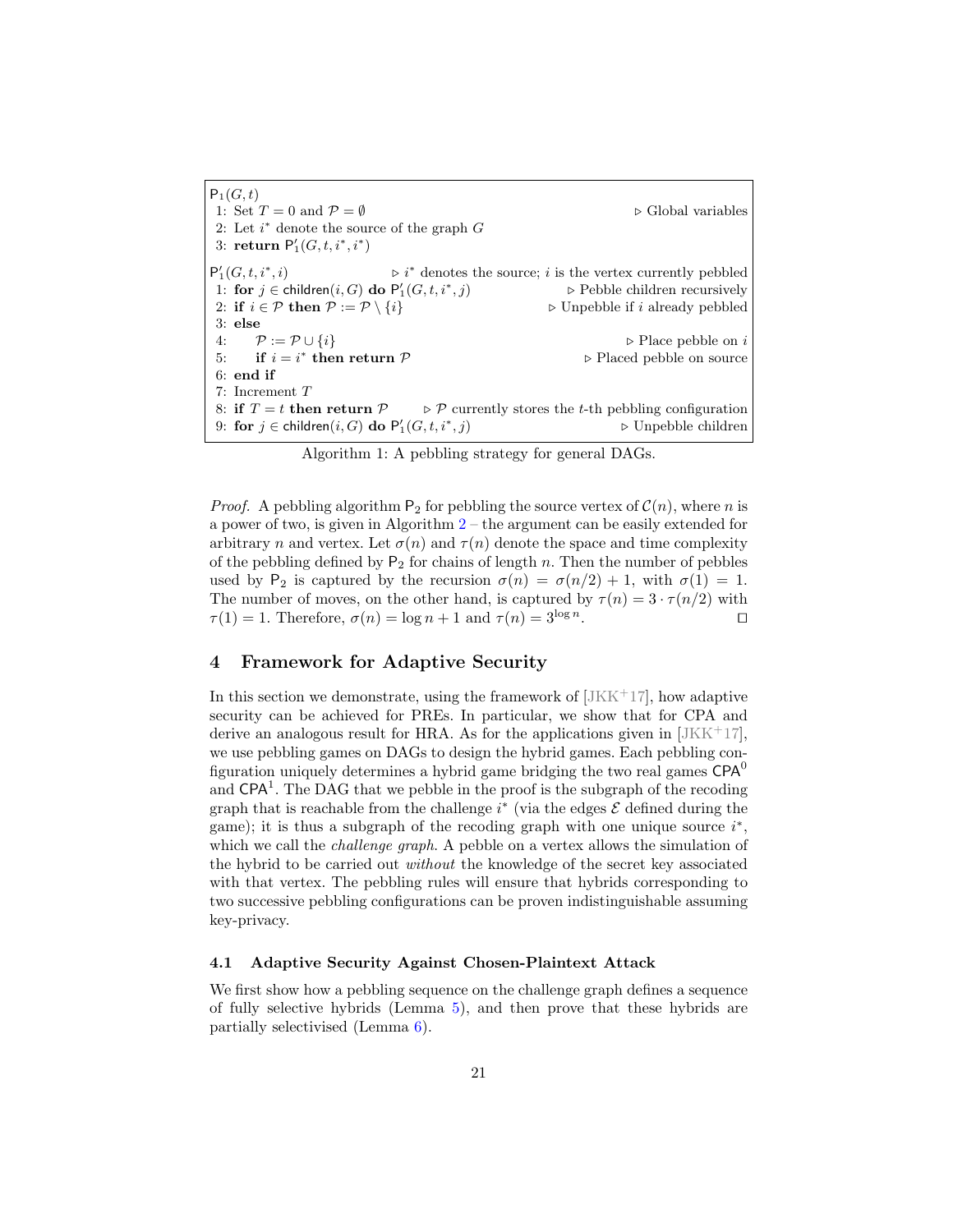<span id="page-21-0"></span> $P_2(n,t)$   $\triangleright$  *n* denotes the length of the chain 1: Set  $T = 0$  and  $P = \emptyset$   $\triangleright$  Global variables 2: return  $P'_2(1, n, t)$  $\mathsf{P}'_2$  $\triangleright$  *i* and *j* denote the end points of the active chain 1: if  $i = j$  then  $\triangleright$  End of recursion 2: if  $i \in \mathcal{P}$  then  $\mathcal{P} := \mathcal{P} \setminus \{i\}$  b Unpebble if i already pebbled 3: else 4:  $\mathcal{P} := \mathcal{P} \cup \{i\}$  b Place pebble on i 5: if  $i = 1$  then return  $P$   $\triangleright$  Placed pebble on challenge 6: end if 7: Increment T 8: else  $9:$  $P'_2(i, (i+j-1)/2, t)$  $▶$  Recursively pebble left half  $10:$  $P'_2((i+j+1)/2,j,t)$  $\triangleright$  Recursively pebble right half  $11:$  $P'_2(i, (i+j-1)/2, t)$  $\triangleright$  Recursively unpebble left half 12: end if 13: if  $T = t$  then return  $P \longrightarrow P$  currently stores the t-th pebbling configuration

Algorithm 2: Pebbling strategy for chains with  $n$  vertices, for  $n$  a power of two.

4.1.1 Fully Selective Hybrids. In the fully selectivised version of PRE-CPA (Game [3\)](#page-14-0), A first makes a commitment  $\tilde{G}$  to the challenge graph. Any correct commitment  $\hat{G}$  must therefore have one unique source, which we denote by  $\hat{i}$ . The selective challenger is thus  $\mathsf{SEL}_{\mathcal{G}}[\mathsf{CPA}^b,g],$  where g is the function that extracts the recoding graph  $G$  and the challenge user  $i^*$  from the transcript and returns the challenge graph, i.e., the subgraph of  $G$  reachable from  $i^*$ . Note that this is fundamentally different from the original selective game (i.e., sCPA in Game [1\)](#page-10-0) where the adversary commits, beforehand, to the set of corrupt public keys.

Each hybrid is associated with a pebbling configuration  $\mathcal{P}_t$  and a bit b, and we consider the sequence of hybrids  $H_0^0, \ldots, H_\tau^0, H_\tau^1, \ldots, H_0^1$ . The pebbling state of a vertex dictates how the outgoing re-key and re-encrypt queries are simulated, whereas the bit determines how the challenge query is answered. To be precise, in game  $\mathsf{H}_t^b$ , for each pebbled vertex in  $\mathcal{P}_t$  all used re-keys outgoing from that vertex are faked, and the challenge query is answered by an encryption of  $m_b^*$ . (Rekeys outgoing from pebbled vertices that are not used for any queries are defined as real re-keys.) Observe that the secret key corresponding to a vertex is used only for the generation of the re-keys outgoing from that vertex; the simulation of a hybrid can thus be carried out without knowledge of the secret keys corresponding to the pebbled vertices (as the non-queried re-keys need not be generated).

Since the initial pebbling configuration is the empty set,  $H_0^0$  and  $H_0^1$  correspond to the (fully selectivised) games  $\mathsf{SEL}_{\mathcal{G}}[\mathsf{CPA}^0,g]$  and  $\mathsf{SEL}_{\mathcal{G}}[\mathsf{CPA}^1,g]$ , respectively. Now, consider the middle hybrids  $H_{\tau}^{\hat{0}}$  and  $H_{\tau}^{\hat{1}}$ : they are the same except for the response to the challenge query which is the encryption of  $m_0^*$  in the former and the encryption of  $m_1^*$  in the latter. Since the pebbling configuration  $\mathcal{P}_{\tau}$ , by definition, contains a pebble on the challenge vertex  $i^*$ , the simulation of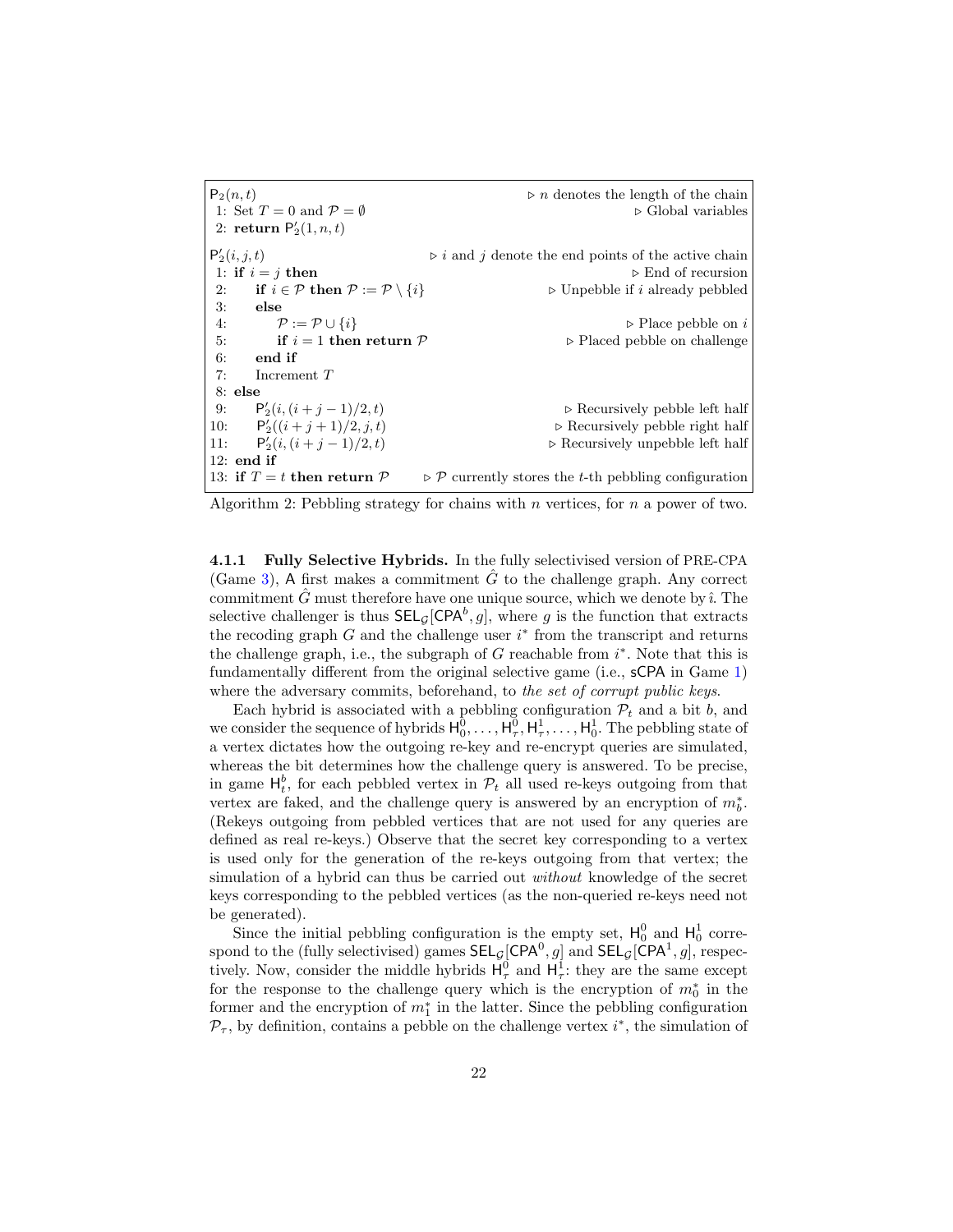this hybrid can be carried out without knowledge of the secret key corresponding to i<sup>\*</sup>. This means we can reduce indistinguishability of the PRE to the indistinguishability of these two hybrids. To be precise, the reduction embeds the challenge public key at  $\hat{i}$ , which is defined by the commitment  $\hat{G}$  and replies to the challenge query (in the CPA game) by sending the challenge ciphertext (of the indistinguishability game). Note that if  $i^* \neq \tilde{i}$ , that is, the commitment  $\hat{G}$ doesn't coincide with the transcript of the CPA game, then the hybrid returns 0 anyway. The reduction is formally defined in Algorithm [4.](#page-24-1)

Next, consider any two hybrids  $H_t^b$  and  $H_{t+1}^b$ ,  $t \in [0, \tau - 1]$  and  $b \in \{0, 1\}$ . Also, assume  $\mathcal{P}_{t+1}$  results from  $\mathcal{P}_t$  by placing a pebble on the vertex  $i_0$  (the case when a pebble is removed can be argued analogously). The simulation of  $H_t^b$  and  $H_{t+1}^b$  is the same except for the (used) re-keys outgoing from  $i_0$ : in  $H_t^b$  they are all real whereas in  $H_{t+1}^b$  they are all fake. By the rules of the pebbling game, the children of  $i_0$  all carry pebbles in the configurations  $\mathcal{P}_t$  and  $\mathcal{P}_{t+1}$ ; therefore the simulation need not know the corresponding secret keys. This means that we can prove indistinguishability of  $H_t^b$  and  $H_{t+1}^b$  from weak key-privacy: the reduction embeds the (key-privacy) challenge public keys  $pk_0, \ldots, pk_\delta$  at  $i_0$  and its children, and uses the challenge re-keys  $rk_{0,1}, \ldots, rk_{0,\delta}$  to simulate the rekey oracle for queries from  $i_0$  to its children. The reduction is formally defined in Algorithm [5.](#page-25-0) (Note that the simulation of the reduction in Algorithm [5](#page-25-0) is perfect: if the commitment  $\hat{G}$  does not match with the transcript, it returns 0; else, we have  $\hat{i} = i^*$  and by definition of the pebbling,  $i_0$  is reachable from  $\hat{i} = i^*$ and so are its children  $i_1, \ldots, i_\delta$ . If the adversary corrupts any of these, then the game returns 0.)

In summary, we get a sequence of hybrids  $\mathsf{SEL}_{\mathcal{G}}[\mathsf{CPA}^0,g] = \mathsf{H}_0^0,\ldots,\mathsf{H}_\tau^0$  $H^1_\tau, \ldots, H^1_0 = \mathsf{SEL}_{\mathcal{G}}[\mathsf{CPA}^1,g],$  where each pair of subsequent hybrids can be proved indistinguishable. Security in the fully selectivised CPA game follows by Lemma [1.](#page-8-1) We state this formally in Lemma [5](#page-22-0) below.

<span id="page-22-0"></span>Lemma 5 (Security against fully selectivised PRE-CPA). Consider the sequence of hybrids  $H_0^0, \ldots, H_\tau^0, H_\tau^1, \ldots, H_0^1$ , where  $H_t^b$  is defined in Algorithm [3](#page-23-1) using the pebbling configuration  $\mathcal{P}_t$ .  $\mathsf{H}_0^b$  is the fully selectivised game of  $\mathsf{CPA}^b$ . *i.e.*,  $H_0^b = \text{SEL}_{\mathcal{G}}[\text{CPA}^b, g]$  where g extracts the challenge graph (subgraph reachable from the challenge vertex) from a transcript. Moreover, if the adversary makes at most  $Q_{\text{RE}}$  re-encryption queries, then a PRE scheme that is  $(s_1, \epsilon_1)$ indistinguishable and  $(s_2, \epsilon_2, \delta)$ -weakly key-private is  $(s, \epsilon)$ -secure against fully selectivised PRE-CPA restricted to challenge graphs in  $\mathcal{G}(n, \delta, d)$  with

$$
s := \min(s_1, s_2) - s_{\text{CPA}} \quad and \quad \epsilon := \epsilon_1 + 2\tau \cdot \epsilon_2,
$$

where  $s_{\text{CPA}} \approx O(s_{\text{P}} + n^2 \cdot s_{\text{RK}} + Q_{\text{RE}} \cdot s_{\text{RE}})$  denotes the complexity of simulating the CPA game.

PRE-CPA-security follows from random guessing (Theorem [3\)](#page-17-1) but with a security loss of  $2^{n^2}$ , where  $n^2$  is an upper bound on the number of bits required to encode the challenge subgraph: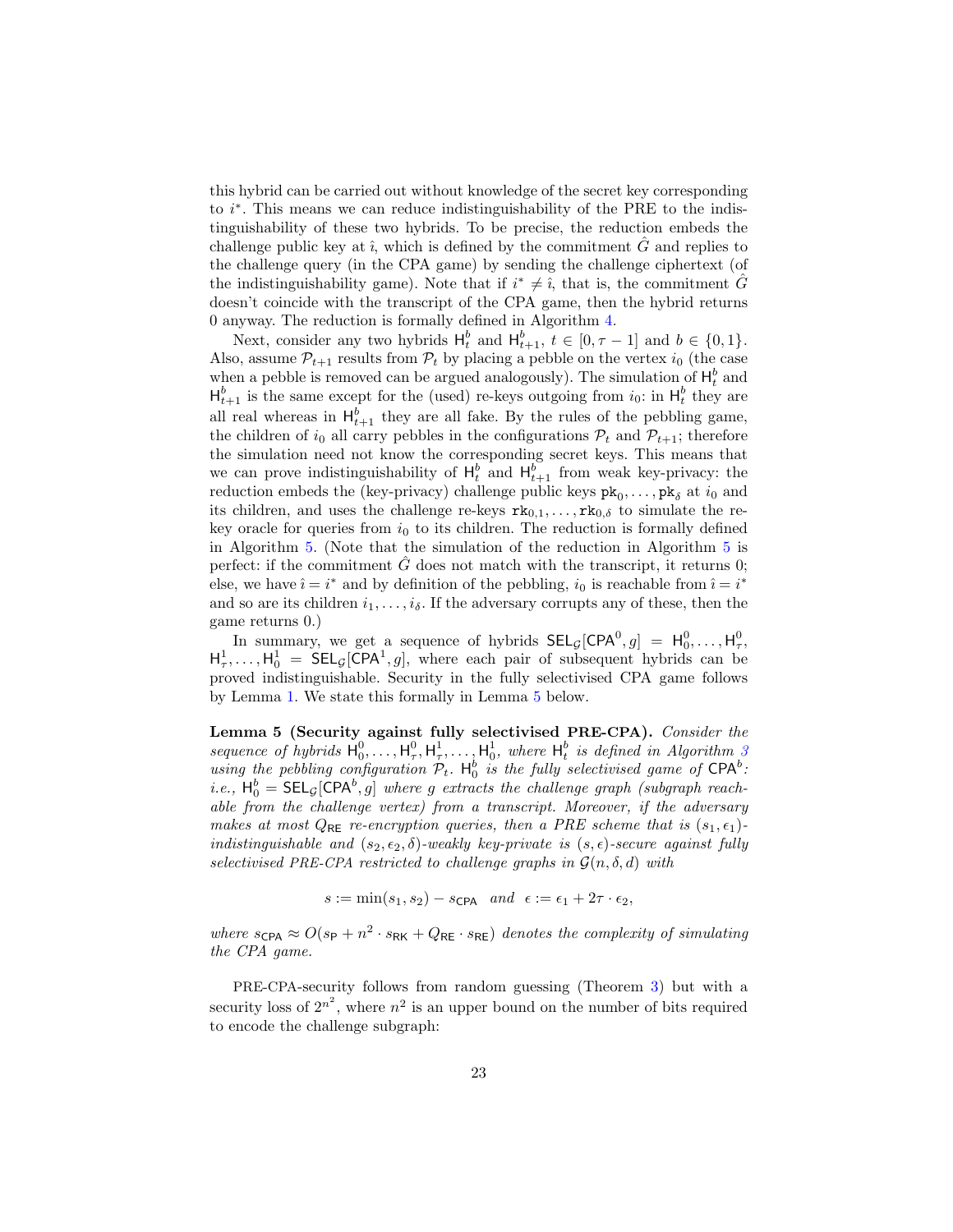<span id="page-23-1"></span>Hybrid  $H_t^b(1^{\kappa}, 1^{\lambda}, n)$ 1: Obtain the challenge graph  $\hat{G} \in \mathcal{G}(n, \delta, d)$  from A 2: Compute  $P_t \leftarrow P(\hat{G}, t)$   $\triangleright$  The t-th pebbling configuration 3: Set  $\mathcal{C}, \mathcal{E} = \emptyset$   $\triangleright$  Stores corrupt keys and issued re-keys and re-encryptions 4:  $pp \leftarrow \text{PRE.S}(1^{\kappa}, 1^{\lambda}), (pk_1, sk_1), \dots, (pk_n, sk_n) \leftarrow \text{PRE.K}(pp)$  $5\colon \, \forall i \in \mathcal{P}_t, \forall j \in \mathsf{children}(i, \hat{G})\colon \mathtt{rk}_{i,j} \gets \mathsf{RK}^*(\mathtt{pp},\mathtt{pk}_j)$  $\triangleright$  Fake re-keys  $6: \ \forall i \in \mathcal{P}_t, \forall j \in [n] \setminus \{\textsf{children}(i, \hat{G}) \cup i\} \colon \texttt{rk}_{i,j} \gets \textsf{PRE.RK}((\texttt{pk}_i, \texttt{sk}_i), \texttt{pk}_j$  $\triangleright$  Real re-keys  $7\colon \, \forall i \in [n] \setminus \mathcal{P}_t, \forall j \neq i\colon \mathtt{rk}_{i,j} \leftarrow \mathsf{PRE.RK}((\mathtt{pk}_i,\mathtt{sk}_i),\mathtt{pk}_j)$  $\triangleright$  Real re-keys  $8: b' \leftarrow A^{(corrupt,\cdot),(rekey,\cdot,\cdot),(reencypt,\cdot,\cdot,\cdot),(challenge,\cdot,\cdot,\cdot)}(pp,pk_1,\ldots,pk_n)$ 9: if A made call (challenge,  $i^*, \cdot, \cdot$ ) for some  $i^*$  $\triangleright$  Check abort conditions 10: if  $\exists i \in \mathcal{C} : i^*$  is connected to i in  $([n], \mathcal{E})$  then return 0 end if 11: end if 12: if  $\hat{G}$  is the subgraph of  $([n], \mathcal{E})$  reachable from  $i^*$  then return b' end if 13: return 0

Algorithm 3: Template for generating fully selective PRE-CPA hybrids given a pebbling configuration. All the oracles are defined like in Game [3.](#page-14-0)

Corollary 1 (PRE-CPA-security by random guessing). A PRE scheme that is  $(s_1, \epsilon_1)$ -indistinguishable and  $(s_2, \epsilon_2, \delta)$ -weakly key-private is  $(s, \epsilon)$ -secure against PRE-CPA restricted to challenge graphs in  $\mathcal{G}(n, \delta, d)$ , where

 $s := \min(s_1, s_2) - s_{\text{CPA}} - s_{\mathcal{G}} \text{ and } \epsilon := (\epsilon_1 + 2\tau \cdot \epsilon_2) \cdot 2^{n^2}.$ 

**4.1.2** Partially Selective Hybrids. In hybrid  $H_t^b$  described in Algorithm [3,](#page-23-1) we observe that not all information on the committed recoding graph  $\hat{G}$  is actually required for the simulation. In fact, only the pebbling configuration  $\mathcal{P}_t$  is required to simulate the hybrid: re-keys are only required once a corresponding re-key or a re-encrypt query is issued; for a pebbled node, such queries lead to an edge added in  $\mathcal{E}$ ; thus the re-key is simulated (while the "not-queried" re-keys are never used during the experiment).

In addition to the pebbling configuration  $\mathcal{P}_{\tau}$ , the reduction from ciphertext indistinguishability (cf. Algorithm [4\)](#page-24-1) also needs to know the challenge vertex  $\hat{i}$  in order to embed the challenge public key. The reduction from weak key-privacy (cf. Algorithm [5\)](#page-25-0) requires, in addition to  $\mathcal{P}_t$ , the vertex that is pebbled or unpebbled in  $\mathcal{P}_{t+1}$  (i.e., the vertex  $i_0$ ) and its children, so it can embed its challenge public keys and re-keys.

To sum up, two consecutive hybrids  $H_t^b$  and  $H_{t+1}^b$  can be shown to be indistinguishable using a lot less information than what the adversary commits to. We thus have the following:

<span id="page-23-0"></span>Lemma 6 (Partially selectivised hybrids). Let  $\mathcal{P}_0,\ldots,\mathcal{P}_{\tau}$  and  $\mathsf{H}_0^0,\ldots,\mathsf{H}_{\tau}^0,$  $H^1_\tau, \ldots, H^1_0$  be defined as in Lemma [5,](#page-22-0) and let  $\sigma$  denote the space complexity of the pebbling sequence. Then, for  $t \in [0, \tau - 1]$  and  $b, \beta \in \{0, 1\}$ ,

$$
\mathsf{H}^b_{t+\beta} \equiv \mathsf{SEL}_{\mathcal{U}\rightarrow\mathcal{G}}[\hat{\mathsf{H}}^b_{t,\beta}, g, h_t] \quad and \quad \mathsf{H}^b_\tau \equiv \mathsf{SEL}_{\mathcal{U}\rightarrow\mathcal{G}}[\hat{\mathsf{H}}^b_{\tau,0}, g, h_\tau],
$$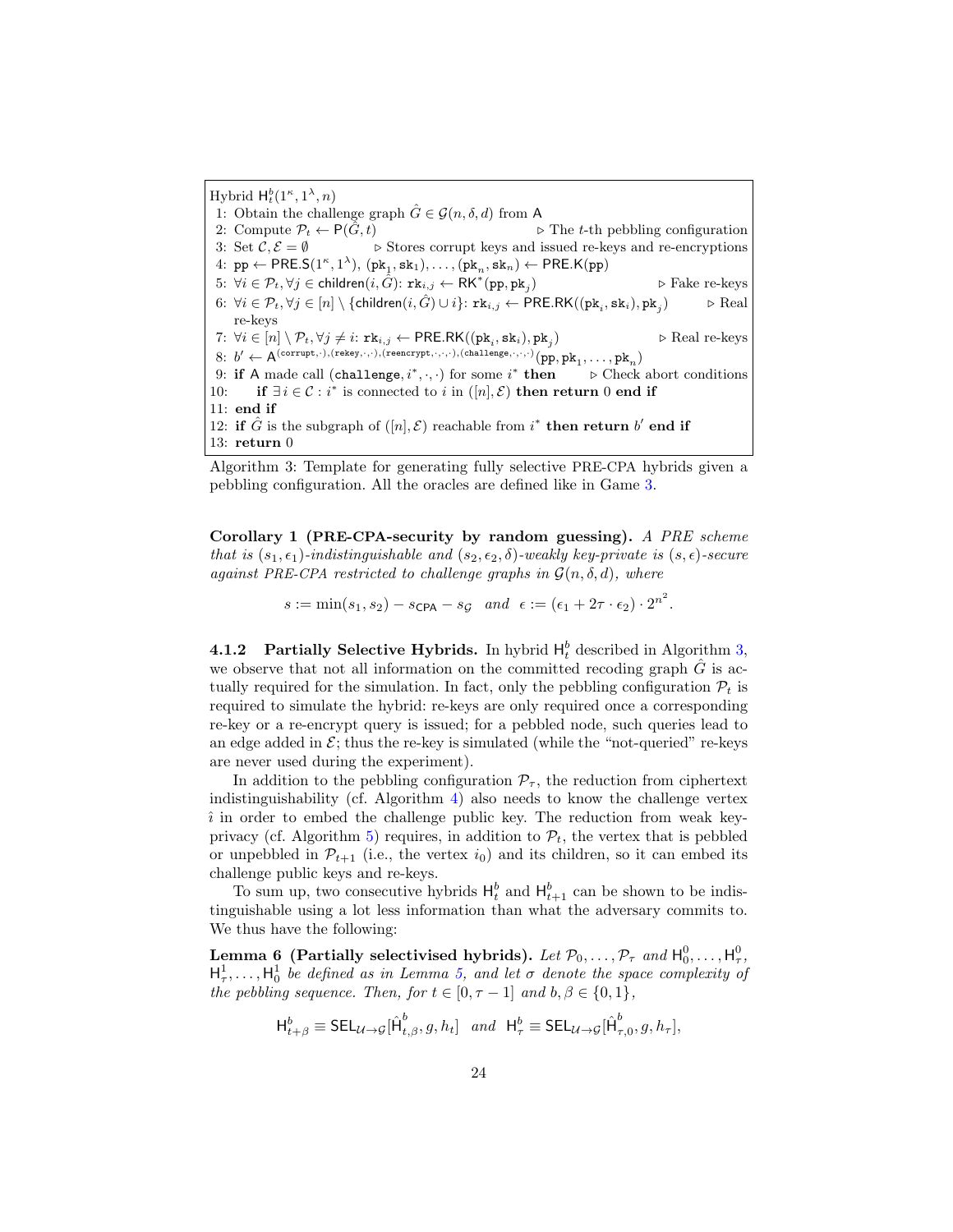<span id="page-24-1"></span> $\operatorname{Reduction}$   $\mathsf{R}^{(\mathsf{IND}.\mathsf{challenge},\cdot,\cdot)}_\tau(\texttt{pp}^*,\texttt{pk}^*)$ ) . pk<sup>∗</sup> denotes the challenge public key 1: Obtain the challenge graph  $\hat{G} \in \mathcal{G}(n, \delta, d)$  from A 2: Compute  $\mathcal{P}_{\tau} \leftarrow P(\hat{G}, \tau)$   $\triangleright$  The  $\tau$ -th pebbling configuration 3: Set  $\mathcal{C}, \mathcal{E} = \emptyset$   $\triangleright$  Stores corrupt keys and issued re-keys and re-encryptions  $\mathtt{4:}~(\mathtt{pk}_1,\mathtt{sk}_1),\ldots,(\mathtt{pk}_{\widehat{i}-1},\mathtt{sk}_{\widehat{i}-1}),(\mathtt{pk}_{\widehat{i}+1},\mathtt{sk}_{\widehat{i}+1}),\ldots,(\mathtt{pk}_n,\mathtt{sk}_n)\gets \mathsf{PRE}.\mathsf{K}(\mathtt{pp}^*)$ 5: Let  $\hat{\imath}$  be the source of  $\hat{G}$ , set  $\mathsf{pk}_{\hat{\imath}} := \mathsf{pk}^*$  $\triangleright$  Embed challenge public key  $6: \ \forall i \in \mathcal{P}_{\tau}, \forall j \in \mathsf{children}(i, \hat{G}) \colon \mathtt{rk}_{i,j} \gets \mathsf{RK}^*(\mathtt{pp},\mathtt{pk}_j)$  $\triangleright$  Fake re-keys  $7\colon \, \forall i \in [n] \setminus \mathcal{P}_{\tau}, \forall j \in \mathsf{children}(i, \hat{G})\colon \mathtt{rk}_{i,j} \gets \mathsf{PRE.RK}((\mathtt{pk}_i, \mathtt{sk}_i), \mathtt{pk}_j)$  $\triangleright$  Real re-keys  $8\colon \, \forall i\in \mathcal{P}_\tau, \forall j\in [n]\setminus\{\textsf{children}(i,\hat{G})\cup i\}\colon \mathtt{rk}_{i,j}\gets \mathsf{PRE.RK}((\mathtt{pk}_i,\mathtt{sk}_i),\mathtt{pk}_j$  $\triangleright$  Real re-keys  $9: \ \forall i \in [n] \setminus \mathcal{P}_{\tau}, \forall j \neq i: \ \texttt{rk}_{i,j} \leftarrow \mathsf{PRE.RK}((\mathtt{pk}_{i},\mathtt{sk}_{i}),\mathtt{pk}_{j})$  $\triangleright$  Real re-keys 10:  $b' \leftarrow A^{(corrupt,\cdot), (rekey,\cdot,\cdot), (reencypt,\cdot,\cdot,\cdot), (challenge,\cdot,\cdot,\cdot,\cdot)}(pp^*,pk_1,\ldots,pk_n)$ 11: if A made call (challenge,  $i^*, \cdot, \cdot$ ) for some  $i^*$  $\triangleright$  Check abort conditions 12: if  $\exists i \in \mathcal{C} : i^*$  is connected to i in  $([n], \mathcal{E})$  then return 0 end if 13: end if 14: if  $\hat{G}$  is the subgraph of  $([n], \mathcal{E})$  reachable from  $i^*$  then return b' end if 15: return 0 Oracles rekey and reencrypt are defined like in Game [3.](#page-14-0) Oracle  $(corrupt, i)$ 1: if  $i = \hat{i}$  then HALT:  $R_{\tau}$  returns 0 end if  $\Rightarrow$  Commitment  $\hat{G}$  doesn't match or... 2: Add i to  $\mathcal C$  and return sk<sub>i</sub> ∗ corrupted Oracle (challenge,  $i^*$ ,  $(m_0^*, m_1^*)$ ,  $\ell^*$  $\triangleright$  Single access 1:  $(c_{i^*}, \ell^*) \leftarrow \textsf{IND}.\textsf{challenge}((m^*_0, m^*_1), \ell^*$  $\triangleright$  Embed challenge ciphertext 2: return  $(c_{i^*}, \ell^*)$ 

Algorithm 4: The reduction showing that the hybrids  $H^0_\tau$  and  $H^1_\tau$  are indistinguishable by indistinguishability of ciphertexts.

where  $\hat{\textsf{H}}_{t, \beta}^{b}$  is defined in Algorithm [6](#page-27-0) (see also Figure [3\)](#page-26-0), g extracts the challenge graph from the transcript (as in Lemma [5\)](#page-22-0). For  $t \in [0, \tau - 1]$ ,  $h_t$  is the function that extracts the pebbling configuration  $\mathcal{P}_t$ , the pebbled/unpebbled vertex in  $\mathcal{P}_{t+1}$ and its children;  $h_{\tau}$  extracts the pebbling configuration  $\mathcal{P}_{\tau}$  and the challenge node  $i^*$ . Thus, U corresponds to the set  $\mathcal{V}^{\sigma+\delta+1}$ .

<span id="page-24-0"></span>The tighter bound for PRE-CPA-security now results by applying Theorem [4:](#page-18-3)

Theorem 5 (Main, PRE-CPA security). Let  $\sigma$  and  $\tau$  denote, respectively, the pebbling space and time complexity for the class  $\mathcal{G}(n, \delta, d)$ . Then a PRE scheme that is  $(s_1, \epsilon_1)$ -indistinguishable and  $(s_2, \epsilon_2, \delta)$ -weakly key-private is  $(s, \epsilon)$ -PRE-CPA-secure restricted to challenge graphs in  $\mathcal{G}(n, \delta, d)$ , where

$$
s := \min(s_1, s_2) - s_{\text{CPA}} - s_{\mathcal{G}} \quad and \quad \epsilon := (\epsilon_1 + 2\tau \cdot \epsilon_2) \cdot n^{\sigma + \delta + 1}.
$$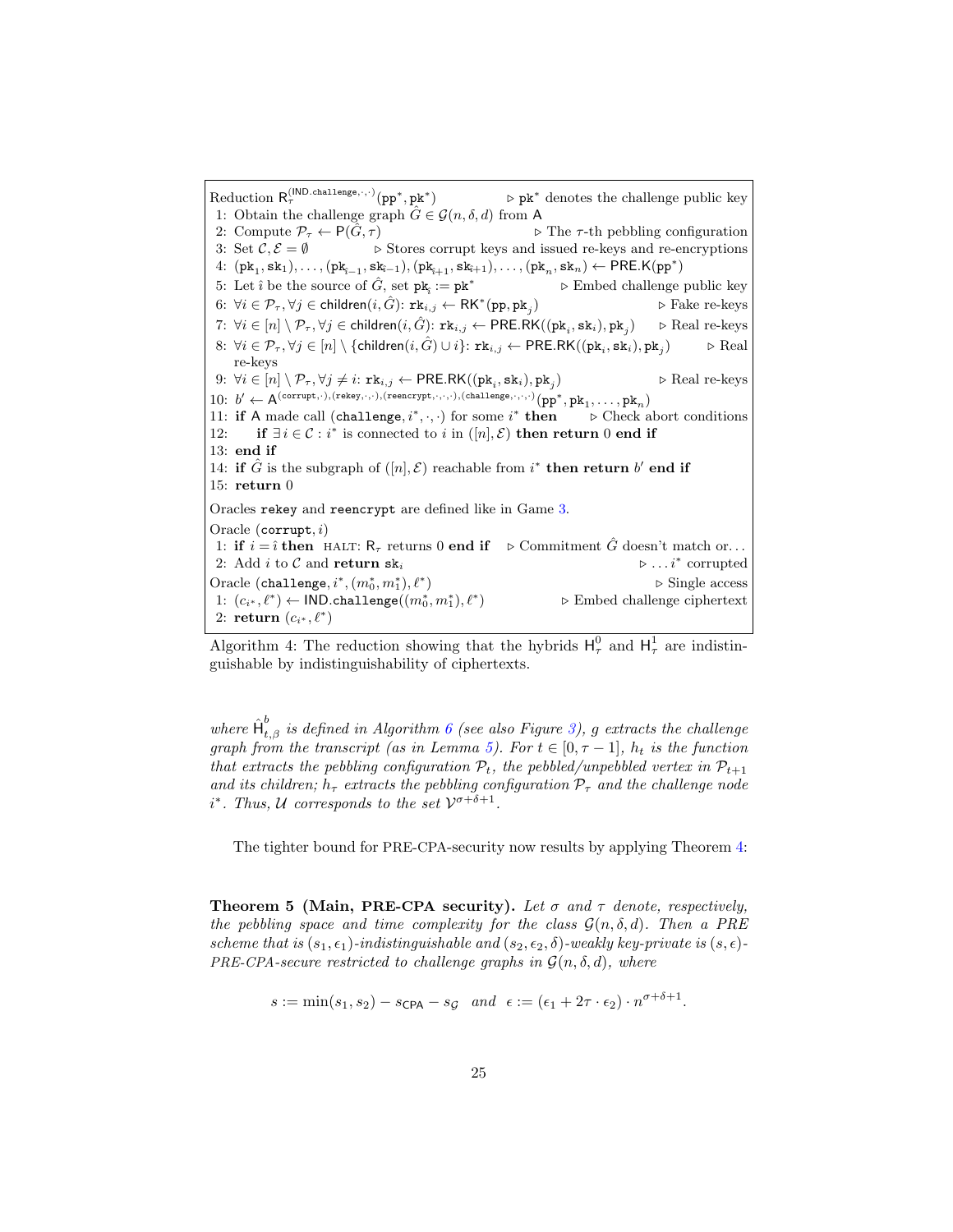<span id="page-25-0"></span>Reduction  $\mathsf{R}_t^b(\mathsf{pp}^*, \mathsf{pk}_0^*, \ldots, \mathsf{pk}_{\delta}^*, \mathsf{rk}_{0,1}^*, \ldots, \mathsf{rk}_{0,\delta}^* )$ 1: Obtain the challenge graph  $\hat{G} \in \mathcal{G}(n, \delta, d)$  from A 2: Compute  $\mathcal{P}_t \leftarrow \mathsf{P}(\hat{G}, t), \mathcal{P}_{t+1} \leftarrow \mathsf{P}(\hat{G}, t+1)$   $\triangleright$  The t-th and  $(t+1)$ -th configurations 3: Set  $\mathcal{C}, \mathcal{E} = \emptyset$  b Stores corrupt keys and issued re-keys and re-encryptions 4:  $i_0 := \mathcal{P}_t \Delta \mathcal{P}_{t+1}, i_1, \ldots, i_\delta := \text{children}(i_0, \tilde{G}) \triangleright i_0$  denotes pebbled/unpebbled vertex 5:  $\forall k \in [0,\delta] : \mathtt{pk}_{i_k} := \mathtt{pk}^*_k$  $\triangleright$  Embed the challenge public keys 6:  $\forall k \in [n] \setminus \{i_0, \ldots, i_{\delta}\}$ :  $(\mathsf{pk}_k, \mathsf{sk}_k) \leftarrow \mathsf{PRE.K}(\mathsf{pp}^*)$  $\triangleright$  Real keys 7:  $\forall k \in [\delta]: \mathtt{rk}_{i_0, i_k} := \mathtt{rk}_0^*$  $\triangleright$  Embed challenge re-keys  $8: \ \forall i \in {\cal P}_t \setminus \{i_0\}, \forall j \in \mathsf{children}(i, \hat{G}) \colon \mathtt{rk}_{i,j} \gets \mathsf{RK}^*(\mathtt{pp}^*, \mathtt{pk}_j)$  $\triangleright$  Fake re-keys  $9: \ \forall i \in \mathcal{P}_t, \forall j \in [n] \setminus \{\textsf{children}(i, \hat{G}) \cup i\} \colon \texttt{rk}_{i,j} \gets \textsf{PRE.RK}((\texttt{pk}_i, \texttt{sk}_i), \texttt{pk}_j$  $\triangleright$ Real re-keys 10:  $\forall i \in [n] \setminus (\mathcal{P}_t \cup \{i_0\}), \forall j \neq i$ : **rk**<sub>*i*,j</sub> ← **PRE.RK**((p**k**<sub>*i*</sub>, **sk***i*), pk<sub>*j*</sub>  $\triangleright$  Real re-keys 11:  $b' \leftarrow A^{(corrupt,\cdot), (rekey,\cdot,\cdot), (reencypt,\cdot,\cdot,\cdot), (challenge,\cdot,\cdot,\cdot,\cdot)}(pp^*,pk_1,\ldots,pk_n)$ 12: if A made call (challenge,  $i^*, \cdot, \cdot$ ) for some  $i^*$  $\triangleright$  Check abort conditions 13: if  $\exists i \in \mathcal{C} : i^*$  is connected to i in  $([n], \mathcal{E})$  then return 0 end if 14: end if 15: if  $\hat{G}$  is the subgraph of  $([n], \mathcal{E})$  reachable from  $i^*$  then return b' end if 16: return 0 Oracles rekey, reencrypt and challenge are defined like in Game [3.](#page-14-0) Oracle (corrupt, i) 1: if  $i \in \{i_0, \ldots, i_\delta\}$  then HALT:  $R_\tau$  returns 0 end if $\triangleright$  Commitment  $\hat{G}$  doesn't match 2: Add i to  $\mathcal C$  and return  $sk_i$  $\triangleright$  ...or *i* reachable from *i*<sup>\*</sup>

Algorithm 5: The reduction showing that the hybrids  $H_t^b$  and  $H_{t+1}^b$ , for  $t \in$  $[0, \tau - 1]$  and  $b \in \{0, 1\}$ , are indistinguishable by weak key-privacy.

# 4.2 Adaptive Security Against Honest-Reencryption Attack

Cohen [\[Coh17\]](#page-42-5) showed that if a PRE scheme is re-encryption-simulatable then selective security against HRA reduces to showing selective security against CPA. We now consider such a reduction in the adaptive setting. This is not immediate because the reduction in [\[Coh17\]](#page-42-5) simulates all re-encryption queries from the honest keys to the corrupt keys. This works in the selective setting, where the set of corrupt users is known in advance, but not in the adaptive setting.

The recoding graphs  $([n], \mathcal{E})$  for CPA and HRA are defined differently: for HRA, only re-encryptions of the challenge ciphertexts lead to edges in  $\mathcal{E}$ , whereas for CPA all re-encryption queries do. To prove that CPA implies HRA we need to define a reduction playing the CPA game and simulating the HRA game for an adversary. It cannot forward the adversary's re-encryption queries to its own challenger, as this might create edges in the CPA game, but not in the HRA game. An adversary that then corrupts the target key of such a re-encryption query might still win the HRA game, while the reduction loses the CPA game.

Assuming source-hiding, the reduction could answer all re-encryption queries by fresh encryptions. But then every re-encryption of the challenge ciphertext would also be freshly encrypted, meaning that the reduction needs to make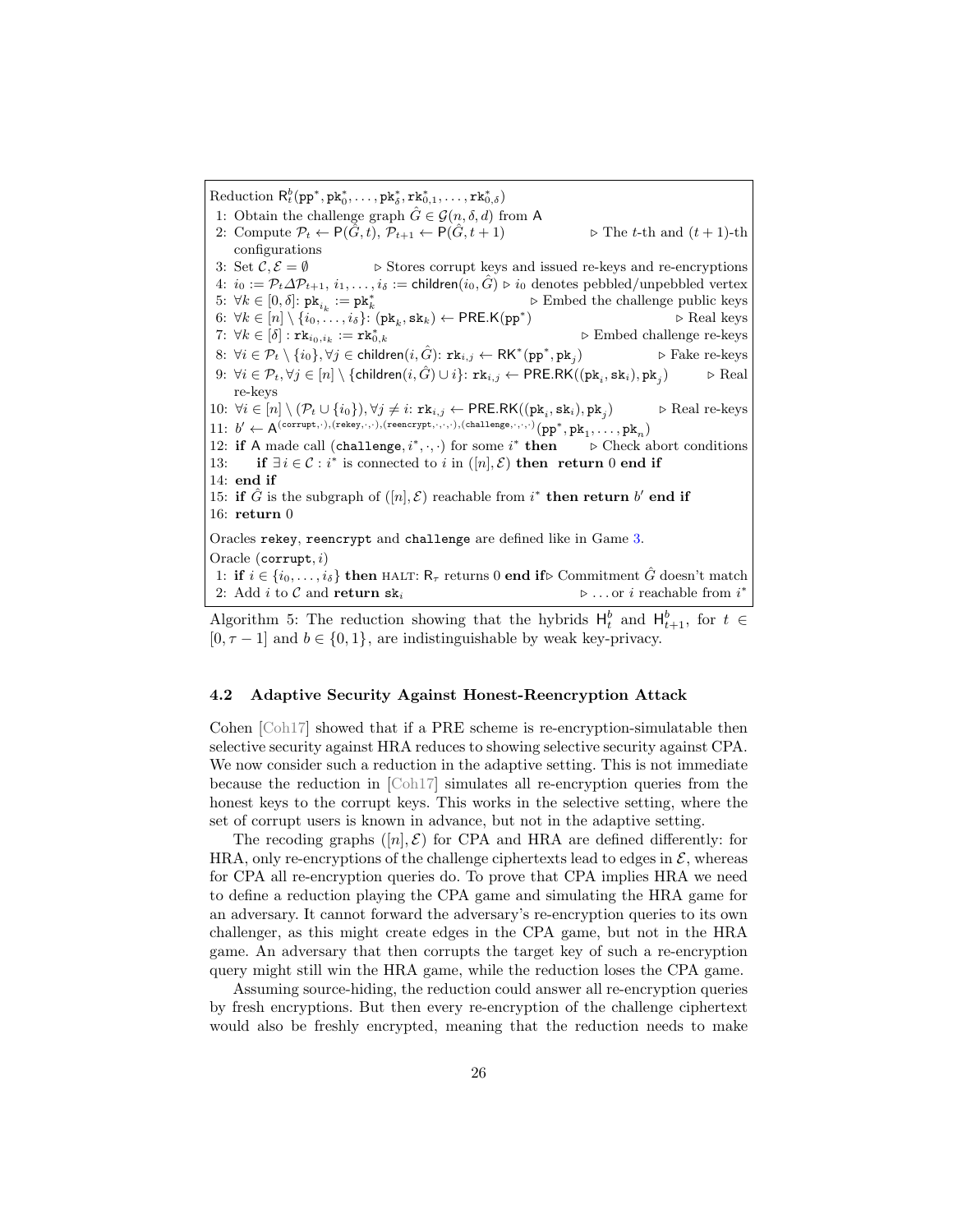<span id="page-26-0"></span>

Fig. 3: Diagram showing the partially selectivised hybrids for PRE-CPA.

multiple challenge queries. This would require a multi-challenge notion of CPA and thus worsen the security guarantees; we proceed thus differently. Instead of replacing all re-encryptions by fresh encryptions, the reduction only replaces those that do not concern the challenge ciphertext, while still forwarding reencryption queries of the ciphertext to its own re-encryption oracle. The vertices created in the HRA game correspond then precisely to those created in the CPA game and the adversary's success probability translates directly to that of the reduction.

**4.2.1 HRA from CPA and Source-Hiding.** We start by defining, in Game  $8$ , the intermediate game shHRA<sup>b</sup> just discussed. It proceeds like  $HRA<sup>b</sup>$ , except that all re-encryption queries which do not re-encrypt the challenge ciphertext are simulated. The games  $HRA^b$  and sh $HRA^b$  are shown to be indistinguishable assuming source-hiding by a standard hybrid argument (without pebbling) which includes a moderate amount of guessing: when replacing a re-encryption by a fresh encryption, it guesses the two concerned users and which ciphertext will be re-encrypted. This loses a factor of  $n(n-1)(Q_{\text{RE}} + Q_{\text{E}})$  in the distinguishing advantage. As there are  $Q_{RE}$  hybrids, we get the following:

**Lemma 7.** If a PRE scheme is  $(s_3, \epsilon_3)$ -source-hiding then  $HRA^b$  and  $shHRA^b$ are  $(s, \epsilon)$ -indistinguishable, where

<span id="page-26-1"></span>
$$
s := s_3 - s_{\text{HRA}} \quad and \quad \epsilon := n(n-1)(Q_{\text{E}} + Q_{\text{RE}})Q_{\text{RE}} \cdot \epsilon_3
$$

where  $Q_{\text{E}}$  and  $Q_{\text{RE}}$  are upper bounds on the number of the adversary's encryption and re-encryption queries.

*Proof.* We define a sequence of intermediate hybrids  $shHRA_0^b, \ldots, shHRA_{Q_{RE}}^b$  between  $\mathsf{HRA}^b$  and sh $\mathsf{HRA}^b$  where certain re-encrypt queries are simulated by computing fresh encryptions. In particular, the simulation in  $shHRA_q^b$  is similar to that in  $\mathsf{HRA}^b,$  except that the first  $q$  queries (reencrypt, $\cdot,\cdot,k)$  with  $k \notin \mathcal{L}^*$  are replied by fresh encryptions. Therefore, we have

$$
\mathsf{shHRA}^b_0 \equiv \mathsf{HRA}^b \quad \text{and} \quad \mathsf{shHRA}^b_{Q_{\mathsf{RE}}} \equiv \mathsf{shHRA}^b.
$$

We show that two neighbouring hybrids shHRA $_{q-1}^{b}$  and shHRA $_{q}^{b}$  are indistinguishable assuming that the PRE is source-hiding. The reduction receives a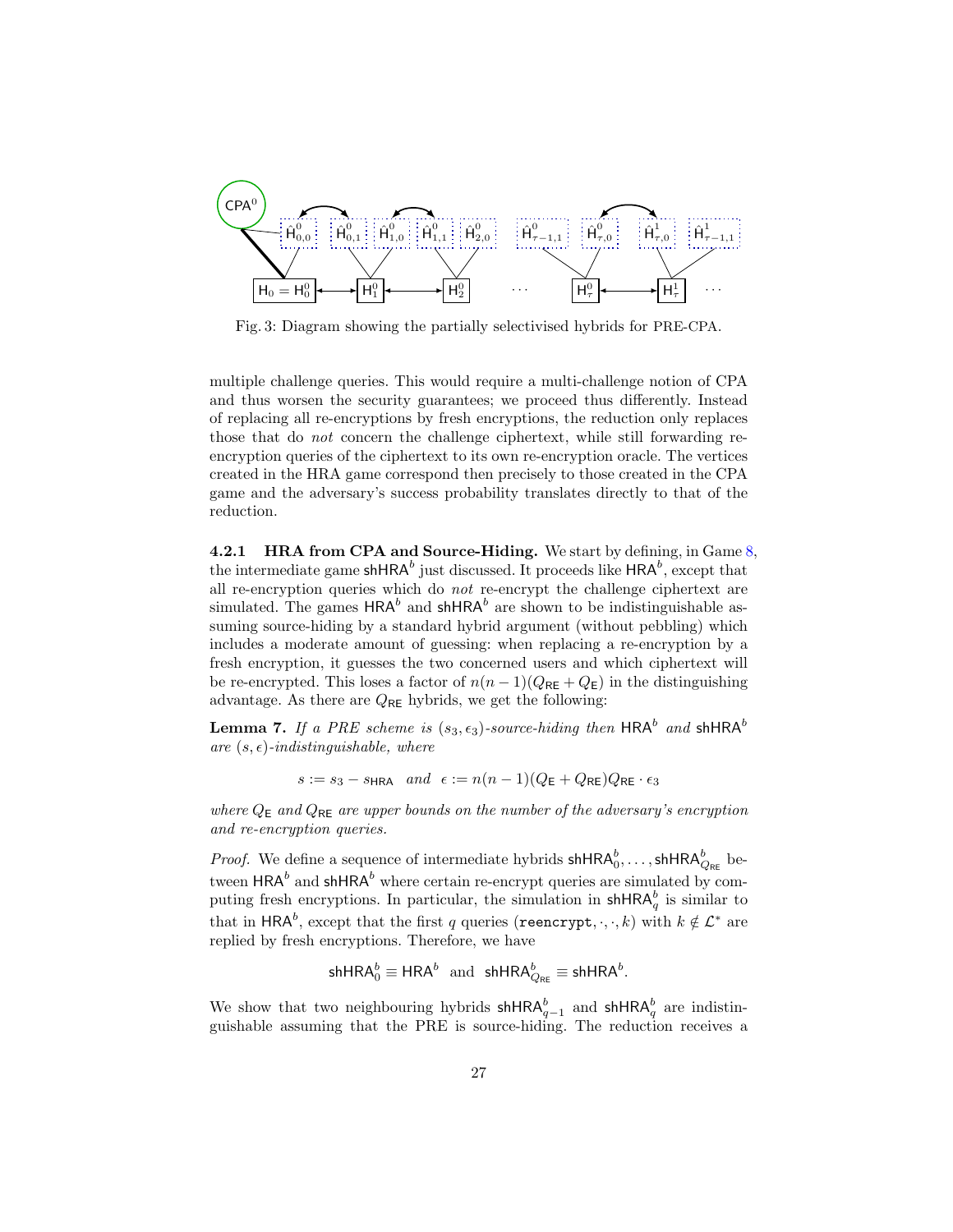<span id="page-27-0"></span>Hybrid  $\mathsf{H}_{t+\beta}^b$ 1: Obtain the challenge graph  $\hat{G} \in \mathcal{G}(n, \delta, d)$  from A and let  $\hat{\imath}$  be its source 2: Compute  $\mathcal{P}_t \leftarrow P(\hat{G}, t), \mathcal{P}_{t+1} \leftarrow P(\hat{G}, t+1)$   $\triangleright$  The t-th and  $(t+1)$ -th configurations 3:  $i_0 := \mathcal{P}_t \Delta \mathcal{P}_{t+1}, i_1, \ldots, i_\delta := \text{children}(i_0, \hat{G}) \triangleright i_0 \text{ denotes pebbled/unpebbled vertex}$ 4: if  $t < \tau$  then  $\hat{b} \leftarrow \hat{\mathsf{H}}_t^b$  $▶$  Key-privacy hybrid 5: else  $\hat{b} \leftarrow \hat{H}^{b}_{\tau,0}(\mathcal{P}_{\tau}, \{\hat{i}, \bot, \ldots, \bot\})$  end if  $\qquad \qquad \triangleright t = \tau, \, \beta = 0$ : ind hybrid 6: if  $\hat{G}$  is subgraph of  $([n], \mathcal{E})$  reachable from  $i^*$  then return  $b'$  end if 7: return 0  $\hat{\textsf{H}}_{t,\beta}^{b}(\mathcal{P}_{t},\{i_0,\ldots,i_{\delta}\})$ 1: Set  $\mathcal{C}, \mathcal{E} = \emptyset$  b Stores corrupt keys and issued re-keys and re-encryptions 2: if  $t < \tau$  then 3: if  $i_0 \in \mathcal{P}_t$  then  $\mathcal{P}_{t+1} := \mathcal{P}_t \setminus \{i_0\}$  else  $\mathcal{P}_{t+1} := \mathcal{P}_t \cup \{i_0\}$  end if 4: end if 5:  $pp \leftarrow \text{PRE.S}(1^{\kappa}, 1^{\lambda}), (pk_1, sk_1), \ldots, (pk_n, sk_n) \leftarrow \text{PRE.K}(pp)$ 6:  $\forall i, j \in [n], i \neq j : \text{rk}_{i,j} = \bot$   $\triangleright$  Delay re-key generation till the query 7:  $b' \leftarrow A^{(corrupt,\cdot), (rekey,\cdot,\cdot), (reencypt,\cdot,\cdot,\cdot), (challenge,\cdot,\cdot,\cdot)}(pp, pk_1, \ldots, pk_n)$ 8: if A made call (challenge,  $i^*, \cdot, \cdot$ ) for some  $i^*$  $\triangleright$  Check abort conditions 9: if  $\exists i \in \mathcal{C} : i^*$  is connected to i in  $([n], \mathcal{E})$  then return 0 end if 10: end if 11: return  $b'$ Oracles corrupt and challenge are defined like in Game [3.](#page-14-0) Oracle  $(r$ ekey,  $i, j)$ 1: if  $rk_{i,j} = \perp$  then  $\triangleright$  Re-key not generated 2: if  $i \in \mathcal{P}_{t+\beta}$  then  $\text{rk}_{i,j} \leftarrow \text{RK}^*(\text{pp}, \text{pk}_j)$  $\triangleright$  Fake re-key 3: else  $\texttt{rk}_{i,j} \leftarrow \textsf{RK}((\texttt{pk}_{i},\texttt{sk}_{i}),\texttt{pk}_{j})$  $\triangleright$  Real re-key 4: end if 5: Add  $(i, j)$  to  $\mathcal{E}$  . Add to recoding graph 6: return  $rk_{i,j}$ Oracle (reencrypt,  $i, j, (c_i, \ell)$ ) 1: if  $rk_{i,j} = \perp$  then  $\triangleright$  Re-key not generated 2: if  $i \in \mathcal{P}_{t+\beta}$  then  $\text{rk}_{i,j} \leftarrow \text{RK}^*(\text{pp}, \text{pk}_j)$  $\triangleright$  Fake re-key 3: else  $\texttt{rk}_{i,j} \leftarrow \textsf{RK}((\texttt{pk}_{i},\texttt{sk}_{i}),\texttt{pk}_{j})$  $\triangleright$  Real re-key 4: end if 5: Add  $(i, j)$  to  $\mathcal{E}$  . Add to recoding graph 6: return  $(c_j, \ell + 1) \leftarrow \mathsf{PRE}.\mathsf{RE}(\mathtt{rk}_{i,j}, \mathtt{pk}_i, \mathtt{pk}_j, (c_i, \ell))$ 

Algorithm 6: Partially selectivised hybrids. For  $t \in [0, \tau - 1]$  and  $b, \beta \in \{0, 1\}$ :  $H_{t+\beta}^b = \mathsf{SEL}_{\mathcal{U}\to\mathcal{G}}[\hat{\mathsf{H}}_{t,\beta}^b,g,h_t]$  and  $\mathsf{H}_{\tau}^b = \mathsf{SEL}_{\mathcal{U}\to\mathcal{G}}[\hat{\mathsf{H}}_{\tau}^b]$  $\sigma_{\tau,0}$ ,  $g, h_{\tau}$ . Moreover,  $\mathcal{U}$  is the set  $V^{\sigma+\delta+1}$ . Note that the sampling of the re-keys has been deferred to the actual calls.

(source-hiding) challenge  $(pp, (pk, sk), (pk', sk'), rk)$  and has (one-time) access to an oracle (SH.challenge,  $\cdot$ ,  $\cdot$ ). The reduction proceeds as follows: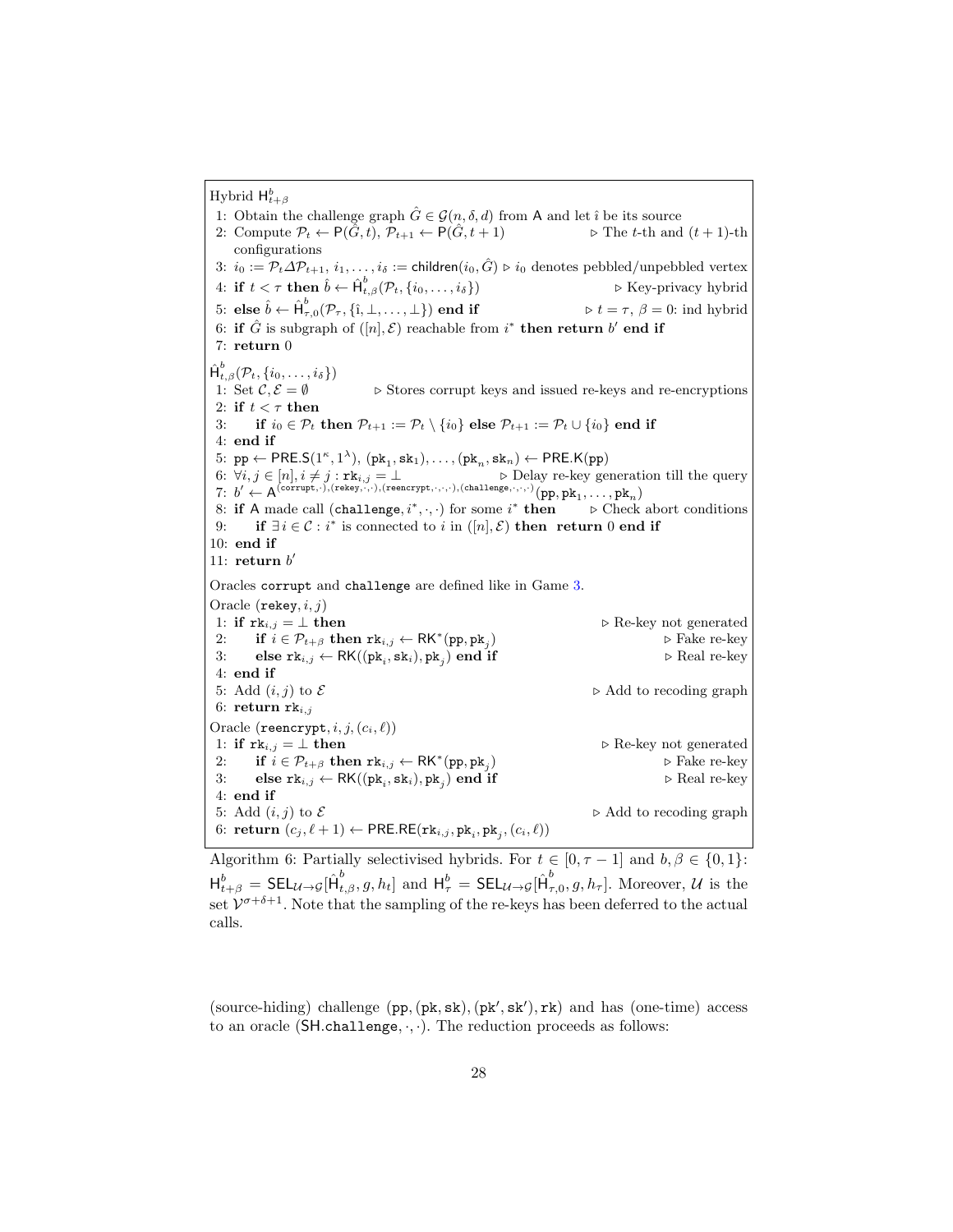<span id="page-28-0"></span>Hybrid shHR $A^b$ 1: Set  $\mathcal{C}, \mathcal{L}, \mathcal{L}^*$  $\triangleright$  As in Game [2,](#page-11-0)  $\mathcal{E}$ ... edges of recoding graph 2:  $pp \leftarrow \text{PRE.S}(1^{\kappa}, 1^{\lambda}), (pk_1, sk_1), \dots, (pk_n, sk_n) \leftarrow \text{PRE.K}(pp)$ 3:  $\forall i, j \in [n], i \neq j : \text{rk}_{i,j} \leftarrow \mathsf{PRE.RK}((\text{pk}_{i}, \text{sk}_{i}), \text{pk}_{j})$  $4: b' \leftarrow A^{(corrupt,\cdot),(rekey,\cdot,\cdot),(encrypt,\cdot,\cdot),(reencypt,\cdot,\cdot,\cdot),(challenge,\cdot,\cdot,\cdot)}(pp,pk_1,\ldots,pk_n)$ 5: if A made call (challenge,  $i^*, \cdot, \cdot$ ) for some  $i^*$  $\triangleright$  Check abort conditions 6: if  $\exists i \in \mathcal{C} : i^*$  is connected to *i* then return 0 end if 7: end if 8: return  $b'$ Oracles corrupt, rekey, encrypt and challenge are defined like Game [4.](#page-15-0) Oracle (reencrypt,  $i, j, k$ ) 1: Retrieve  $(k, i, m, (c_i, \ell))$  from  $\mathcal L$  and increment C 2: if  $k \notin \mathcal{L}^*$  then  $\triangleright$  Not a re-encryption of challenge ciphertext 3:  $(c_j, \ell + 1) \leftarrow \text{PRE.E}(\text{pk}_j, (m, \ell + 1))$  $\triangleright$  Simulate re-encryption 4: else 5:  $(c_j, \ell+1) \leftarrow \mathsf{PRE}.\mathsf{RE}(\mathtt{rk}_{i,j}, \mathtt{pk}_i, \mathtt{pk}_j)$  $\triangleright$  Real re-encryption 6: Add  $C$  to  $\mathcal{L}^*$  $\triangleright c_i$  derived from challenge 7: end if 8: Add  $(C, j, m, (c_j, \ell + 1))$  to  $\mathcal L$ 9: return  $(c_i, \ell + 1)$ 

Game 8: Intermediate game shHRA in the proof of HRA.

- 1. It first makes a guess  $(i^*, j^*, k^*) \in [n] \times ([n] \setminus \{i^*\}) \times [Q_{\mathsf{E}} + q 1]$  that the q-th re-encryption query will be of the form (reencrypt,  $i^*, j^*, k^*$ )
- 2. It simulates game  $shHRA_k^b$  setting  $(\mathbf{pk}_{i^*}, \mathbf{sk}_{i^*}) := (\mathbf{pk}, \mathbf{sk}), (\mathbf{pk}_{j^*}, \mathbf{sk}_{j^*}) :=$  $(\text{pk}', \text{sk}')$  and  $\text{rk}_{i^*,j^*} := \text{rk}$ .
- 3. When the adversary makes the  $k^*$ -th encrypt or re-encrypt query, the reduction does the following:
	- (a) (encrypt,  $i, (m, \ell)$ ): if  $i \neq i^*$  abort; else query (SH.challenge,  $m, \ell$ ) to receive  $(c, c')$ ; reply  $(c, \ell)$  after adding the new entry to  $\mathcal{L}$ .
	- (b) (reencrypt, i, j, k): if  $k \in \mathcal{L}^*$  then proceed as in Game [4.](#page-15-0) Otherwise: if  $j \neq i^*$  abort; else retrieve  $(k, i, m, (c_i, \ell-1))$  from  $\mathcal{L}$ , query (SH.challenge,  $m, \ell$ ) to receive  $(c, c')$ ; reply  $(c, \ell)$  after adding the new entry to  $\mathcal{L}$ .
- 4. When the adversary makes the q-th re-encrypt query (reencrypt, i, j, k), the reduction aborts if  $(i, j, k) \neq (i^*, j^*, k^*)$ . Otherwise it replies  $(c', \ell + 1)$ , with  $c'$  received on its SH.challenge query.
- 5. If the reduction aborted the simulation, it returns a random bit, otherwise it returns the adversary's output bit  $b'$ .

Assuming the reduction's guess is right, if the  $c'$  returned by the source-hiding challenger is a re-encryption then the reduction simulated shHRA $_{q-1}^{b}$  while if  $c'$ was a fresh encryption, it simulated  $shHRA_q^b$ . The contract of the contract  $\Box$ 

We next show that shHRA<sup>0</sup> and shHRA<sup>1</sup> are indistinguishable assuming  $\mathsf{CPA}^0$ and  $\text{CPA}^1$  are. To do so, we construct a reduction R in Algorithm [7,](#page-29-1) which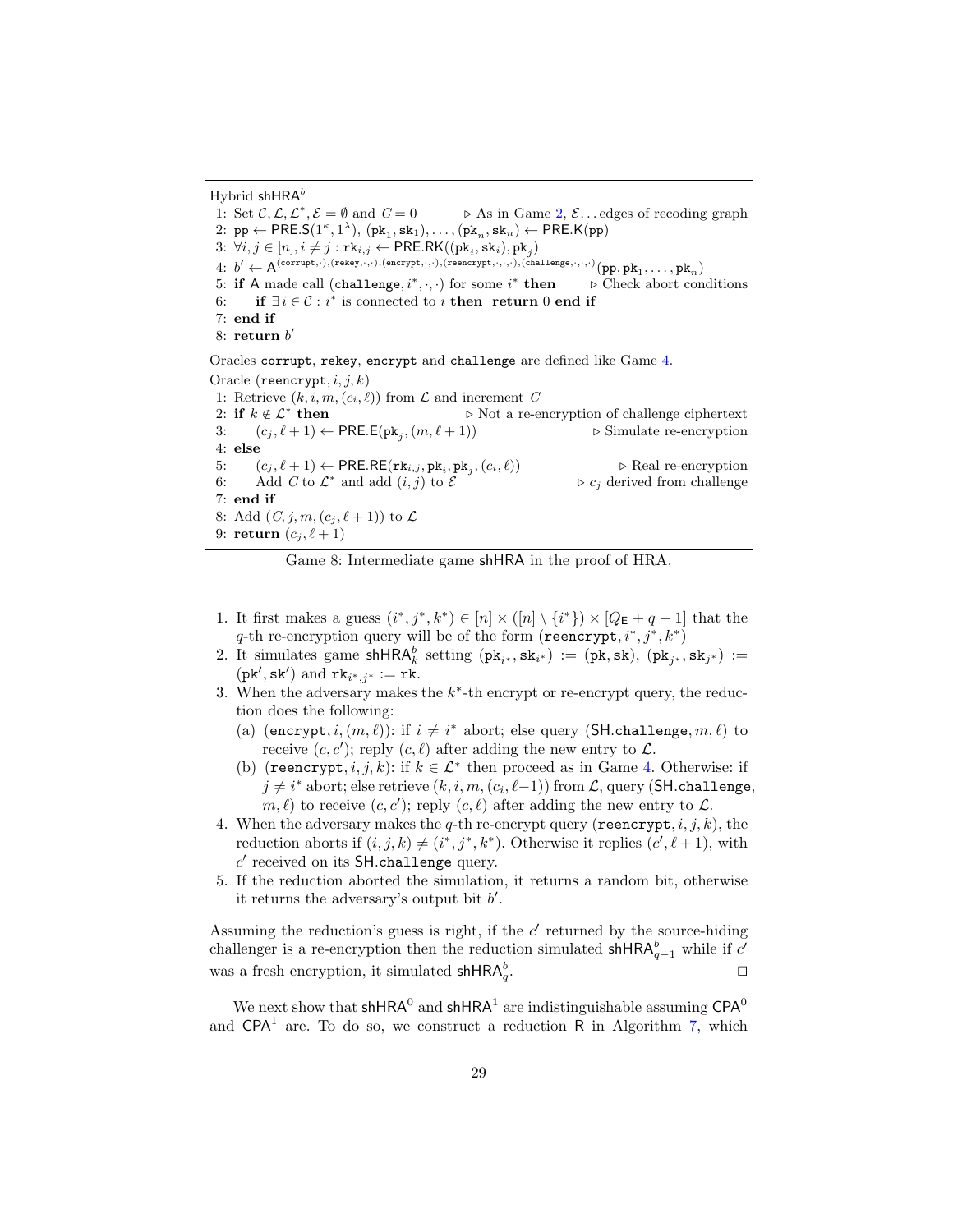<span id="page-29-1"></span> $\text{Reduction }\mathsf{R}^{b,(\text{CPA.corrupt},\cdot),(\text{CPA.rekey},\cdot,\cdot),(\text{CPA.reencypt},\cdot,\cdot,\cdot),(\text{CPA.challonge},\cdot,\cdot,\cdot)}(\text{pp},\text{pk}_1,\dots,\text{pk}_n)$ 1: Set  $\mathcal{L}, \mathcal{L}^* = \emptyset$  and  $C = 0$ <sup>∗</sup> = ∅ and C = 0 . Stores honestly created ciphertexts  $2: b' \leftarrow A^{(corrupt,\cdot),(rekey,\cdot,\cdot),(encrypt,\cdot,\cdot),(reencypt,\cdot,\cdot,\cdot),(challenge,\cdot,\cdot,\cdot)}(pp,pk_1,\ldots,pk_n)$  $3:$  return  $b'$ Oracle (corrupt, i) 1: return  $sk_i \leftarrow (CPA.corrupt, i)$ Oracle  $(rekey, i, j)$ 1: return  $rk_{i,j} \leftarrow (CPA.\text{rekey}, i, j)$ Oracle (encrypt,  $i, (m, \ell)$ ) 1:  $c \leftarrow \textsf{PRE.E}(pk_i, (m, \ell))$ , increment C and add  $(C, i, m, (c, \ell))$  to  $\mathcal{L}$ 2: return c Oracle (reencrypt,  $i, j, k$ ) 1: Retrieve  $(k, i, m, (c_i, \ell))$  from  $\mathcal L$  and increment C 2: if  $k \notin \mathcal{L}^*$  then  $(c_j, \ell+1) \leftarrow \mathsf{PRE}.\mathsf{E}(\mathtt{pk}_j, (m, \ell+1))$ 3: else  $(c_j, \ell + 1) \leftarrow (\textsf{CPA}. \texttt{reencypt}, i, j, k)$  and add  $C$  to  $\mathcal{L}^*$  end if 4: Add  $(C, j, m, (c_j, \ell + 1))$  to  $\mathcal L$ 5: return  $(c_j, \ell + 1)$ Oracle (challenge,  $i^*, (m_0^*, m_1^*), \ell^*$  $\triangleright$  Single access 1:  $(c_{i^*}, \ell^*) \leftarrow (\textsf{CPA}.\texttt{challenge}, i^*, (m^*_0, m^*_1), \ell^*)$ 2: Increment C, add  $(C, i^*, m_b^*, (c_{i^*}, \ell^*))$  to  $\mathcal L$  and C to  $\mathcal L^*$ 3: return  $(c_{i^*}, \ell^*)$ 

Algorithm 7: The reduction relating  $shHRA^b$  to  $CPA^b$ .

simulates game shHRA to an adversary  $A$  (denoted  $R[A]$ ); the reduction runs in CPA. It is easily seen that R perfectly simulates the oracles of shHRA to A and that at the end of the game the sets C and the graphs  $([n], \mathcal{E})$  which were implicitly defined by the adversary's oracle calls in the simulated HRA game and the reduction's calls in the CPA game are the same. The CPA game thus returns the reduction's output  $b'$  (which is A's output) whenever the shHRA game would. We have thus:

<span id="page-29-2"></span>
$$
\langle \mathsf{shHRA}^b, \mathsf{R}[A] \rangle \equiv \langle \mathsf{CPA}^b, \mathsf{A} \rangle,\tag{2}
$$

that is, the two games are equally distributed. (This can also be seen by replacing A in the definition of CPA (Game [3\)](#page-14-0) by the code of  $R[A']$  (Algorithm [7\)](#page-29-1), which yields game HRA  $(Game 4)$  $(Game 4)$  played by  $A'$ .)

<span id="page-29-0"></span>Combining Lemma [7](#page-26-1) and [\(2\)](#page-29-2), we get that  $HRA<sup>b</sup>$  and  $CPA<sup>b</sup>$  are  $(s_3-s<sub>HRA</sub>, n(n 1)(Q_{\mathsf{E}}+Q_{\mathsf{RE}})Q_{\mathsf{RE}} \cdot \epsilon_3$ -indistinguishable, and together with Theorem [4](#page-18-3) this finally yields:

Theorem 6 (main, PRE-HRA security). Let  $\sigma$  and  $\tau$  denote, respectively, the upper bound on time and space complexity for the class  $\mathcal{G} = \mathcal{G}(n, \delta, d)$ . Then a PRE scheme that is  $(s_1, \epsilon_1)$ -indistinguishable,  $(s_2, \epsilon_2, \delta)$ -weakly key-private and  $(s_3, \epsilon_3)$ -source-hiding is  $(s, \epsilon)$ -PRE-HRA-secure restricted to challenge graphs in  $\mathcal{G}, \text{ where } s := \min(s_1, s_2, s_3) - s_{\text{HRA}} - s_{\mathcal{G}} \text{ and }$ 

$$
\epsilon := 2n(n-1)(Q_{\mathsf{E}} + Q_{\mathsf{RE}})Q_{\mathsf{RE}} \cdot \epsilon_3 + n^{\sigma + \delta + 1}(\epsilon_1 + 2\tau \cdot \epsilon_2).
$$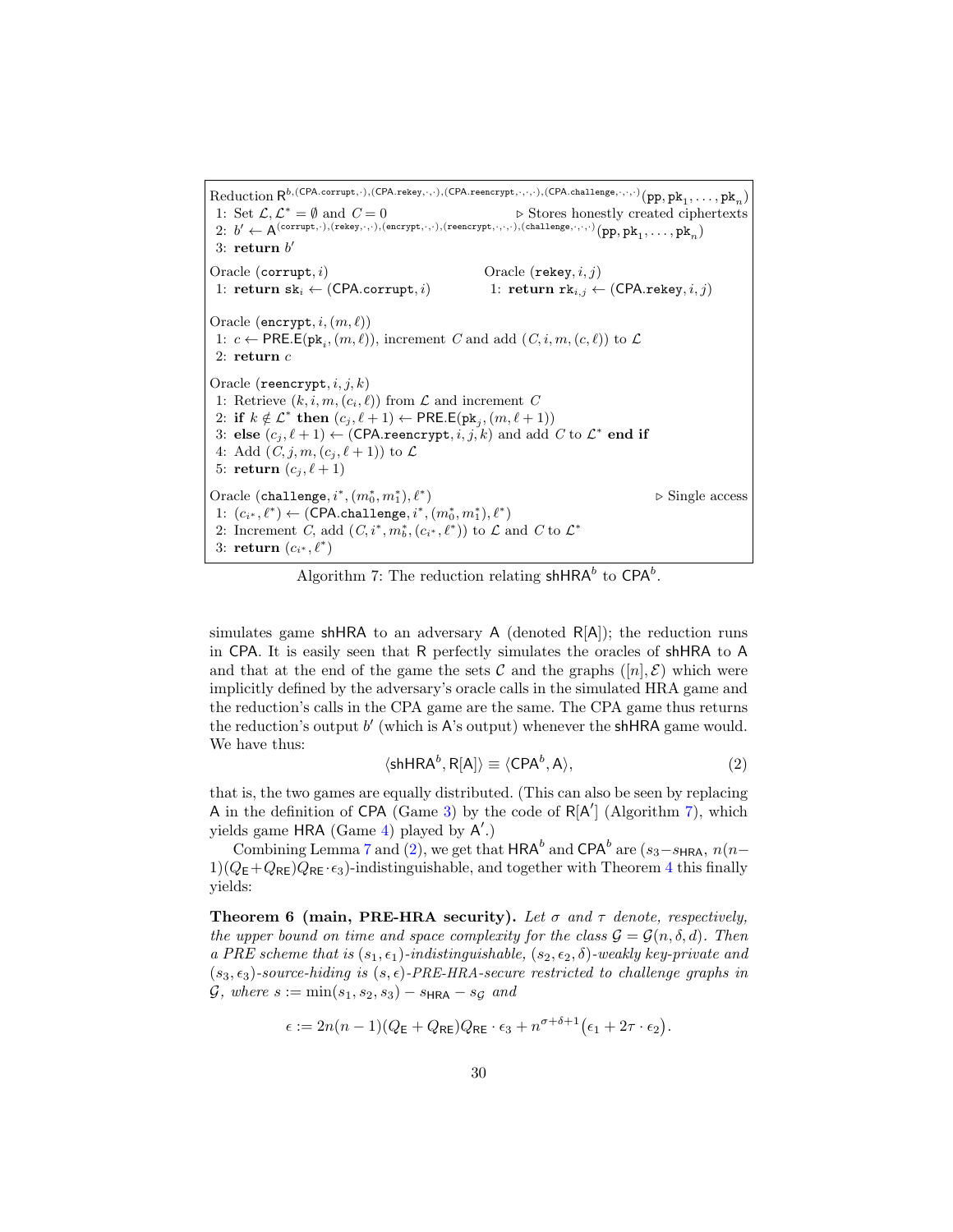|                                                      | Bounds              |               |                                              |
|------------------------------------------------------|---------------------|---------------|----------------------------------------------|
| Family                                               | Space $(\sigma)$    | Time $(\tau)$ | Security loss $(\approx \epsilon/\epsilon')$ |
| Arbitrary DAGs $\mathcal{G}(n, \delta, d)$ (Lemma 2) | $(\delta+1)\cdot d$ | $(2\delta)^d$ | $n^{O(d \cdot \delta)}$                      |
| Complete binary trees $\mathcal{B}(n)$ (Lemma 3)     | $\log n$            | $n^2$         | $n^{O(\log n)}$                              |
| Chains $\mathcal{C}(n)$ (Lemma 4)                    | $\log n + 1$        | $\log n$      | $n^{O(\log n)}$                              |

<span id="page-30-1"></span>Table 2: Space and time complexity for different classes of DAGs and approximate security loss implied by Theorem [5.](#page-24-0)

Remark 1. All the schemes that we inspect in  $\S5$  $\S5$  turn out to be *statistically* source-hiding, and therefore  $\epsilon_3$  is exponentially small. In such cases, assuming that the adversary is allowed to make only polynomially many queries to the encryption and re-encryption oracle, the term  $2n(n-1)(Q_{\text{E}}+Q_{\text{RE}})Q_{\text{RE}} \cdot \epsilon_3$  is negligible and therefore  $\epsilon = O(n^{\sigma + \delta + 1}(\epsilon_1 + 2\tau \cdot \epsilon_2))$  (just like in CPA).

### 4.3 Corollaries

We calculate concrete bounds to Theorems [5](#page-24-0) and [6](#page-29-0) for the following families of recoding graphs: arbitrary DAGs in  $\mathcal{G}(n, \delta, d)$ , complete binary trees  $\mathcal{B}(n)$  and chains  $\mathcal{C}(n)$ . Table [2](#page-30-1) lists the space and time complexity for these classes (from Lemmas [2,](#page-19-0) [3](#page-19-1) and [4\)](#page-19-2) and approximate security loss (assuming  $\epsilon_1 = \epsilon_2 = \epsilon'$ ) that results when substituting these bounds for CPA in Theorem [5.](#page-24-0) The same bounds hold for HRA if one assumes that  $Q_{RE}$  and  $Q_E$  (i.e., number of queries) are polynomial and  $\epsilon_3 = 2^{-\kappa}$  (i.e., the PRE scheme is *statistically* source-hiding).

# <span id="page-30-0"></span>5 Adaptively Secure PRE Schemes

We show that several existing PRE schemes satisfy the requirements in  $\S 3.1$  $\S 3.1$  and, therefore, can be proven adaptively secure using Theorems [5](#page-24-0) and [6.](#page-29-0)

#### 5.1 Single-Hop Schemes from Bilinear Maps

We start with the unidirectional, *single-hop* schemes based on bilinear maps from [\[AFGH05\]](#page-42-1) and [\[ABH09\]](#page-42-6). The definition of bilinear maps is given below in Definition [14;](#page-30-2) the hardness assumptions on which security of the constructions is based are then listed in Definitions [16](#page-31-0) through [18.](#page-31-1)

<span id="page-30-2"></span>**Definition 14 (Bilinear maps).** Let  $BS'$  be an algorithm that on input a security parameter  $1^{\kappa}$  outputs the description of cyclic groups  $\mathbb{G}_1$ ,  $\mathbb{G}_2$  and  $\mathbb{G}_T$ , all of prime order  $q \in \Theta(2^{\kappa})$ , generators  $g_1 \in \mathbb{G}_1$ ,  $g_2 \in \mathbb{G}_2$ , and an asymmetric cryptographic bilinear map  $e' : \mathbb{G}_1 \times \mathbb{G}_2 \to \mathbb{G}_T - i.e., e'$  is efficiently computable,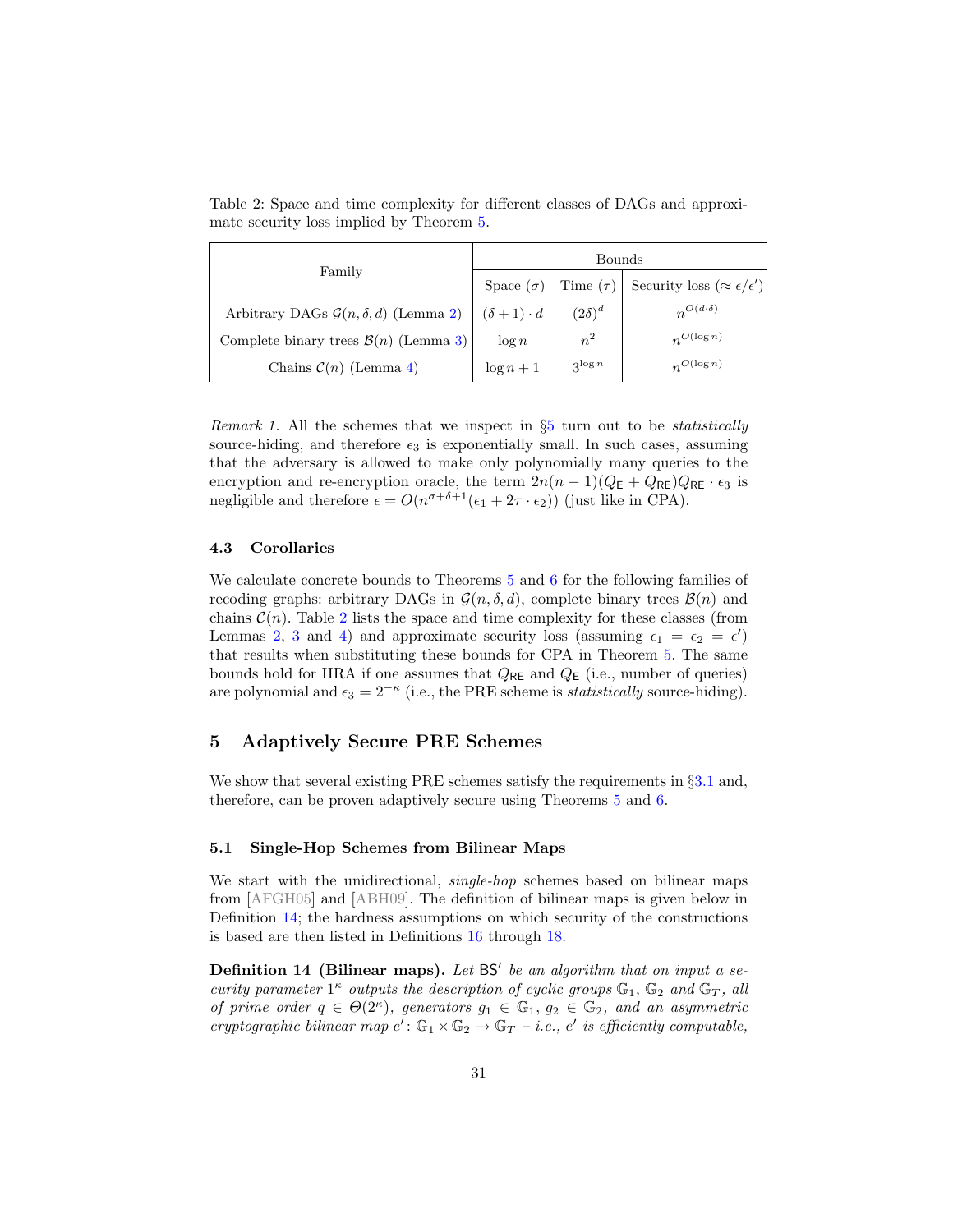bilinear (i.e.,  $e'(g_1^a, g_2^b) = e'(g_1, g_2)^{ab}$ ) and non-degenerate (i.e., for a generator  $g_1$  for  $\mathbb{G}_1$  and a generator  $g_2$  for  $\mathbb{G}_2$ :  $e'(g_1, g_2) \neq 1_{\mathbb{G}_T}$ .

The algorithm BS for symmetric bilinear groups is defined as  $BS'$ , except for having  $\mathbb{G}_1 = \mathbb{G}_2$  and  $g_1 = g_2$ .

Definition 15 (eDBDH in asymmetric groups [\[AFGH05\]](#page-42-1)). Let  $Grp =$  $(q, g_1, g_2, \mathbb{G}_1, \mathbb{G}_2, \mathbb{G}_T, e') \leftarrow \mathsf{BS}'(1^{\kappa})$  and  $a, b, c, r \leftarrow \mathbb{Z}_q$ . The extended decisional bilinear Diffie-Hellman problem is  $(s, \epsilon)$ -hard in the asymmetric setting if

$$
(g_2^a, g_1^b, g_1^c, e'(g_1, g_2)^{bc^2}, e'(g_1, g_2)^{abc}, Grp)
$$
  

$$
\approx_{(s,\epsilon)} (g_2^a, g_1^b, g_1^c, e'(g_1, g_2)^{bc^2}, e'(g_1, g_2)^r, Grp).
$$

<span id="page-31-0"></span>The symmetric variant of the above is obtained by replacing  $\mathbb{G}_1$  and  $\mathbb{G}_2$  by  $\mathbb{G}$ , and  $g_1$  and  $g_2$  by g.

**Definition 16 (eDBDH assumption [\[AFGH05\]](#page-42-1)).** Let  $Grp := (q, q, \mathbb{G},$  $\mathbb{G}_T, e \rangle \leftarrow \mathsf{BS}(1^{\kappa})$  and  $a, b, c, r \leftarrow \mathbb{Z}_q$ . The extended decisional bilinear Diffic-Hellman problem is  $(s, \epsilon)$ -hard if

$$
(g^a, g^b, g^c, e(g, g)^{bc^2}, e(g, g)^{abc}, Grp) \approx_{(s, \epsilon)} (g^a, g^b, g^c, e(g, g)^{bc^2}, e(g, g)^r, Grp).
$$

Definition 17 (XDH [\[Sco02,](#page-43-9) [BBS04\]](#page-42-9)). Let  $Grp = (q, g_1, g_2, \mathbb{G}_1, \mathbb{G}_2, \mathbb{G}_T, e')$  $\leftarrow$  BS'(1<sup>k</sup>) and a, b,  $r \leftarrow \mathbb{Z}_q$ . The external Diffie-Hellman problem is  $(s, \epsilon)$ -hard if the decisional Diffie-Hellman problem is  $(s, \epsilon)$ -hard in the group  $\mathbb{G}_1$ , that is

$$
(g_1^a, g_1^b, g_1^{ab}, Grp) \approx_{(s,\epsilon)} (g_1^a, g_1^b, g_1^r, Grp).
$$

<span id="page-31-1"></span>Definition 18 (DLin [\[BBS04\]](#page-42-9)). Let  $Grp = (q, g, \mathbb{G}, \mathbb{G}_T, e) \leftarrow BS(1^{\kappa}), a, b, r \leftarrow$  $\mathbb{Z}_q$  and h, f be two random generators of G. The decision linear problem is  $(s, \epsilon)$ hard if

$$
(h, f, g^a, h^b, f^{a+b}, Grp) \approx_{(s,\epsilon)} (h, f, g^a, h^b, f^r, Grp).
$$

**5.1.1 The AFGH Scheme.** The original scheme (given as Construction [1\)](#page-32-1) encrypts messages from  $\mathbb{G}_T$  and was shown selectively secure against CPA assuming eDBDH, but [\[AFGH05\]](#page-42-1) did not consider key-privacy. We prove that when instantiated over asymmetric bilinear groups, their scheme is key-private assuming XDH. To additionally make the scheme source-hiding we re-randomise the re-encryption algorithm. The modified scheme is given in Construction [2.](#page-32-0)

<span id="page-31-2"></span>**Security.** If the eDBDH problem is  $(s_1, \epsilon_1)$ -hard then the original scheme (Con-struction [1\)](#page-32-1) is  $(s_1, 2\epsilon_1)$ -sPRE-CPA-secure– and hence has indistinguishable ciphertexts [\[AFGH05,](#page-42-1) Theorem 3.1]. They also claim security when instantiated in the asymmetric setting, presumably assuming that the eDBDH problem is hard in the asymmetric setting: this reduction works for Construction [2](#page-32-0) too. It moreover satisfies the remaining two properties: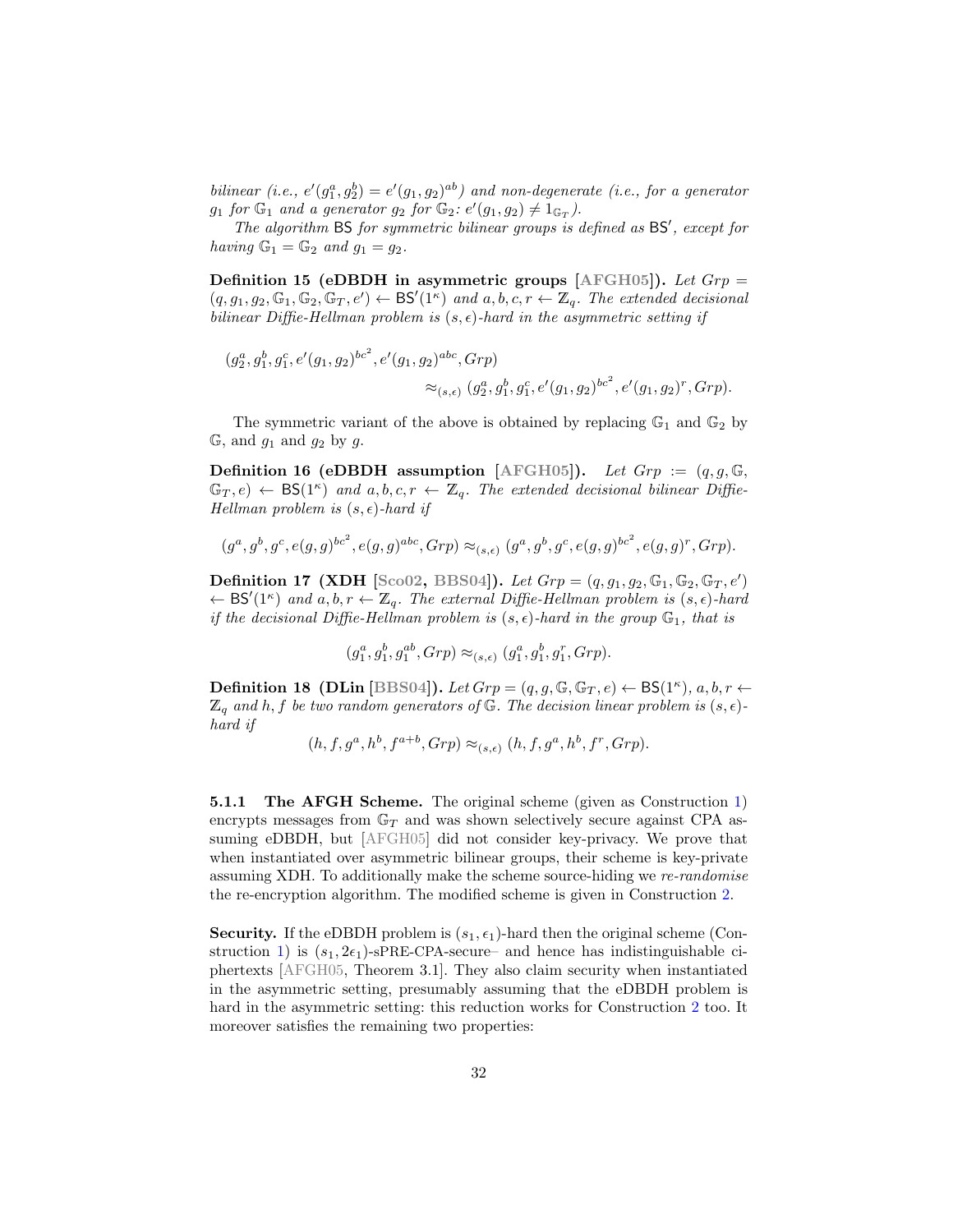- <span id="page-32-1"></span>1.  $S(1^{\kappa})$ :  $(q, g, \mathbb{G}, \mathbb{G}_T, e) \leftarrow BS(1^{\kappa})$ . Compute  $Z = e(g, g)$  and return the public parameters  $pp = ((q, g, \mathbb{G}, \mathbb{G}_T, e), Z).$
- 2. K(pp): Pick  $a, b \leftarrow \mathbb{Z}_q$  and set  $pk := (Z^a, g^b)$  and  $sk := (a, b)$ . Return the keys  $(\texttt{pk}, \texttt{sk}).$
- 3. RK(( $\overline{pk}_i$ ,  $sk_i$ ),  $pk_j$ ): Parse  $sk_i$  as  $(a_i, b_i) \in \mathbb{Z}_q^2$  and  $pk_j$  as  $(\overline{pk}_{j,1}, \overline{pk}_{j,2})$ . Return the re-key  $\texttt{rk}_{i,j} := \texttt{pk}_{j,2}^{a_i} = g^{b_j \cdot a_i}.$
- 4.  $\mathsf{E}(\mathsf{pk}, (m, \ell))$ : Parse pk as  $(\mathsf{pk}_1, \mathsf{pk}_2) \in \mathbb{G}_T \times \mathbb{G}$  and pick  $k \leftarrow \mathbb{Z}_q$ . If  $\ell = 1$  return the (level-1) ciphertext  $((g^k, m \cdot \mathbf{pk}_1^k = m \cdot Z^{ak}), 1);$
- otherwise return the (level-2) ciphertext  $((e(\mathbf{pk}_2, g)^k, m \cdot Z^k) = (Z^{bk}, m \cdot Z^k), 2)$ . 5. RE $((c_i, 1),$ rk $_{i,j})$ : Parse  $c_i$  as  $(c_{i,1}, c_{i,2}) \in \mathbb{G} \times \mathbb{G}_T$  and return the level-2 ciphertext  $((e(\mathbf{rk}_{i,j}, c_{i,1}), c_{i,2}) = (Z^{b_j \cdot (a_i k)}, m \cdot Z^{a_i k}), 2).$
- 6.  $\mathsf{D}((c,\ell),\mathsf{sk})$ : Parse the secret key sk as  $(a,b) \in \mathbb{Z}_q^2$ . Parse a level-1 ciphertext as  $(c_1, c_2) \in \mathbb{G} \times \mathbb{G}_T$  and return  $c_2/e(c_1, g)^a$ . Parse a level-2 ciphertext as  $(c_1, c_2) \in \mathbb{G}_T^2$ and return  $c_2/c_1^{1/b}$ .

Construction 1: Unidirectional, single-hop PRE from [\[AFGH05\]](#page-42-1); basis for Construction [2.](#page-32-0)

- <span id="page-32-0"></span>1.  $S(1^{\kappa})$ :  $(q, g_1, g_2, \mathbb{G}_1, \mathbb{G}_2, \mathbb{G}_T, e') \leftarrow BS'(1^{\kappa})$ . Compute  $Z = e'(g_1, g_2)$  and return the public parameters  $pp = ((q, g_1, g_2, \mathbb{G}_1, \mathbb{G}_2, \mathbb{G}_T, e'), Z).$
- 2. K(pp): Pick  $a, b \leftarrow \mathbb{Z}_q$  and set  $pk := (Z^a, g_1^b)$  and  $sk := (a, b)$ . Return the keys  $(pk, sk).$
- 3. RK( $(\text{pk}_i, \text{sk}_i), \text{pk}_j$ ): Parse  $\text{sk}_i$  as  $(a_i, b_i) \in \mathbb{Z}_q^2$  and  $\text{pk}_j$  as  $(\text{pk}_{j,1}, \text{pk}_{j,2}) \in \mathbb{G}_T \times \mathbb{G}_1$ . Return the re-key  $\texttt{rk}_{i,j} := \texttt{pk}_{j,2}^{a_i} = g_1^{b_j \cdot a_i}.$
- 4.  $\mathsf{E}(\mathsf{pk}, (m, \ell))$ : Parse pk as  $(\mathsf{pk}_1, \mathsf{pk}_2) \in \mathbb{G}_T \times \mathbb{G}_1$  and pick  $k \leftarrow \mathbb{Z}_q$ . If  $\ell = 1$  return the (level-1) ciphertext  $((g_2^k, m \cdot \mathbf{pk}_1^k = m \cdot Z^{ak}), 1);$ otherwise return the (level-2) ciphertext  $((e'(\mathbf{pk}_2, g_2)^k = Z^{bk}, m \cdot Z^k), 2)$ .
- 5. RE( $\text{rk}_{i,j}$ ,  $\text{pk}_{i}$ ,  $(c_i, 1)$ ): Parse  $c_i$  as  $(c_{i,1}, c_{i,2}) \in \mathbb{G}_2 \times \mathbb{G}_T$  and  $\text{pk}_{i}$  as  $(\text{pk}_{i,1}, \text{pk}_{i,2}) \in$  $\mathbb{G}_T \times \mathbb{G}_1$ . Pick  $k' \leftarrow \mathbb{Z}_q$  for re-randomisation and return the level-2 ciphertext  $((e'(\texttt{rk}_{i,j}, c_{i,1}\cdot g_2^{k'}),c_{i,2}\cdot \texttt{pk}_{i,j}^{k'})$  $\binom{k'}{i,1},2$  =  $(Z^{b_j \cdot a_i(k+k')}, m \cdot Z^{a_i(k+k')}).$
- 6.  $\overline{D(\text{sk}, (c, \ell))}$ : Parse the secret key sk as  $(a, b)$ . Parse a level-1 ciphertext as  $c =$  $(c_1, c_2) \in \mathbb{G}_2 \times \mathbb{G}_T$  and return  $c_2/e'(g_1, c_1)^a$ . Parse a level-2 ciphertext as  $c =$  $(c_1, c_2) \in \mathbb{G}_T^2$  and return  $c_2/c_1^{1/b}$ .

Construction 2: Rerandomised [\[AFGH05\]](#page-42-1) in the asymmetric setting. The differences from Construction [1](#page-32-1) are highlighted in boxes.

**Lemma 8.** Construction  $2$  is statistically source-hiding.

*Proof.* A level-2 ciphertext under  $pk_j$  that results from the re-encryption of a level-1 ciphertext  $c_i = (c_{i,1}, c_{i,2})$  under  $pk_i = (pk_{i,1}, pk_{i,2})$  is of the form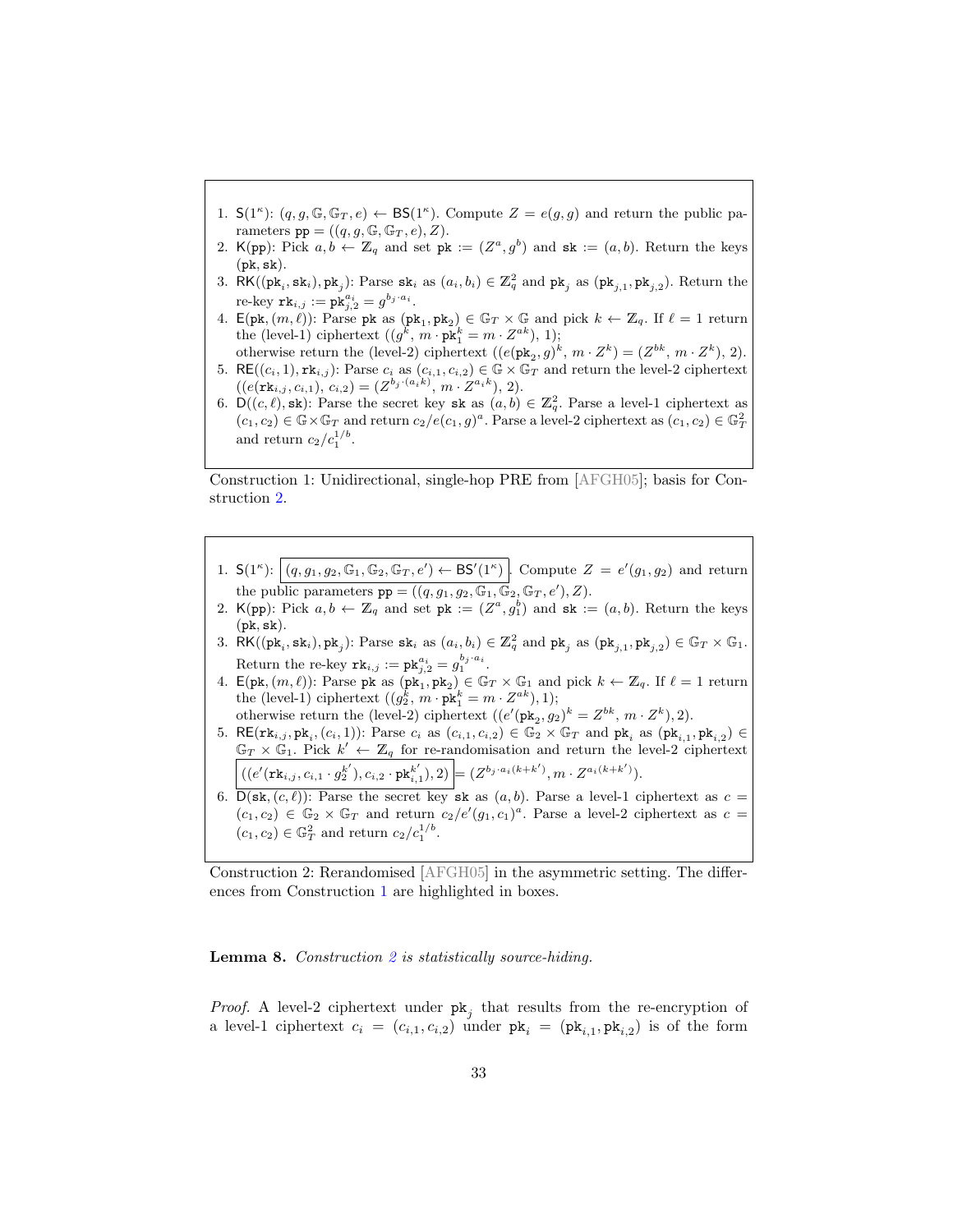$c_j = (c_{j,1}, c_{j,2})$ 

<span id="page-33-0"></span>
$$
c_{j,1} = e'(\mathbf{rk}_{i,j}, c_{i,1} \cdot g_2^{k'}) = e'(g_1^{b_j \cdot a_i}, g_2^k \cdot g_2^{k'}) = e'(g_1^{b_j}, g_2)^{a_i \cdot (k+k')}
$$
  
\n
$$
c_{j,2} = c_{i,2} \cdot \mathbf{pk}_{i,1}^{k'} = m \cdot Z^{a_i \cdot k} \cdot Z^{a_i \cdot k'} = m \cdot Z^{a_i \cdot (k+k')}.
$$
\n(3)

From  $(3)$  it is clear that the distribution of the re-encrypted ciphertext is statistically close to a fresh level-2 ciphertext under  $pk_j$ . . The contract of the contract  $\Box$ 

<span id="page-33-1"></span>**Lemma 9.** If XDH is  $(s_2, \epsilon_2)$  $(s_2, \epsilon_2)$  $(s_2, \epsilon_2)$ -hard then Construction 2 is  $(s_2 - \delta \cdot s_{\text{Exp}}, \epsilon_2, \delta)$ weakly key-private, where  $s_{\text{Exp}}$  is the complexity of four exponentiations in  $\mathbb{G}_1$ .

*Proof.* For  $(q, g_1, g_2, \mathbb{G}_1, \mathbb{G}_2, \mathbb{G}_T, e') \leftarrow \mathsf{BS}'(1^{\kappa})$  and  $Z := e'(g_1, g_2)$ , our goal is to show that  $\mathsf{KP}^0 \approx_{(s_2,\epsilon_2)} \mathsf{KP}^1$ , where

$$
\mathsf{KP}^0 := ((Z^{a_0}, g_1^{b_0}), (Z^{a_1}, g_1^{b_1}), \dots, (Z^{a_\delta}, g_1^{b_\delta}), g_1^{b_1 \cdot a_0}, \dots, g_1^{b_\delta \cdot a_0}) \text{ and }
$$
  
\n
$$
\mathsf{KP}^1 := ((Z^{a_0}, g_1^{b_0}), (Z^{a_1}, g_1^{b_1}), \dots, (Z^{a_\delta}, g_1^{b_\delta}), g_1^{b_1 \cdot r_1}, \dots, g_1^{b_\delta \cdot r_\delta})
$$

with  $a_0, b_0, a_1, b_1, \ldots, a_\delta, b_\delta, r_1, \ldots, r_\delta \leftarrow \mathbb{Z}_q$ . Let A be an adversary of size  $s_2$ that distinguishes  $\mathsf{KP}^0$  from  $\mathsf{KP}^1$  with probability at least  $\epsilon_2$ . Given an XDH instance  $(A, B, C, Grp)$ , where  $Grp := (q, g_1, g_2, \mathbb{G}_1, \mathbb{G}_2, \mathbb{G}_T, e')$ , the reduction first uses random self-reducibility of XDH to generate  $\delta$  instances  $(A, B_i, C_i, Grp)$ : it picks  $u_i, v_i \leftarrow \mathbb{Z}_q$  and sets  $B_i := B^{u_i} g_1^{v_i}$  and  $C_i := C^{u_i} A^{v_i}$ . (If  $A = g_1^a, B =$  $g_1^b, C = g_1^c$  then  $B_i = g_1^{b_i}$  with  $b_i = bu_i + v_i$  and  $C_i = g_1^{c_i}$  with  $c_i = u_i(c - ab) + ab_i$ ; thus if  $c = ab$  then  $(A, B_i, C_i)$  is a DH tuple, otherwise  $B_i$  and  $C_i$  are independently random.) The reduction picks  $b_0, a_1, \ldots, a_\delta \leftarrow \mathbb{Z}_q$  and sends

$$
\mathsf{KP} := ((e'(A, g_2), g_1^{b_0}), (Z^{a_1}, B_1), \dots, (Z^{a_\delta}, B_\delta), C_1, \dots, C_\delta)
$$

to A. Depending on whether  $C$  was real or random, the adversary sees either  $\mathsf{KP}^0$  or  $\mathsf{KP}^1$ , and any distinguishing advantage it has is translated to that of the reduction.  $\Box$ 

Note that the reduction of XDH to  $\delta$ -weak key-privacy is without any security loss due to the use of random self-reducibility of XDH. The adaptive security of Construction [2](#page-32-0) against CPA (resp., HRA) is a corollary to Theorem [5](#page-24-0) (resp., Theorem [6\)](#page-29-0), [\[AFGH05,](#page-42-1) Theorem 3.1], Lemma [8](#page-31-2) and Lemma [9.](#page-33-1)

Theorem 7 (PRE-CPA and PRE-HRA security of Construction [2\)](#page-32-0). Let  $\sigma$  and  $\tau$  denote, respectively, the space and time complexity for the class  $\mathcal{G} =$  $\mathcal{G}(n, \delta, d)$ . Assume BS' generates asymmetric bilinear groups for which eDBDH is  $(s_1, \epsilon_1)$ -hard, XDH is  $(s_2, \epsilon_2)$ -hard and where four exponentiations in  $\mathbb{G}_1$  cost  $s_{\text{Exp}}$ . Then Construction [2](#page-32-0) is  $(s, \epsilon)$ -PRE-CPA-secure and  $(s', \epsilon')$ -PRE-HRA-secure restricted to challenge graphs in G where

$$
s := \min(s_1, s_2 - \delta \cdot s_{\text{Exp}}) - s_{\text{CPA}} - s_{\mathcal{G}},
$$
  
\n
$$
\epsilon := 2(\epsilon_1 + \tau \cdot \epsilon_2) \cdot n^{\sigma + \delta + 1},
$$
  
\n
$$
s' := \min(s_1, s_2 - \delta \cdot s_{\text{Exp}}) - s_{\text{HRA}} - s_{\mathcal{G}} \quad and
$$
  
\n
$$
\epsilon' := 2n(n - 1)(Q_{\text{E}} + Q_{\text{RE}})Q_{\text{RE}} \cdot 2^{-\kappa} + \epsilon.
$$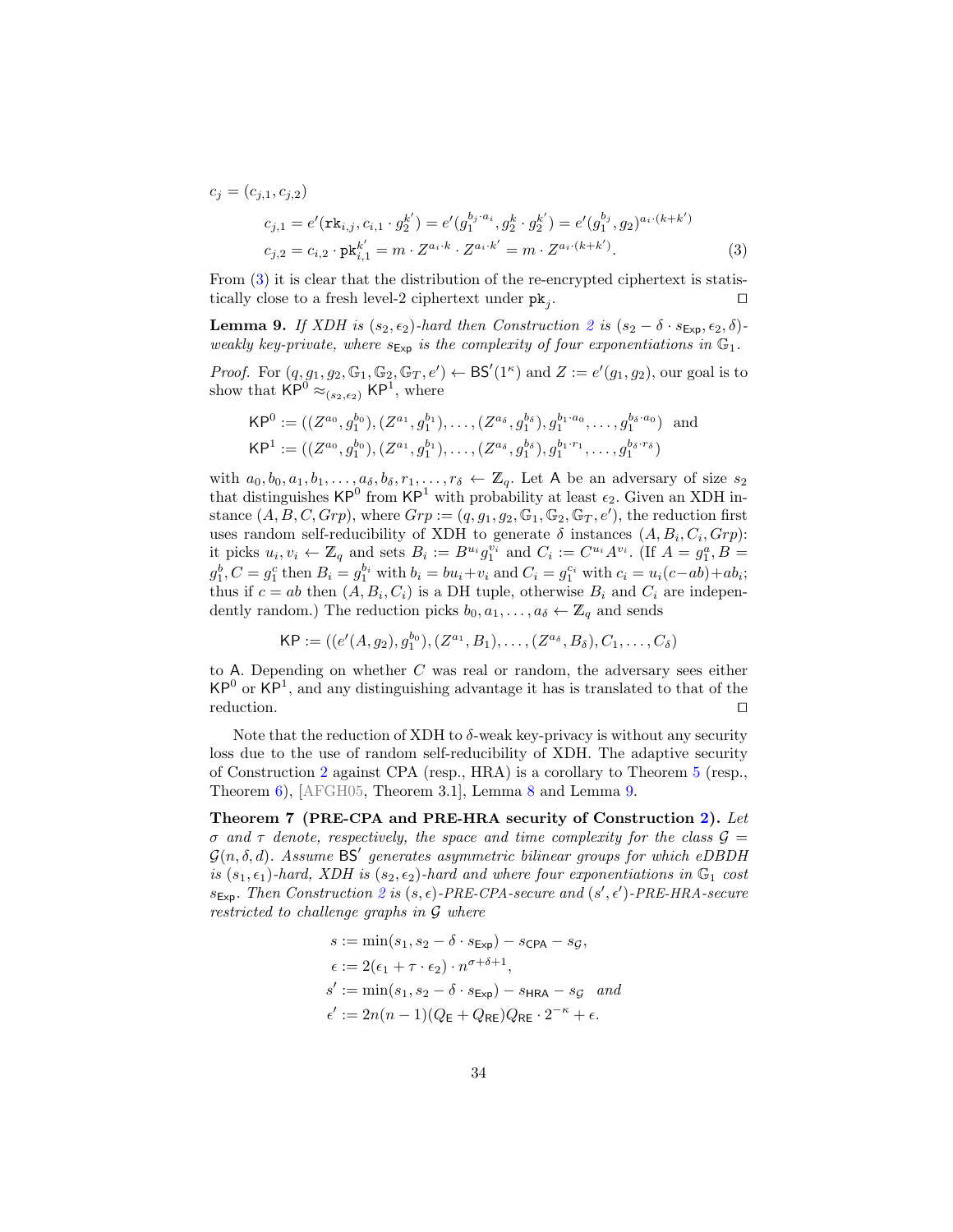- <span id="page-34-0"></span>1.  $S(1^{\kappa})$ :  $(q, g, \mathbb{G}, \mathbb{G}_T, e) \leftarrow BS(1^{\kappa})$ . Pick a random generator  $h \in \mathbb{G}$  and compute  $Z = e(g, h)$ . Return the public parameters  $pp = ((q, g, \mathbb{G}, \mathbb{G}_T, e), h, Z)$ .
- 2. K(pp): Pick  $a, b \leftarrow \mathbb{Z}_q$  and set the public key as  $pk := (Z^a, g^b)$  and the secret key as  $sk := (a, b)$ . Return the keys (pk, sk).
- 3. RK( $(\mathsf{pk}_i, \mathsf{sk}_i), \mathsf{pk}_j$ ): Parse  $\mathsf{sk}_i$  as  $(a_i, b_i) \in \mathbb{Z}_q^2$  and  $\mathsf{pk}_j$  as  $(\mathsf{pk}_{j,1}, \mathsf{pk}_{j,2}) \in \mathbb{G}_T \times \mathbb{G}$ . Pick  $r, w \in \mathbb{Z}_q$  and return the re-key:

$$
\mathrm{rk}_{i,j} := ((\mathrm{pk}_{j,2})^{a_i+r}, h^r, \boxed{e(\mathrm{pk}_{j,2},h)^w, e(g,h)^w} = ((g^{b_j})^{a_i+r}, h^r, \boxed{Z^{wb_j}, Z^w}.
$$

- 4.  $\mathsf{E}(\mathsf{pk}, (m,\ell))$ : Parse the public key as  $\mathsf{pk} = (\mathsf{pk}_1, \mathsf{pk}_2) \in \mathbb{G}_T \times \mathbb{G}$  and pick  $k \leftarrow \mathbb{Z}_q$ . If  $\ell = 1$  return the (level-1) ciphertext  $((g^k, h^k, m \cdot \mathbf{pk}_1^k), 1)$ ; otherwise, return the (level-2) ciphertext  $((e(\mathbf{pk}_2, h)^k, m \cdot Z^k), 2)$ .
- 5. RE( $\text{rk}_{i,j}$ ,  $(c_i, 1)$ ): Parse the re-key  $\text{rk}_{i,j}$  as  $(\text{rk}_{i,j,1}, \ldots, \text{rk}_{i,j,4}) \in \mathbb{G}^2 \times \mathbb{G}_T^2$ , and the ciphertext  $c_i$  as  $(c_{i,1}, c_{i,2}, c_{i,3}) \in \mathbb{G}^2 \times \mathbb{G}_T$ . Verify that the ciphertext is well-formed by checking if  $e(c_{i,1}, h) = e(g, c_{i,2})$  – if it is not, halt. Compute  $t_1 = e(\mathbf{rk}_{i,j,1}, c_{i,2})$  $Z^{b_j(a_i+r)k}$  and  $t_2 = c_{i,3} \cdot e(c_{i,1}, \mathbf{rk}_{i,j,2}) = m \cdot Z^{a_i k} \cdot Z^{kr}$ ; choose  $w' \leftarrow \mathbb{Z}_q$  and rerandomise  $t_1, t_2$  by setting  $t'_1 = t_1 \cdot \left| \mathbf{rk}_{i,j,3}^{w'} \right|$  and  $t'_2 = t_2 \cdot \left| \mathbf{rk}_{i,j,4}^{w'} \right|$ . Return  $((t'_1, t'_2), 2)$ .
- 6.  $D(\mathbf{sk}, (c, \ell))$ : Parse the secret key  $\overline{\mathbf{sk} \text{ as } (a, b)} \in \mathbb{Z}_q^2$ . Parse a level-1 ciphertext as  $(c_1, c_2, c_3) \in \mathbb{G}^2 \times \mathbb{G}_T$ ; halt if  $e(c_1, h) \neq e(g, c_2)$ , and otherwise return  $c_3/e(c_1, h)^a$ . Parse a level-2 ciphertext as as  $(c_1, c_2) \in \mathbb{G}_T^2$  and return  $c_2/c_1^{1/b}$ .

Construction 3: Unidirectional, single-hop PRE from [\[ABH09\]](#page-42-6): the differences to our simplified version (Construction [4\)](#page-35-0) are boxed.

5.1.2 The ABH Scheme. This scheme, given in Construction [3,](#page-34-0) can be thought of as a variant of Construction [1](#page-32-1) with a randomised re-key generation algorithm, and it is this feature that enabled [\[ABH09\]](#page-42-6) to show (strong) keyprivacy assuming DLin. In Construction [4,](#page-35-0) we simplify their scheme and show that it is weakly key-private (still) assuming DLin. The main difference from the original construction is the way the re-randomisation of a re-encrypted ciphertext is carried out: it is now done just like in Construction [2,](#page-32-0) and this allows for shorter re-keys (just two group elements compared to four).

**Security.** If the eDBDH problem is  $(s_1, \epsilon_1)$ -hard then Construction [3](#page-34-0) is  $(s_1, 2\epsilon_1)$ sPRE-CPA-secure [\[ABH09,](#page-42-6) Theorem 3.1]. The sPRE-CPA security of Construction [4](#page-35-0) follows by the same reduction: we refer the readers to [\[ABH09\]](#page-42-6) for the details. It was also shown in [\[ABH09,](#page-42-6) Theorem 3.4] that if the DLin problem is  $(s_2, \epsilon_2)$ -hard then Construction [3](#page-34-0) is  $(s_2, 4n^2 \cdot \epsilon_2)$  (strongly) key-private. Below we simplify this reduction to show that Construction [4](#page-35-0) is  $(s_2, \delta \cdot \epsilon_2, \delta)$  weakly key-private (Lemma [10\)](#page-34-1). We also show (Lemma [11\)](#page-36-0) that it is statistically sourcehiding.

<span id="page-34-1"></span>**Lemma 10.** If the DLin problem is  $(s_2, \epsilon_2)$ -hard then Construction [4](#page-35-0) is  $(s_2, \delta \cdot$  $\epsilon_2$ ,  $\delta$ )-weakly key-private.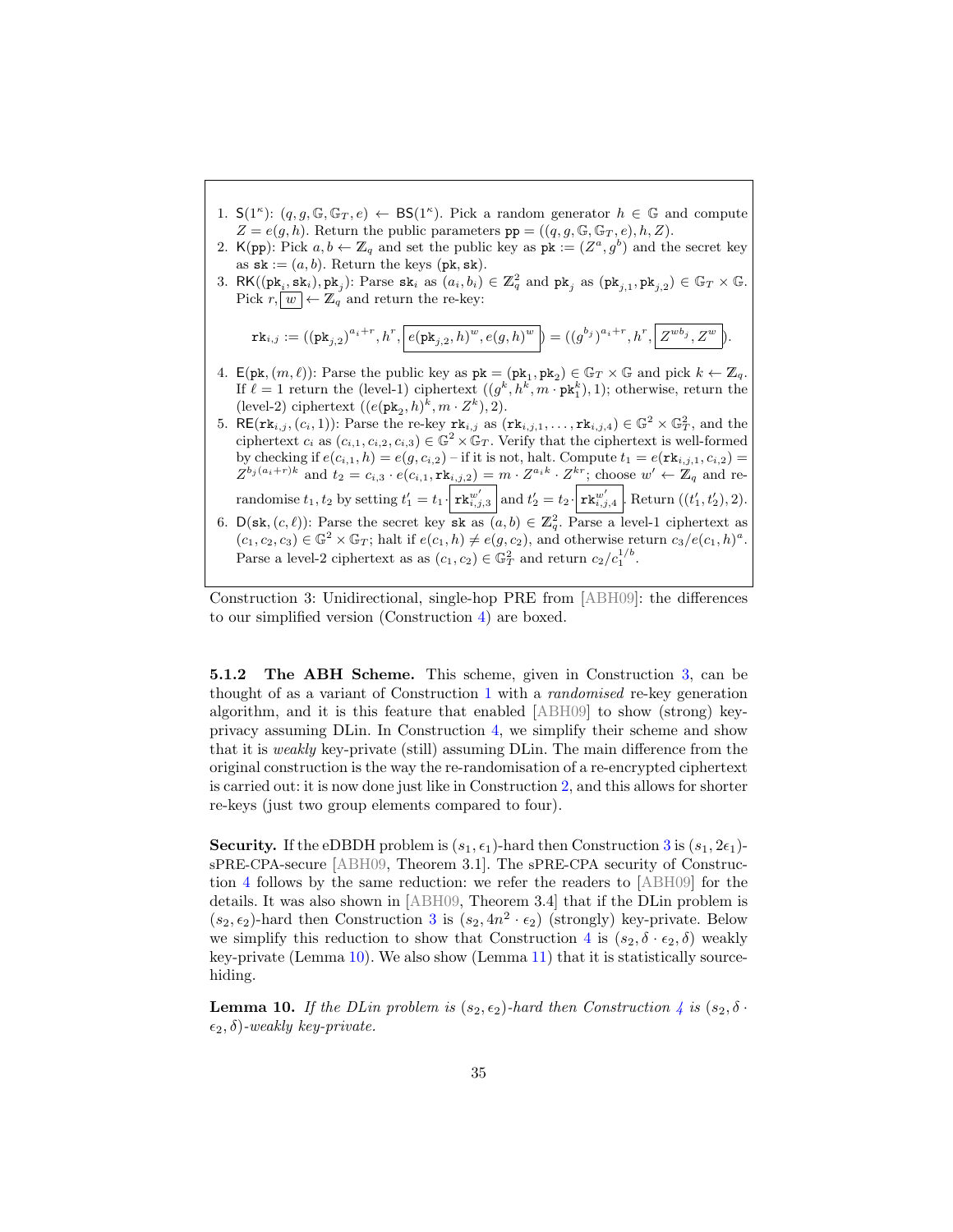- <span id="page-35-0"></span>1.  $S(1^{\kappa})$ :  $(q, g, \mathbb{G}, \mathbb{G}_T, e) \leftarrow BS(1^{\kappa})$ . Pick a random generator  $h \in \mathbb{G}$  and compute  $Z = e(g, h)$ . Return the public parameters  $pp = ((q, g, \mathbb{G}, \mathbb{G}_T, e), h, Z)$ .
- 2. K(pp): Pick  $a, b \leftarrow \mathbb{Z}_q$  and set the public key as  $pk := (Z^a, g^b)$  and the secret key as  $sk := (a, b)$ . Return the keys (pk, sk).
- 3. RK( $(\mathsf{pk}_i, \mathsf{sk}_i), \mathsf{pk}_j$ ): Parse  $\mathsf{sk}_i$  as  $(a_i, b_i) \in \mathbb{Z}_q^2$  and  $\mathsf{pk}_j$  as  $(\mathsf{pk}_{j,1}, \mathsf{pk}_{j,2}) \in \mathbb{G}_T \times \mathbb{G}$ . Pick  $r \leftarrow \mathbb{Z}_q$  and return the re-key:

$$
\mathtt{rk}_{i,j} := ((\mathtt{pk}_{j,2})^{a_i+r}, h^r) = ((g^{b_j})^{a_i+r}, h^r).
$$

- 4.  $\mathsf{E}(\mathsf{pk}, (m,\ell))$ : Parse the public key as  $\mathsf{pk} = (\mathsf{pk}_1, \mathsf{pk}_2) \in \mathbb{G}_T \times \mathbb{G}$  and pick  $k \leftarrow \mathbb{Z}_q$ . If  $\ell = 1$  return the (level-1) ciphertext  $(c, 1) = ((g^k, h^k, m \cdot \mathbf{pk}_1^k), 1)$ ; otherwise, return the (level-2) ciphertext  $(c, 2) = ((e(\mathbf{pk}_2, h)^k = Z^{b \cdot k}, m \cdot Z^k), 2).$
- 5. RE( $\text{rk}_{i,j}$ ,  $\text{pk}_{i}$ ,  $(c_i, 1)$ ): Parse the re-key  $\text{rk}_{i,j}$  as  $(\text{rk}_{i,j,1}, \text{rk}_{i,j,2}) \in \mathbb{G}^2$ , the public key  $\mathtt{pk}_{i}$  as  $(\mathtt{pk}_{i,1},\mathtt{pk}_{i,2}) \in \mathbb{G}_T \times \mathbb{G}$  and the ciphertext  $c_i$  as  $(c_{i,1},c_{i,2},c_{i,3}) \in \mathbb{G}^2 \times \mathbb{G}_T$ . Verify that the ciphertext is well-formed by checking if  $e(c_{i,1}, h) = e(g, c_{i,2})$  – if it is not, halt. Pick  $k' \leftarrow \mathbb{Z}_q$  and return  $((c_{j,1}, c_{j,2}), 2)$ , where

$$
c_{j,1} := e(\mathbf{rk}_{i,j,1}, c_{i,2} \cdot h^{k'}) = Z^{b_j(a_i+r)(k+k')}
$$
 and  
\n
$$
c_{j,2} := c_{i,3} \cdot \mathbf{pk}_{i,1}^{k'} \cdot e(c_{i,1} \cdot g^{k'}, \mathbf{rk}_{i,j,2}) = m \cdot Z^{a_i k} \cdot Z^{a_i k'} \cdot Z^{(k+k')}^{r}.
$$

6.  $D(\text{sk}, (c, \ell))$ : Parse the secret key sk as  $(a, b) \in \mathbb{Z}_q$ . Parse a level-1 ciphertext as  $(c_1, c_2, c_3) \in \mathbb{G}^2 \times \mathbb{G}_T$ ; halt if  $e(c_1, h) \neq e(g, c_2)$ , and otherwise return  $c_3/e(c_1, h)^a$ . Parse a level-2 ciphertext as  $(c_1, c_2) \in \mathbb{G}_T^2$  and return  $c_2/c_1^{1/b}$ .

Construction 4: Simplified version of scheme from [\[ABH09\]](#page-42-6) (Construction [3\)](#page-34-0).

*Proof.* For  $(q, g, \mathbb{G}, \mathbb{G}_T, e) \leftarrow BS(1^{\kappa})$ , a random generator  $h \in \mathbb{G}$  and Z :=  $e(g, h)$ , our goal is to show that  $\mathsf{KP}^0 \approx_{(s_2, \epsilon_2)} \mathsf{KP}^1$ , where

$$
K^0 := ((Z^{a_0}, g^{b_0}), \dots, (Z^{a_\delta}, g^{b_\delta}), ((g^{b_1})^{a_0+r_1}, h^{r_1}), \dots, ((g^{b_\delta})^{a_0+r_\delta}, h^{r_\delta})) \text{ and}
$$
  

$$
K^1 := ((Z^{a_0}, g^{b_0}), \dots, (Z^{a_\delta}, g^{b_\delta}), ((g^{b_1})^{a'_1+r_1}, h^{r_1}), \dots, ((g^{b_\delta})^{a'_\delta+r_\delta}, h^{r_\delta}))
$$

with  $a_0, b_0, a_1, a'_1, b_1, r_1, \ldots, a_\delta, a'_\delta, b_\delta, r_\delta \leftarrow \mathbb{Z}_q$ . Unfortunately, in contrast to Lemma [9,](#page-33-1) random self-reducibility of DLin does not apply here, since the DLin instances share one of their exponents  $(a_0)$ ; we therefore proceed via a hybrid argument. Let A be an adversary of size  $s_2$  that distinguishes  $\mathsf{KP}^0$  from  $\mathsf{KP}^1$ with probability at least  $\epsilon_2$ . With probability  $\epsilon_2/\delta$  it must therefore distinguish two of the hybrid games  $\mathsf{KP}^0 = K_0, \ldots, K_\delta = \mathsf{KP}^1$  defined as

$$
K_i := ((Z^{a_0}, g^{b_0}), \dots, (Z^{a_\delta}, g^{b_\delta}), ((g^{b_1})^{a'_1+r_1}, h^{r_1}), \dots, ((g^{b_i})^{a'_i+r_i}, h^{r_i}),
$$
  

$$
((g^{b_{i+1}})^{a_0+r_{i+1}}, h^{r_{i+1}}), \dots, ((g^{b_\delta})^{a_0+r_{\delta}}, h^{r_{\delta}})).
$$

Given a DLin instance  $(h, f, A, B, C, Grp)$ , where  $Grp := (q, g, \mathbb{G}, \mathbb{G}_T, e)$ , the reduction picks  $a_1, \ldots, a_\delta, b_0, r_0, \ldots, b_{i-1}, r_{i-1}, b_{i+1}, r_{i+1}, \ldots, b_\delta, r_\delta \leftarrow \mathbb{Z}_q$  and runs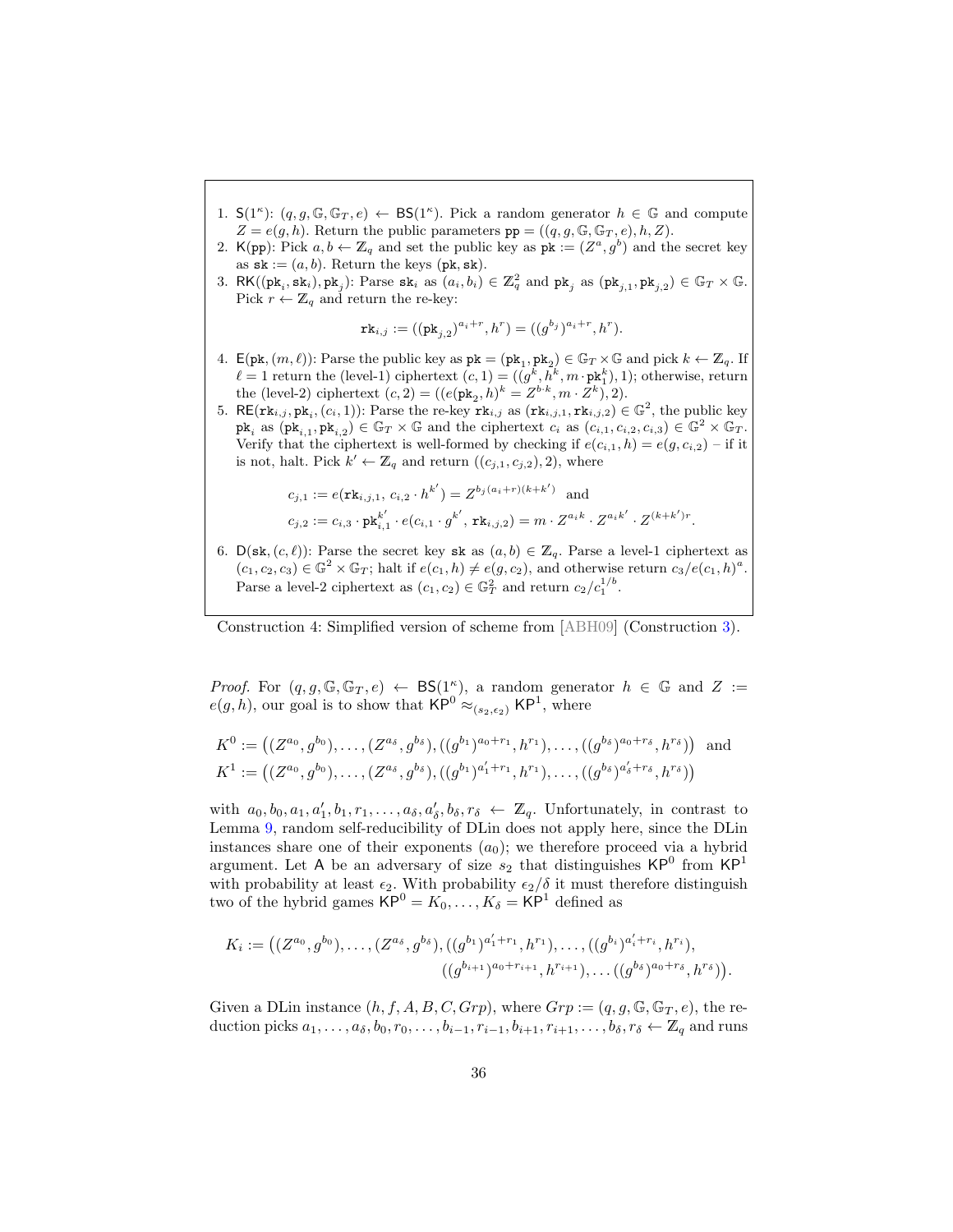$$
((e(A, h), g^{b_0}), (Z^{a_1}, g^{b_1}), \dots, (Z^{a_{i-1}}, g^{b_{i-1}}), (Z^{a_i}, f), (Z^{a_{i+1}}, g^{b_{i+1}}), \dots, (Z^{a_{\delta}}, g^{b_{\delta}}),
$$

$$
((g^{b_1})^{a'_1+r_1}, h^{r_1}), \dots, ((g^{b_{i-1}})^{a'_{i-1}+r_{i-1}}, h^{r_{i-1}}), (C, B),
$$

$$
(A^{b_{i+1}} g^{b_{i+1}r_{i+1}}, h^{r_{i+1}}), \dots, (A^{b_{\delta}} g^{b_{\delta}r_{\delta}}, h^{r_{\delta}})).
$$

Letting  $a_0, r_i$  be such that  $A = g^{a_0}$  and  $B = h^{r_i}$ , the challenge C is either  $f^{a_0+r_i}$  (real) or  $f^{a'_i+r_i}$  (random). Thus the above is either distributed as  $K_{i-1}$ (real) or  $K_i$  (random). Its distinguishing advantage thus translates to that of the reduction.  $\Box$ 

<span id="page-36-0"></span>**Lemma 11.** Construction  $\frac{1}{4}$  $\frac{1}{4}$  $\frac{1}{4}$  is statistically source-hiding.

*Proof.* A level-2 ciphertext under  $pk_j$  that results from the re-encryption of a level-1 ciphertext  $c_i = (c_{i,1}, c_{i,2}, c_{i,3})$  under  $pk_i = (pk_{i,1}, pk_{i,2})$  is of the form

<span id="page-36-1"></span>
$$
c_j = (c_{j,1}, c_{j,2})
$$
  
=  $(e(\mathbf{rk}_{i,j,1}, c_{i,2} \cdot h^{k'}), c_{i,3} \cdot \mathbf{pk}_{i,1}^{k'} \cdot e(c_{i,1} \cdot g^{k'}, \mathbf{rk}_{i,j,2}))$   
=  $(e(g^{b_j(a_i+r)}, h^k \cdot h^{k'}), m \cdot Z^{a_ik} \cdot Z^{a_ik'} \cdot e(g^k \cdot g^{k'}, h^r))$   
=  $(Z^{b_j(k+k')(a_i+r)}, m \cdot Z^{(k+k')(a_i+r)}).$  (4)

From [\(4\)](#page-36-1) it is clear that the distribution of the re-encrypted ciphertext is statistically close to a fresh level-2 ciphertext under  $pk_j$ . . The contract of the contract  $\Box$ 

The adaptive security of Construction [4](#page-35-0) against CPA (resp., HRA) is then a corollary to Theorem [5](#page-24-0) (resp., Theorem [6\)](#page-29-0) and [\[ABH09,](#page-42-6) Theorem 3.1] using the above lemmas.

Theorem 8 (PRE-CPA and PRE-HRA security of Construction [4\)](#page-35-0). Let σ and τ denote, resp., the space and time complexity for the class  $\mathcal{G} = \mathcal{G}(n, \delta, d)$ . Assume BS generates bilinear groups for which eDBDH is  $(s_1, \epsilon_1)$ -hard and DLin is  $(s_2, \epsilon_2)$ -hard. Then Construction [4](#page-35-0) is  $(s, \epsilon)$ -PRE-CPA-secure and  $(s', \epsilon')$ -PRE-HRA-secure restricted to challenge graphs in G where

$$
s := \min(s_1, s_2) - s_{\text{CPA}} - s_{\mathcal{G}} \qquad \epsilon := 2(\epsilon_1 + \tau \cdot \delta \cdot \epsilon_2) \cdot n^{\sigma + \delta + 1}
$$

$$
s' := \min(s_1, s_2) - s_{\text{HRA}} - s_{\mathcal{G}} \qquad \epsilon' := 2n(n - 1)(Q_{\text{E}} + Q_{\text{RE}})Q_{\text{RE}} \cdot 2^{-\kappa} + \epsilon
$$

Remark 2. We note that since the proofs for key-privacy in both Constructions [2](#page-32-0) and [4](#page-35-0) proceed via a hybrid argument, by using a trick of Panjwani [\[Pan07\]](#page-43-10), one can improve the bound for  $\epsilon$  to  $2(\epsilon_1+\tau \cdot \epsilon_2) \cdot n^{\sigma+\log \delta+1}$  and  $2(\epsilon_1+\tau \cdot \delta \cdot \epsilon_2) \cdot n^{\sigma+\log \delta+1}$ , respectively. We refer the reader to  $[JKK^+17]$  $[JKK^+17]$  for further reading.

#### 5.2 Multi-Hop Scheme from Fully Homomorphic Encryption.

We now describe the generic construction of a unidirectional multi-hop PRE scheme from fully homomorphic encryption (FHE) due to Gentry [\[Gen09\]](#page-43-2).

A on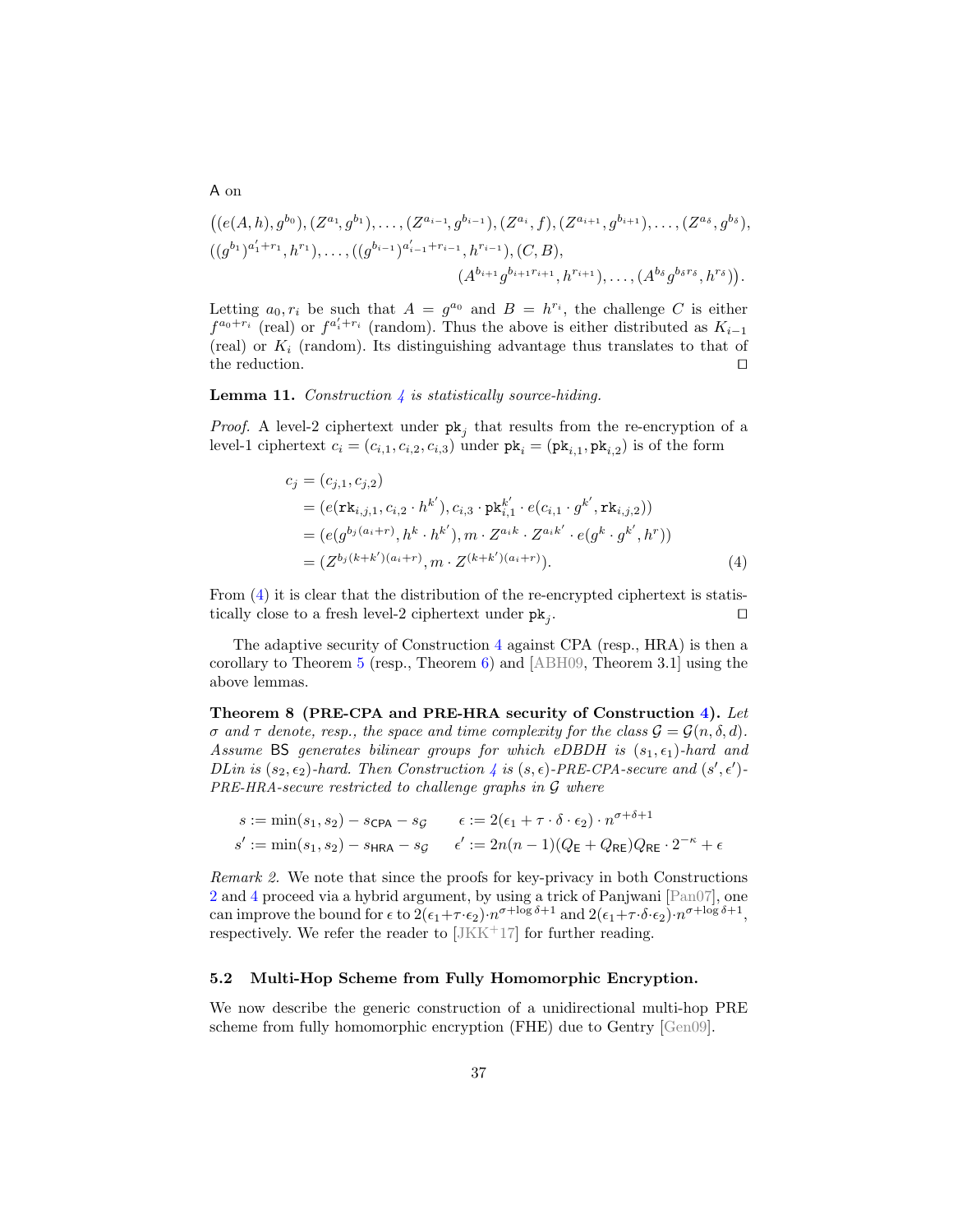<span id="page-37-0"></span>1. Algorithms S,K and D for PRE are defined the same as their counterparts in FHE. 2. PRE.RK( $(pk_i, sk_i)$ ,  $pk_j$ ): The re-key  $rk_{i,j}$  is an encryption of  $sk_i$  under  $pk_j$ :

 $\mathsf{PRE.RK}((\mathtt{pk}_{i},\mathtt{sk}_{i}),\mathtt{pk}_{j}) := \mathsf{FHE.E}(\mathtt{pk}_{j},\mathtt{sk}_{i}).$ 

3. PRE.  $E(\mathbf{pk}, m)$ : Given a message m and a public key pk, the encryption algorithm outputs a "sanitized" FHE encryption:

$$
(\mathsf{PRE.E}(pk,m) \leftarrow \mathsf{Sanitize (pk, \mathsf{FHE.E}(pk,m))}.
$$

4. PRE.RE $(\text{rk}_{i,j}, \text{pk}_i, \text{pk}_j, (c_i, \ell)) \rightarrow (c_j, \ell+1)$ : Given a re-key  $\text{rk}_{i,j}$  and a level- $\ell$  ciphertext  $c_i$  that was encrypted under  $pk_i$ , the re-encryption algorithm homomorphically decrypts the ciphertext  $c_i$  and "sanitizes" the result

$$
c_j \leftarrow \boxed{\mathsf{Sanitize}(\mathtt{pk}_j, \mathsf{FHE.F}(\mathsf{FHE.D}, (\mathtt{rk}_{i,j}, \mathsf{FHE.E}(\mathtt{pk}_j, c_i))))}.
$$

Construction 5: PRE from sanitizable FHE. Sanitize denotes the sanitization algorithm. We refer to the construction without the boxes by Construction [5.](#page-37-0)a and the construction with blurring (including the boxes) by Construction [5.](#page-37-0)b.

5.2.1 Gentry's Scheme. A fully homomorphic encryption scheme consists of a five-tuple of algorithms  $(S, K, E, D, F)$ , where S is the setup algorithm, K the key-generation algorithm, E the encryption algorithm, D the decryption algorithm and  $F$  the homomorphic evaluation algorithm, which takes a function  $f$ and encrypted inputs for  $f$  and returns an encryption of the evaluation of  $f$  on the inputs.

Gentry [\[Gen09\]](#page-43-2) gave a generic construction of PRE from FHE. We show that this scheme, given in Construction [5.](#page-37-0)a, is adaptively secure against CPA. In Construction [5.](#page-37-0)b, we "sanitize" the previous construction and prove that the resulting construction is adaptively secure against HRA.

Security. The ciphertext indistinguishability of Construction [5.](#page-37-0)a directly follows from the semantic security of the underlying FHE scheme. We show that weak key-privacy also follows from semantic security. If, in addition, the FHE scheme is *sanitizable*, then Construction [5.](#page-37-0)a is source-hiding and thus satisfies PRE-HRA. In particular, if sanitizability is as defined and discussed in [\[DS16\]](#page-42-10) (see Definition [19\)](#page-38-0), then Construction [5.](#page-37-0)b is statistically source-hiding.

**Lemma 12.** If FHE is  $(s_1, \epsilon_1)$ -semantically secure then Construction [5.](#page-37-0)a is  $(s_1 \delta s_{\mathsf{E}} - ns_{\mathsf{K}}, \delta \cdot \epsilon_1, \delta$ )-weakly key-private.

*Proof.* Our goal is to show that  $\mathsf{KP}^0 \approx_{(s_1,\epsilon_1)} \mathsf{KP}^1$  where

 $\mathsf{KP}^0 := (\mathtt{pp},\mathtt{pk}_0,\mathtt{pk}_1,\ldots,\mathtt{pk}_\delta,\mathsf{FHE}.\mathsf{E}(\mathtt{pk}_1,\mathtt{sk}_0),\ldots,\mathsf{FHE}.\mathsf{E}(\mathtt{pk}_\delta,\mathtt{sk}_0))$  and  $\mathsf{KP}^1:=(\mathsf{pp},\allowbreak \mathsf{pk}_0,\allowbreak \mathsf{pk}_1,\ldots,\allowbreak \mathsf{pk}_\delta,\mathsf{FHE}.\mathsf{E}(\mathsf{pk}_1,\mathsf{sk}_0'),\ldots,\mathsf{FHE}.\mathsf{E}(\mathsf{pk}_\delta,\mathsf{sk}_\delta')),$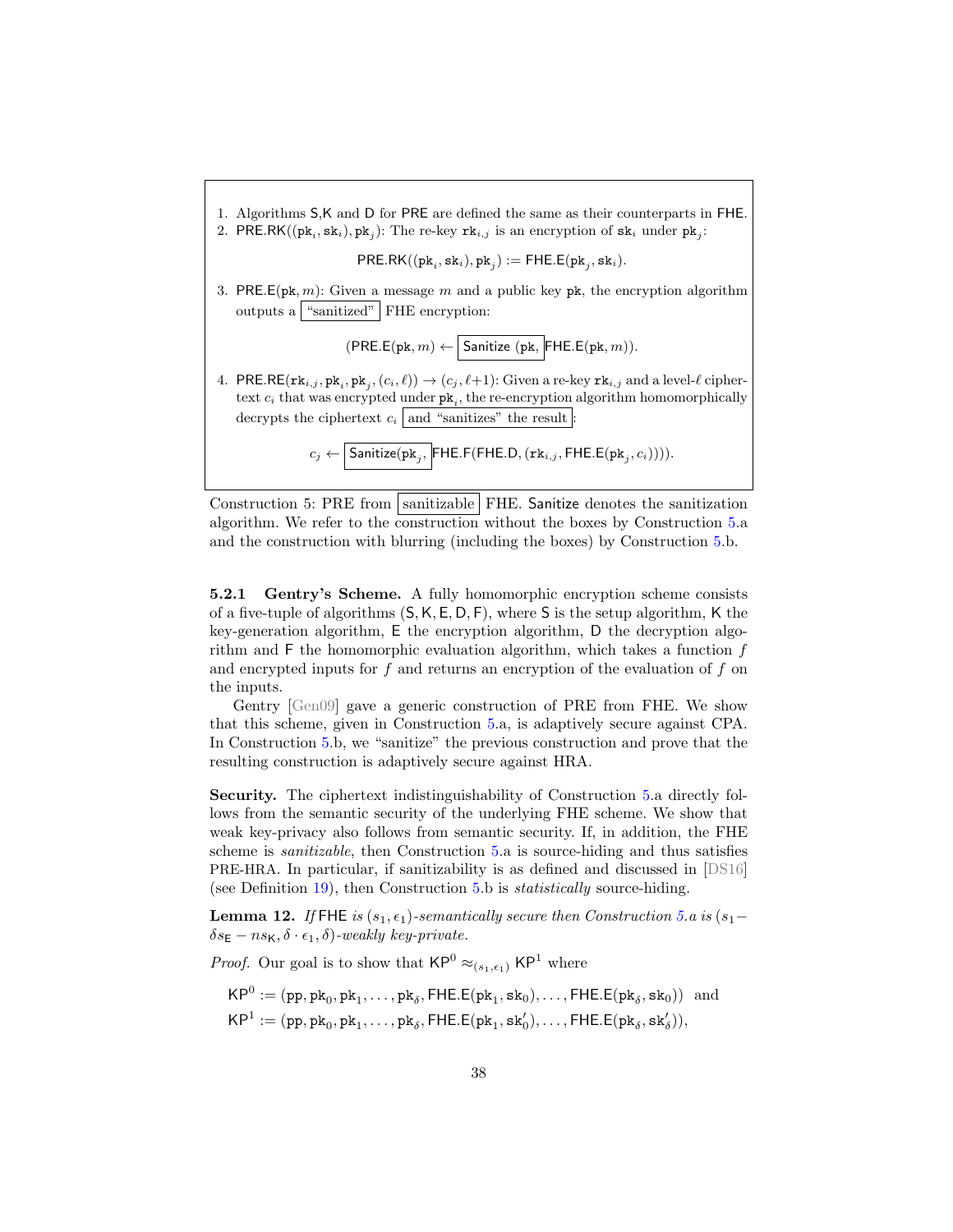where  $pp \leftarrow$  FHE.S(1<sup> $\kappa$ </sup>) and  $(pk_0, sk_0), \ldots, (pk_{\delta}, sk_{\delta}), (pk'_{1}, sk'_1), \ldots, (pk'_{\delta}, sk'_{\delta}) \leftarrow$ FHE.K(pp). We use a sequence of hybrid distributions  $\mathsf{KP}^0 = K_0, \ldots, K_\delta = \mathsf{KP}^1$ , where in the  $i$ -th hybrid the first  $i$  re-keys are random and the rest real. That is,

$$
K_i := (\text{pp}, \text{pk}_0, \text{pk}_1, \dots, \text{pk}_\delta, \text{FHE.E}(\text{pk}_1, \text{sk}'_0), \dots, \text{FHE.E}(\text{pk}_i, \text{sk}'_i),
$$
  

$$
\text{FHE.E}(\text{pk}_{i+1}, \text{sk}_0), \dots, \text{FHE.E}(\text{pk}_\delta, \text{sk}_0)).
$$

Let A be an adversary of size  $s_1$  that distinguishes  $\mathsf{KP}^0$  from  $\mathsf{KP}^1$  with probability at least  $\epsilon_1$ . Given a challenge for FHE semantic security containing parameters  $pp^*$  and public key  $pk^*$ , the reduction sets  $pk_i := pk^*$ , picks  $(pk_0, sk_0), (pk'_i, sk'_i) \leftarrow$  $FHE.K(pp^*),$  sends  $(\textbf{sk}_0, \textbf{sk}'_i)$  to its own challenger and receives  $c^*$ . The reduction embeds  $c^*$  at position i and sends

$$
K_{i-1,i} := \left(\text{pp}, \text{pk}_0, \text{pk}_1, \ldots, \text{pk}_{\delta}, \text{FHE.E}(\text{pk}_1, \text{sk}'_0), \ldots, \text{FHE.E}(\text{pk}_{i-1}, \text{sk}'_{i-1}), c^*, \right. \\ \left. \qquad \qquad \text{FHE.E}(\text{pk}_{i+1}, \text{sk}_0), \ldots, \text{FHE.E}(\text{pk}_{\delta}, \text{sk}_0)\right)
$$

to A. Depending on whether  $c^*$  encrypts  $\mathtt{sk}_0$  or  $\mathtt{sk}'_i$ ,  $K_{i-1,i}$  is distributed as  $K_{i-1}$ or  $K_i$ . . The contract of the contract of the contract of the contract of  $\Box$ 

<span id="page-38-0"></span>Definition 19 (Sanitizability of encryptions [\[DS16\]](#page-42-10)). An encryption scheme  $(S, K, E, D)$  is called sanitizable if there exists a polynomial-time algorithm Sanitize which takes as input a public key and a ciphertext, outputs a ciphertext, and satisfies the following two properties (with all but negligible probability).

- Message-preserving. For any key pair  $(\mathbf{pk}, \mathbf{sk}) \leftarrow \mathsf{K}(1^{\kappa})$  and any c in the ciphertext space

$$
D(\mathtt{sk},\mathsf{Sanitize}(\mathtt{pk},c)) = D(\mathtt{sk},c).
$$

- Sanitizing. For all c, c' such that  $D(\textbf{sk}, c) = D(\textbf{sk}, c')$ 

 $\Delta((\mathsf{Sanitize}(\mathtt{pk}, c), \mathtt{pk}, \mathtt{sk}),(\mathsf{Sanitize}(\mathtt{pk}, c'), \mathtt{pk}, \mathtt{sk})) \geq 2^{-\kappa}.$ 

<span id="page-38-1"></span>Theorem 9 (PRE-CPA security of Construction [5.](#page-37-0)a). Let  $\sigma$  and  $\tau$  denote the space and time complexity for  $\mathcal{G} = \mathcal{G}(n, \delta, d)$ . If FHE is  $(s_1, \epsilon_1)$ -semantically secure then Construction [5.](#page-37-0)a is  $(s, \epsilon)$ -PRE-CPA-secure restricted to challenge graphs in G, where

$$
s := s_1 - (\delta s_{\mathsf{E}} + n s_{\mathsf{K}} + s_{\mathsf{CPA}} + s_{\mathcal{G}}) \quad and \quad \epsilon := (2\tau \cdot \delta + 1) \cdot \epsilon_1 \cdot n^{\sigma + \delta + 1}.
$$

Theorem 10 (PRE-HRA-security of Construction [5.](#page-37-0)b). Let  $\epsilon$  be defined as in Theorem [9](#page-38-1) and let  $\sigma$  and  $\tau$  denote the space and time complexity for  $\mathcal{G} = \mathcal{G}(n, \delta, d)$ . If FHE is a sanitizable FHE scheme that is  $(s_1, \epsilon_1)$ -semantically secure, then Construction [5.](#page-37-0)b is  $(s', \epsilon')$ -PRE-HRA-secure restricted to challenge graphs in G, where

$$
s' := s_1 - (\delta s_{\mathsf{E}} + n s_{\mathsf{K}} + s_{\mathsf{HRA}} + s_{\mathcal{G}}) \quad and \quad \epsilon' := n(n-1)(Q_{\mathsf{E}} + Q_{\mathsf{RE}})Q_{\mathsf{RE}} \cdot 2^{-\kappa} + \epsilon.
$$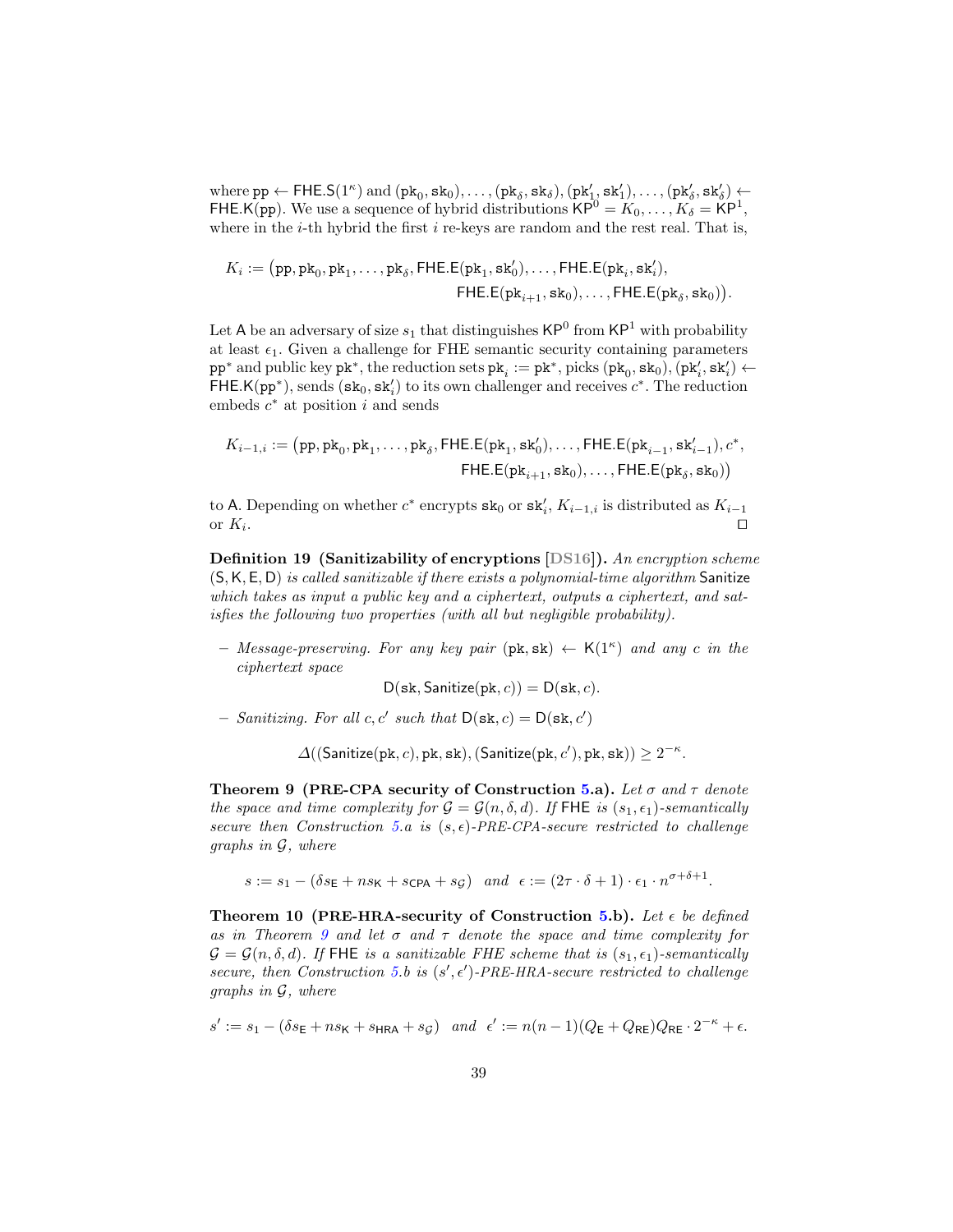- <span id="page-39-1"></span>1.  $S(1^{\kappa})$ : Pick lattice parameters N, M,  $q \in \mathbb{N}$  and a B-bounded error distribution  $\chi$ on  $\mathbb{Z}_q^M$ . Sample  $\boldsymbol{A} \leftarrow \mathbb{Z}_q^{M \times N}$  uniformly at random and return the public parameters  $pp = (A, N, M, q, \chi).$
- 2. K(pp): Sample  $s \leftarrow \mathbb{Z}_q^N$  uniformly at random and compute  $b = A \cdot s + e$ , where  $e \leftarrow \chi$ . Set pk := b as the public key and sk := s as the secret key. Return (pk, sk).
- 3.  $\mathsf{E}(\mathsf{pk}, m)$ : On input  $\mathsf{pk} \in \mathbb{Z}_q^M$  and a message bit  $m \in \{0, 1\}$ , sample  $r \leftarrow \{0, 1\}^M$ and output

$$
\boldsymbol{c}:=\boldsymbol{r}^T(\boldsymbol{A},\boldsymbol{b})+(0^N,m\cdot \lceil q/2\rfloor)\in \mathbb{Z}_q^{N+1}.
$$

4.  $\mathsf{D}(\mathsf{sk}, c)$ : On input a secret key  $\mathsf{sk} = \mathbf{s} \in \mathbb{Z}_q^N$  and a ciphertext  $\mathbf{c} = (\boldsymbol{\alpha}, \beta) \in \mathbb{Z}_q^N \times \mathbb{Z}_q$ , output 0 if  $\beta - \langle \alpha, s \rangle$  is closer to 0 than to  $\lceil q/2 \rceil$ , else output 1.

Construction 6: Regev's Encryption scheme RGV [\[Reg05\]](#page-43-11).

### 5.3 Lattice-based Multi-Hop Schemes

Here, we decribe the lattice-based unidirectional multi-hop PRE scheme from  $[CL<sup>+</sup>14]$ . Being based directly on the decision LWE (DLWE) problem it achieves better parameters than the construction from FHE above.

5.3.1 The CCL+ Scheme. In  $[CL+14]$ , Chandran et al. propose two lattice-based unidirectional multi-hop proxy re-encryption schemes. The schemes are built upon Regev's encryption [\[Reg05\]](#page-43-11) and its dual version [\[GPV07\]](#page-43-12), respectively. Here, we will describe the former one, which is inspired by the fully homomorphic encryption scheme of [\[BV11\]](#page-42-11). Security can be proven assuming the hardness of the decisional learning with errors (DLWE) problem (cf. Definition [20](#page-39-0) below).

We recall Regev's encryption scheme in Construction [6.](#page-39-1) We can now define the PRE scheme from  $[CL<sup>+</sup>14]$  using RGV in Construction [7.](#page-40-0)a. To achieve source-hiding, Chandran et al. propose the variant given as Construction [7.](#page-40-0)b.

In both schemes, the LWE error will grow with each re-encryption and the level bound  $\lambda$  needs to be chosen appropriately so that correctness of decryption is still guaranteed (with overwhelming probability). The second variant achieves the stronger notion of PRE-HRA-security (see below) at the cost of worse parameters; only a small number  $\lambda$  of re-encryptions is supported by this scheme and the underlying security assumption is very strong.

Security. The PRE scheme in Construction [7.](#page-40-0)a can be proven secure assuming the hardness of decisional learning with errors (DLWE). We will first show PRE-CPA-security of Construction [7.](#page-40-0)a and then consider PRE-HRA-security of Construction [7.](#page-40-0)b.

<span id="page-39-0"></span>**Definition 20** (DLWE [\[Reg05\]](#page-43-11)). Let N, M,  $q \in \mathbb{N}$ . For a matrix  $A \leftarrow \mathbb{Z}_q^{M \times N}$ and a secret vector  $s \leftarrow \mathbb{Z}_q^N$ , each sampled uniformly at random, and a vector  $e \leftarrow \chi$  for an error distribution  $\chi$  on  $\mathbb{Z}_q^M$ , the decisional LWE problem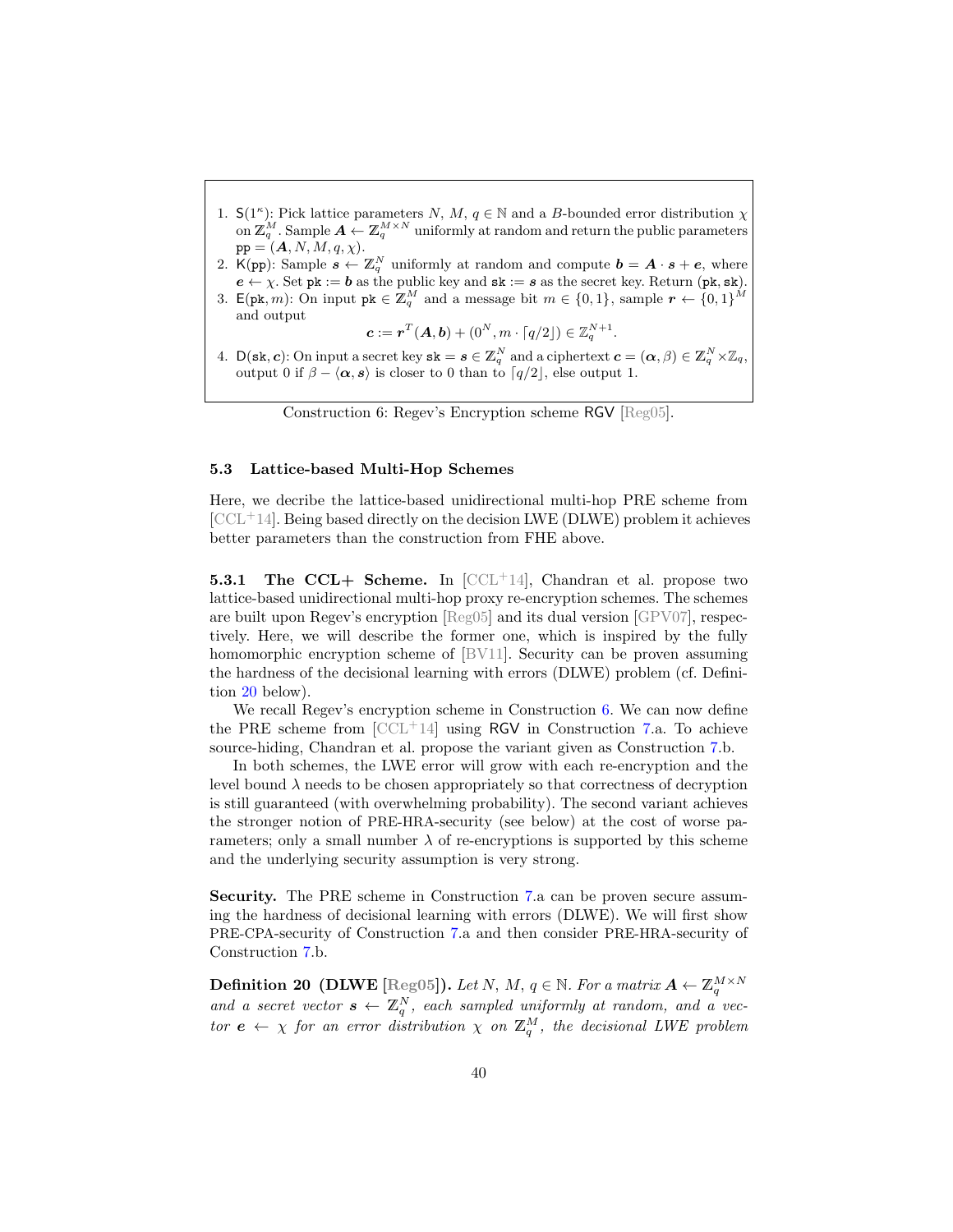- <span id="page-40-0"></span>1.  $S(1^{\kappa})$ : Get parameters  $pp' \leftarrow RGV.S(1^{\kappa})$ , level bound  $\lambda$  and  $\psi$  blurring error" bound  $E_{\ell}$  for each level  $\ell \in [\lambda]$ . Return the parameters  $pp = (pp', \lambda, (E_{\ell})_{\ell \in [\lambda]})$ .
- 2.  $\overline{K(pp)}$ : Run RGV. $K(pp')$  and output the result.
- 3. E(pk,  $(m, \ell)$ ): Compute  $\mathbf{c} = \text{RGV.E}(pk, m) + \left|\left(\mathbf{0}^N, f_\ell\right)\right|$ , where  $\left\lceil f_\ell \leftarrow [-E_\ell, E_\ell] \cap \mathbb{Z} \right\rceil$ and return the level- $\ell$  ciphertext  $(c, \ell)$ .
- 4. RK( $(\mathbf{pk}_i, \mathbf{sk}_i), \mathbf{pk}_j$ ): Parse  $\mathbf{sk}_i$  as  $s_i = (s_{i,1}, \ldots, s_{i,N}) \in \mathbb{Z}_q^N$ . For  $k \in [N]$  and  $l \in [[\log q]],$  compute  $K_{k,l} \leftarrow \mathsf{RGV}.\mathsf{E}(\mathtt{pk}_j, 0) + (0^N, s_{i,k} \cdot 2^l).$  Return the re-key:

 $\mathtt{rk}_{i,j} := \{K_{k,l}\}_{k \in [N], l \in [\lceil \log q \rceil]}.$ 

5. RE( $\text{rk}_{i,j}$ ,  $\text{pk}_i$ ,  $\text{pk}_j$ ,  $(c_i, \ell)$ )  $\rightarrow$   $(c_j, \ell+1)$ : If  $\ell \geq \lambda$ , abort. Otherwise, parse the level- $\ell$ ciphertext  $c_i$  as  $(\alpha, \beta) \in \mathbb{Z}_q^N \times \mathbb{Z}_q$  and  $\text{rk}_{i,j}$  as  $\{K_{k,l}\}_{k \in [N], l \in [\lceil \log q \rceil\}}$ . Denote by  $\alpha_k$ the k-th component of  $\alpha$ , and denote the bit decomposition of  $\alpha_k$  as  $\{\alpha_{k,l}\}_{l\in[\lceil \log q \rceil\}}$ , i.e.,  $\alpha_k = \sum_{l \in \left[ \lceil \log q \rceil \right]} \alpha_{k,l} 2^l$ , where each  $\alpha_{k,l} \in \{0,1\}$ . Compute

$$
\mathbf{c}_{j} = (0^{N}, \beta) + \sum_{k,l} \alpha_{k,l} \cdot K_{k,l} + \text{RGV.E}(\text{pk}_{j}, 0) + | (0^{N}, f_{\ell+1}) |,
$$

- where  $f_{\ell+1} \leftarrow [-E_{\ell+1}, E_{\ell+1}] \cap \mathbb{Z}$ , and return  $(c_j, \ell + 1)$ .
- 6.  $D(\text{sk},(c, \ell))$ : Run RGV. $D(\text{sk}, c)$  and output the result.

Construction 7: source-hiding unidirectional multi-hop PRE from  $[CL<sup>+</sup>14]$ . We refer to the construction without the blurring (ignoring the boxes) by Construction [7.](#page-40-0)a and the construction with blurring (including the boxes) by Construction [7.](#page-40-0)b.

 $\text{DLWE}_{N,M,q,\chi}$  is to distinguish  $(\mathbf{A}, \mathbf{A} \cdot \mathbf{s} + \mathbf{e})$  from  $(\mathbf{A}, \mathbf{b})$  for a uniformly random sample  $\mathbf{b} \leftarrow \mathbb{Z}_q^M$ .

<span id="page-40-1"></span>To prove adaptive security for the two variants of Construction [7,](#page-40-0) we will need the following lemma [\[BV11\]](#page-42-11).

Lemma 13 (Matrix-vector leftover hash lemma). Let  $\kappa$ ,  $N$ ,  $q \in \mathbb{N}$ , and  $M \geq N \cdot \log q + 2\kappa$ . For  $\boldsymbol{A} \leftarrow \mathbb{Z}_q^{M \times N}$ ,  $\boldsymbol{r} \leftarrow \{0,1\}^M$ , and  $\boldsymbol{y} \leftarrow \mathbb{Z}_q^N$  each sampled uniformly at random, it holds  $\Delta((\mathbf{A}, \mathbf{A}^T\mathbf{r}), (\mathbf{A}, \mathbf{y})) \leq 2^{-\kappa}$ .

<span id="page-40-2"></span>Assuming the computational hardness of  $\text{DLWE}_{N,M,q,\chi}$  for appropriate parameters, by the above lemma we get for any  $pp = (A, N, M, q, \chi, \lambda)$ ,  $pk = b$  and  $m \in \{0,1\}$ : RGV.E(pk,  $m$ ) =  $\boldsymbol{r}^T(\boldsymbol{A},\boldsymbol{b}) + (0^N, m \cdot \lceil q/2 \rceil)$  is computationally indistinguishable from  $\boldsymbol{r}^T(\boldsymbol{A},\boldsymbol{b}') + (0^N, m \cdot \lceil q/2 \rfloor)$ , where  $\boldsymbol{r} \leftarrow \{0,1\}^M$  and  $\boldsymbol{b}' \leftarrow \mathbb{Z}_q^M$ . The latter distribution is, in turn, statistically close to the uniform distribution on  $\mathbb{Z}_q^{N+1}$ . Informally, since RGV.E(pk, 0) is computationally indistinguishable from uniformly random, ciphertexts, re-keys and re-encrypted ciphertexts all look uniformly random; in particular Construction [7.](#page-40-0)a satisfies indistinguishability of ciphertexts as well as  $\delta$ -weak key privacy.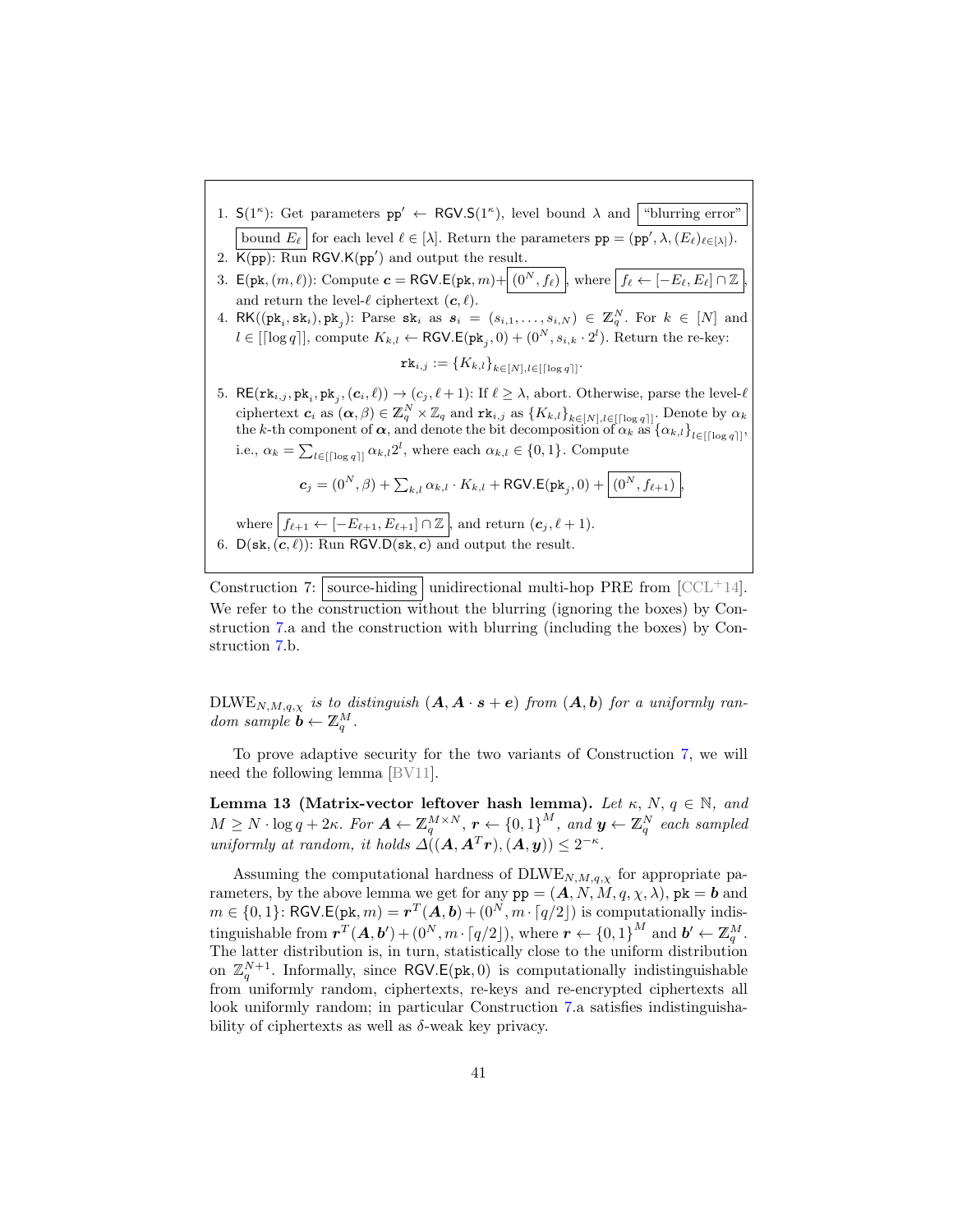**Lemma 14.** Assuming  $\text{DLWE}_{N,M,q,\chi}$  is  $(s_1, \epsilon_1)$ -hard for parameters  $N, M, q$  as in Lemma [13,](#page-40-1) Construction [7.](#page-40-0)a satisfies  $(s_1 - s_E, 2(\epsilon_1 + 2^{-\kappa}))$ -indistinguishability and  $(s_1 - O(\delta N \lceil \log q \rceil (s_{\mathbb{Z}_q^{N+1}} + s_{\mathsf{RGV.E}})), \delta N \lceil \log q \rceil \epsilon_1, \delta)$ -weak key-privacy.

<span id="page-41-0"></span>Theorem 11 (PRE-CPA-security of Construction [7.](#page-40-0)a). Let  $\sigma$  and  $\tau$  denote the space and time complexity for the class  $\mathcal{G} = \mathcal{G}(n, \delta, d)$ . Assume the DLWE<sub>N,M,q, $\chi$ </sub> problem is  $(s_1, \epsilon_1)$ -hard for parameters N,M,q as in Lemma [13.](#page-40-1) Then Construction [7.](#page-40-0)a is  $(s, \epsilon)$ -PRE-CPA-secure restricted to challenge graphs in G, where

$$
s := s_1 - O(\delta N \lceil \log q \rceil (s_{\mathbb{Z}_q^{N+1}} + s_{\mathsf{RGVE}})) - s_{\mathsf{CPA}} - s_{\mathcal{G}} \quad and
$$
  

$$
\epsilon := (2\tau \cdot \delta N \lceil \log q \rceil + 1) \cdot \epsilon_1 \cdot n^{\sigma + \delta + 1}.
$$

Construction [7.](#page-40-0)a clearly does not satisfy source-hiding and, thus cannot be proven PRE-HRA-secure using our results. Fortunately, Construction [7.](#page-40-0)b solves this issue, but at the cost of only allowing for a constant level bound  $\lambda$ . The additional uniform error  $f_\ell \leftarrow [-E_\ell, E_\ell] \cap \mathbb{Z}$  added in E and RE in Construction [7.](#page-40-0)b is used to "blur out" the different errors caused by encryption or re-encryption, respectively. Choosing the error bounds  $E_\ell$  appropriately guarantees the source-hiding property of the scheme while still preserving correctness.<sup>[7](#page-41-1)</sup> Chandran et al. refer to this rerandomisation technique as strong blurring; a more detailed analysis can be found in [\[DS16,](#page-42-10) Section 4.1], where the same method for rerandomization of Regev ciphertexts is used to discuss sanitizability of the FHE scheme from [\[BV11\]](#page-42-11).

To prove PRE-HRA-security of Construction [7.](#page-40-0)b, note that, as above, semantic security and  $\delta$ -weak key-privacy of  $(E, D)$  directly follow by the security of Regev's encryption scheme. We get a result similar to Lemma [14.](#page-40-2)

**Lemma 15.** For large enough (see Footnote [7\)](#page-41-1) error ranges  $E_{\ell}$ ,  $\ell \in [\lambda]$ , Con-struction [7.](#page-40-0)b is (statistically) source-hiding.

Theorem 12 (PRE-HRA-security of Construction [7.](#page-40-0)b). Let  $\epsilon$  be as in Theorem [11](#page-41-0) and let  $\sigma$  and  $\tau$  denote the space and time complexity for  $\mathcal{G} =$  $\mathcal{G}(n, \delta, d)$ . If DLWE<sub>N,M,q, $\chi$ </sub> is  $(s_1, \epsilon_1)$ -hard for parameters N,M,q as in Lemma [13](#page-40-1) and  $E_{\ell}$  ( $\ell \in [\lambda]$ ),  $\lambda$  are chosen appropriately, then Construction [7.](#page-40-0)b is  $(s', \epsilon')$ - $PRE-HRA\text{-}secure\ restricted\ to\ challenge\ graphs\ in\ \mathcal{G},\ where$ 

> $s' := s_1 - O(\delta N \lceil \log q \rceil (s_{\mathbb{Z}_q^{N+1}} + s_{\mathsf{RGV.E}})) - s_{\mathsf{HRA}} - s_{\mathcal{G}}, \quad and$  $\epsilon' := 2n(n-1)(Q_{\mathsf{E}} + Q_{\mathsf{RE}})Q_{\mathsf{RE}} \cdot 2^{-\kappa} + \epsilon.$

# 6 Open Problems

We leave as open problems to find adaptively secure PREs (either via the  $[JKK^+17]$  $[JKK^+17]$  framework or using a new technique) for more general settings, which

<span id="page-41-1"></span><sup>&</sup>lt;sup>7</sup> In fact, we need to choose the error bounds  $(E_{\ell})_{\ell \in [\lambda]}$  exponentially large, eg.,  $E_1 \geq$  $(M+1)B2^{\kappa}$ . Thus, to provide correctness of the scheme, one needs to choose the modulus q to be of size  $exp(O(\kappa))$  and the level bound  $\lambda$  of size  $O(1)$ .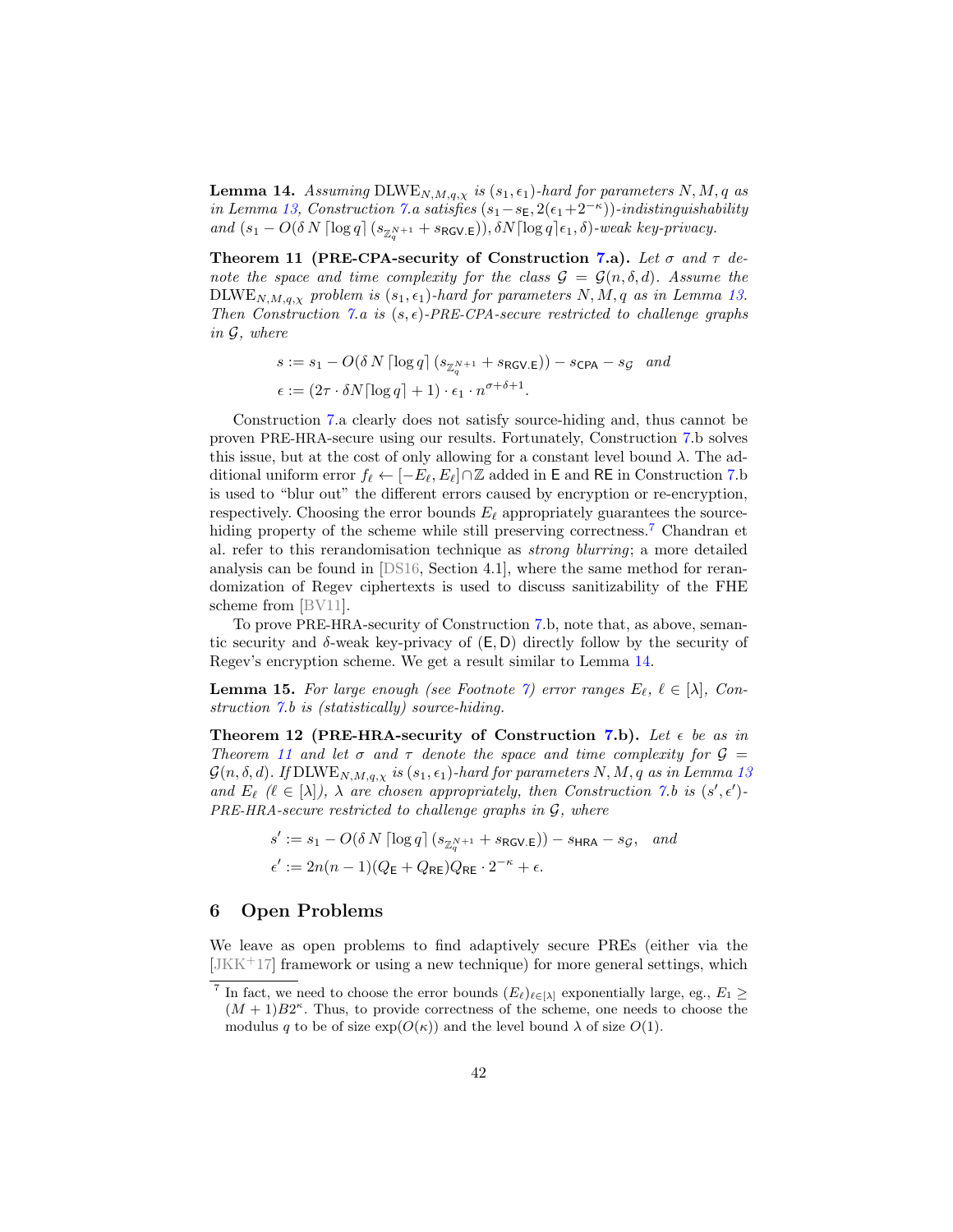includes unidirectional PREs on general graphs, bidirectional PREs and CCAsecure PRE(the schemes above only satisfy CPA, and the slightly stronger HRA security notion).

Acknowledgements. The first author is supported by the French ANR EfTrEC project (ANR-16-CE39-0002). The remaining authors are supported by the European Research Council, ERC consolidator grant 682815 (TOCNeT).

# References

- <span id="page-42-6"></span>ABH09. Giuseppe Ateniese, Karyn Benson, and Susan Hohenberger. Key-private proxy re-encryption. In Marc Fischlin, editor, Topics in Cryptology – CT-RSA 2009, pages 279–294, Springer, 2009.
- <span id="page-42-1"></span>AFGH05. Giuseppe Ateniese, Kevin Fu, Matthew Green, and Susan Hohenberger. Improved proxy re-encryption schemes with applications to secure distributed storage. In Proceedings of the Network and Distributed System Security Symposium, NDSS 2005, San Diego, California, USA. The Internet Society, 2005.
- <span id="page-42-7"></span>BB04. Dan Boneh and Xavier Boyen. Secure identity based encryption without random oracles. In Matt Franklin, editor, Advances in Cryptology – CRYPTO 2004, volume 3152 of LNCS, pages 443–459. Springer, 2004.
- <span id="page-42-0"></span>BBS98. Matt Blaze, Gerrit Bleumer, and Martin Strauss. Divertible protocols and atomic proxy cryptography. In Kaisa Nyberg, editor, Advances in Cryptology  $-$  EUROCRYPT'98, pages 127–144, 1998. Springer.
- <span id="page-42-9"></span>BBS04. Dan Boneh, Xavier Boyen, and Hovav Shacham. Short group signatures. In Matt Franklin, editor, Advances in Cryptology – CRYPTO 2004, volume 3152 of LNCS, pages 41–55. Springer 2004.
- <span id="page-42-8"></span>Ben89. Charles H. Bennett. Time/space trade-offs for reversible computation. SIAM Journal on Computing, 18(4):766–776, 1989.
- <span id="page-42-11"></span>BV11. Z. Brakerski and V. Vaikuntanathan. Efficient fully homomorphic encryption from (standard) LWE. In 2011 IEEE 52nd Annual Symposium on Foundations of Computer Science, pages 97–106, Oct 2011.
- <span id="page-42-4"></span>CCL<sup>+</sup>14. Nishanth Chandran, Melissa Chase, Feng-Hao Liu, Ryo Nishimaki, and Keita Xagawa. Re-encryption, functional re-encryption, and multi-hop reencryption: A framework for achieving obfuscation-based security and instantiations from lattices. In Public-Key Cryptography - PKC 2014, volume 8383, pages 95–112. Springer, March 2014.
- <span id="page-42-3"></span>CCV12. Nishanth Chandran, Melissa Chase, and Vinod Vaikuntanathan. Functional re-encryption and collusion-resistant obfuscation. In Ronald Cramer, editor, Theory of Cryptography, pages 404–421, 2012. Springer.
- <span id="page-42-2"></span>CH07. Ran Canetti and Susan Hohenberger. Chosen-ciphertext secure proxy reencryption. In Proceedings of the 14th ACM Conference on Computer and Communications Security, CCS '07, pages 185–194, 2007. ACM.
- <span id="page-42-5"></span>Coh17. Aloni Cohen. What about Bob? The inadequacy of CPA security for proxy reencryption. Cryptology ePrint Report 2017/785, 2017. [https://ia.cr/](https://ia.cr/2017/785) [2017/785](https://ia.cr/2017/785).
- <span id="page-42-10"></span>DS16. Léo Ducas and Damien Stehlé. Sanitization of FHE ciphertexts. In Marc Fischlin and Jean-Sébastien Coron, editors, Advances in Cryptology –  $EU$ -ROCRYPT 2016, pages 294–310, 2016. Springer.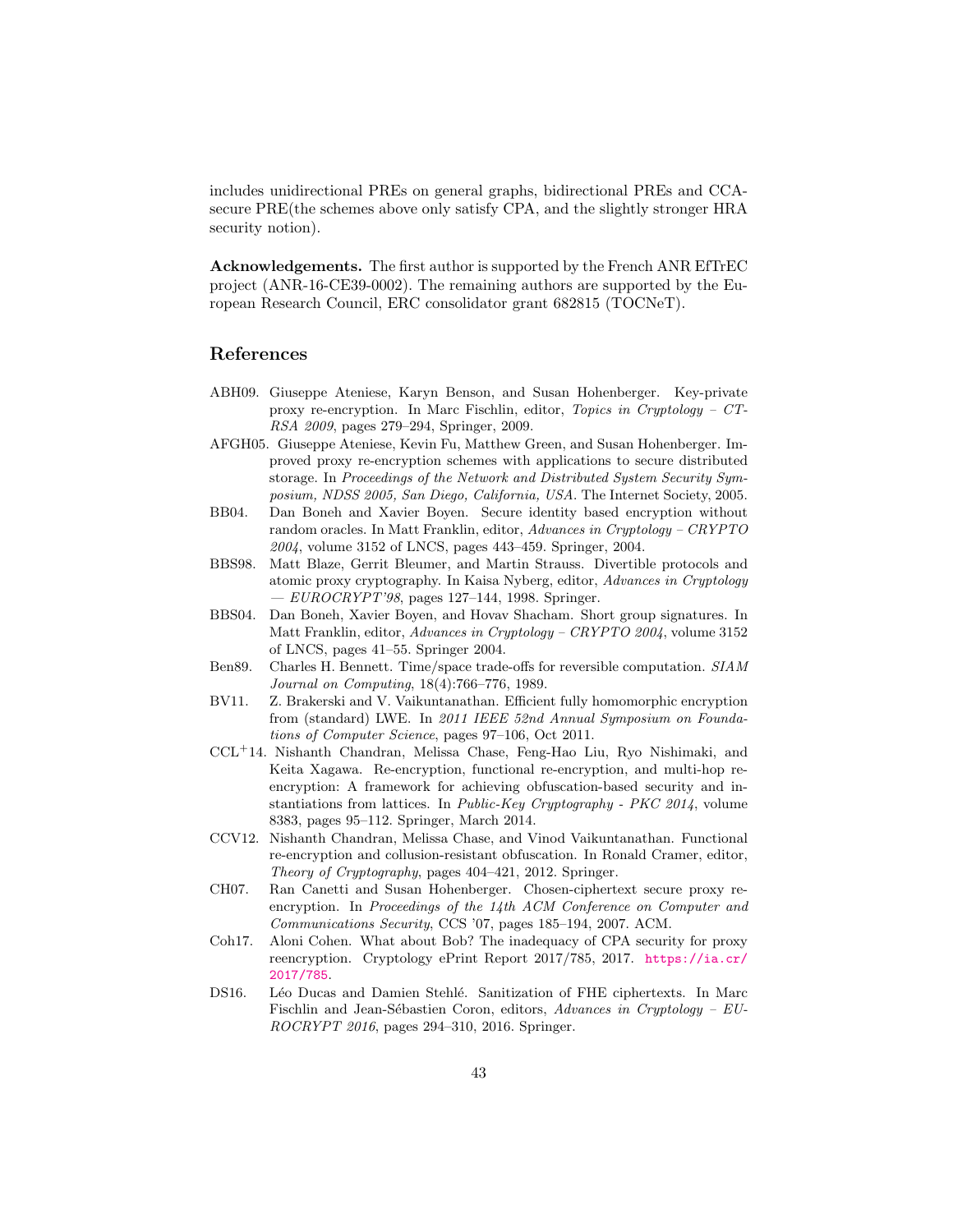- <span id="page-43-4"></span>FL17. Xiong Fan and Feng-Hao Liu. Proxy re-encryption and re-signatures from lattices. Cryptology ePrint Report 2017/456, <https://ia.cr/2017/456>.
- <span id="page-43-6"></span>FKPR14. Georg Fuchsbauer, Momchil Konstantinov, Krzysztof Pietrzak, and Vanishree Rao. Adaptive Security of Constrained PRFs. In Palash Sarkar and Tetsu Iwata, editors, Advances in Cryptology – ASIACRYPT 2014, volume 8874 of LNCS, pages 82–101. Springer 2014.
- <span id="page-43-2"></span>Gen09. Craig Gentry. Fully homomorphic encryption using ideal lattices. In Proceedings of the Forty-first Annual ACM Symposium on Theory of Computing, STOC '09, pages 169–178, 2009. ACM.
- <span id="page-43-8"></span>GM82. Shafi Goldwasser and Silvio Micali. Probabilistic encryption & how to play mental poker keeping secret all partial information. In Proceedings of the fourteenth annual ACM symposium on Theory of computing, STOC '82, pages 365–377, 1982. ACM.
- <span id="page-43-12"></span>GPV07. Craig Gentry, Chris Peikert, and Vinod Vaikuntanathan. Trapdoors for hard lattices and new cryptographic constructions. Electronic Colloquium on Computational Complexity (ECCC), 14(133), 2007.
- <span id="page-43-1"></span>HRsV07. Susan Hohenberger, Guy N. Rothblum, abhi shelat, and Vinod Vaikuntanathan. Securely obfuscating re-encryption. In Salil P. Vadhan, editor, Theory of Cryptography, pages 233–252, 2007. Springer.
- <span id="page-43-5"></span>JKK<sup>+</sup>17. Zahra Jafargholi, Chethan Kamath, Karen Klein, Ilan Komargodski, Krzysztof Pietrzak, and Daniel Wichs. Be adaptive, avoid overcommitting. In Jonathan Katz and Hovav Shacham, editors, Advances in Cryptology – CRYPTO 2017, pages 133–163. Springer, 2017.
- <span id="page-43-0"></span>LV08. Benoît Libert and Damien Vergnaud. Unidirectional chosen-ciphertext secure proxy re-encryption. In Ronald Cramer, editor, Public Key Cryptography – PKC 2008, volume 4939 of LNCS, pages 360–379. Springer 2008.
- <span id="page-43-10"></span>Pan07. Saurabh Panjwani. Tackling adaptive corruptions in multicast encryption protocols. In Salil P. Vadhan, editor, Theory of Cryptography, volume 4392 of LNCS, pages 21–40. Springer 2007.
- <span id="page-43-3"></span>PWA<sup>+</sup>16. Le Trieu Phong, Lihua Wang, Yoshinori Aono, Manh Ha Nguyen, and Xavier Boyen. Proxy re-encryption schemes with key privacy from lwe. Cryptology ePrint Report 2016/327, 2016. <https://ia.cr/2016/327>.
- <span id="page-43-11"></span>Reg05. Oded Regev. On lattices, learning with errors, random linear codes, and cryptography. In Proceedings of the Thirty-seventh Annual ACM Symposium on Theory of Computing, STOC '05, pages 84–93, 2005. ACM.
- <span id="page-43-9"></span>Sco02. Mike Scott. Authenticated ID-based key exchange and remote log-in with simple token and PIN number. Cryptology ePrint Report 2002/164, 2002. <https://ia.cr/2002/164>.

# <span id="page-43-7"></span>A Selective Security Definitions

In order to relate the selective security notions sCPA and sHRA to their adaptive variants, we reformulate the former using recoding graphs instead of explicit abort conditions. Inspection of the games yields the following:

**Lemma 16.** A PRE scheme is  $(s, \epsilon)$ -selectively secure against chosen-plaintext attack (i.e,  $\mathsf{sCPA}^0 \approx_{(s,\epsilon)} \mathsf{sCPA}^1$  with  $\mathsf{sCPA}$  from Game [1\)](#page-10-0) if and only if

$$
\mathsf{sCPA}^0_* \approx_{(s,\epsilon)} \mathsf{sCPA}^1_*
$$

with sCPA<sup>∗</sup> defined in Game [9.](#page-44-0)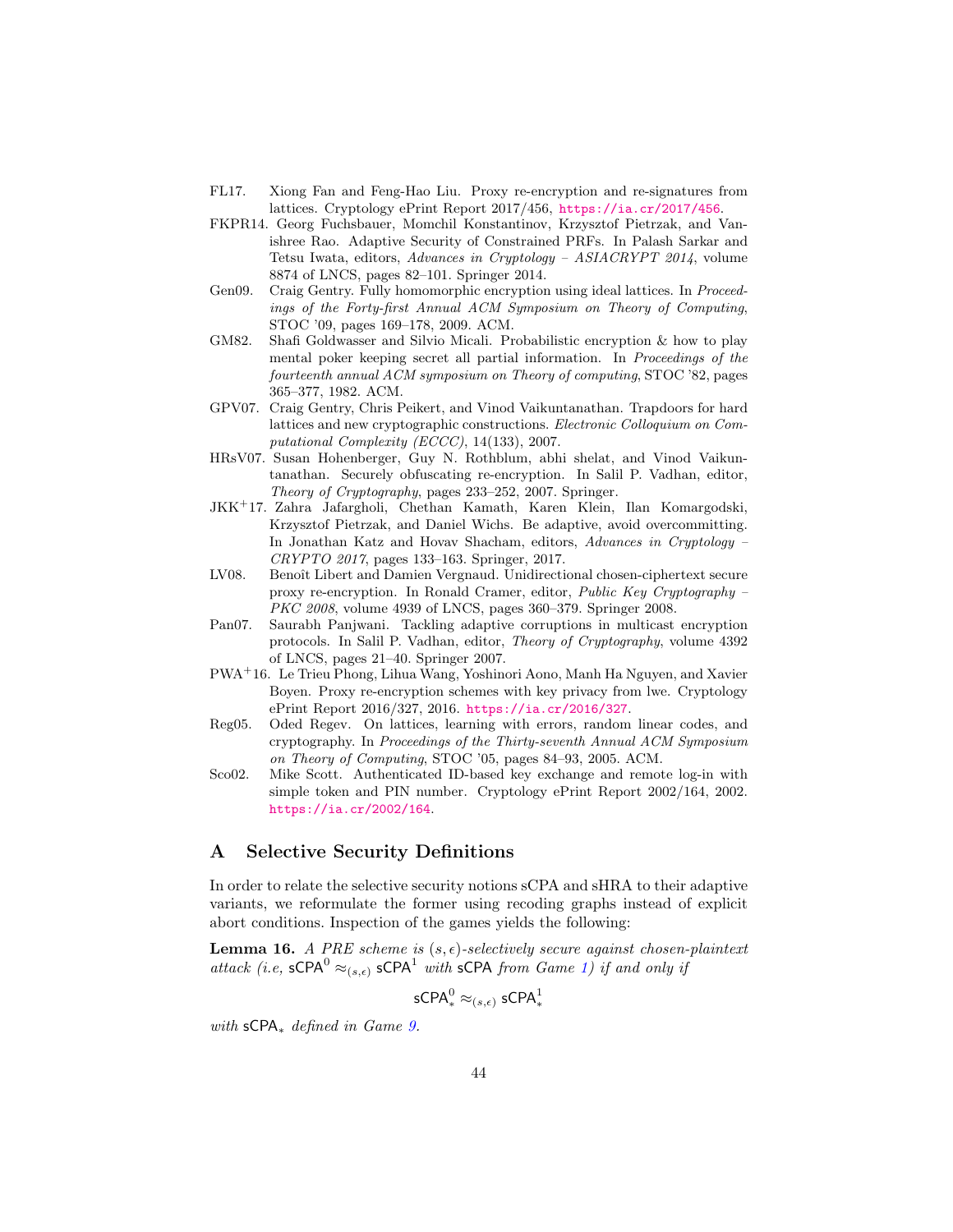<span id="page-44-0"></span>Challenger  $\mathsf{sCPA}^b_*(1^\kappa, 1^\lambda, n)$ 1: Set  $C, \mathcal{E} = \emptyset$   $\triangleright$  Stores corrupt keys and issued re-keys and re-encryptions 2:  $pp \leftarrow \text{PRE.S}(1^{\kappa}, 1^{\lambda}), (pk_1, sk_1), \ldots, (pk_n, sk_n) \leftarrow \text{PRE.K}(pp) \Rightarrow \text{Generate keys}$  $3: \ \forall i,j \in [n], i \neq j : \text{rk}_{i,j} \leftarrow \mathsf{PRE.RK}((\mathtt{pk}_i,\mathtt{sk}_i),\mathtt{pk}_j)$  $\triangleright$  Generate re-keys 4: state ←  $A_1^{(corrupt,.)}(pp)$   $\triangleright$  Phase 1  $5:~b' \leftarrow \mathsf{A}_2^{(\text{rekey},\cdot,\cdot),(\text{reencypt},\cdot,\cdot,\cdot),(\text{challenge},\cdot,\cdot,\cdot)}(\text{pk}_1,\ldots,\text{pk}_n$  $\triangleright$  Phase 2 6: if  $i^* \in \mathcal{C}$  or  $\exists i \notin \mathcal{C} \exists j \in \mathcal{C}$ : i is connected to j in  $([n], \mathcal{E})$  then return 0 7: end if 8: return  $b'$ Oracle (corrupt, i) 1: Add  $i$  to  $C$ 2: return  $sk_i$ Oracle  $(rekey, i, j)$ 1: Add  $(i, j)$  to  $\mathcal{E}$  . Add to recoding graph 2: return  $rk_{i,j}$ Oracle  $(\texttt{reencrypt}, i, j, (c_i, \ell))$ 1: Add  $(i, j)$  to  $\mathcal{E}$  . Add to recoding graph 2: return  $(c_j, \ell + 1) \leftarrow \mathsf{PRE}.\mathsf{RE}(\mathtt{rk}_{i,j}, \mathtt{pk}_i, \mathtt{pk}_j, (c_i, \ell))$ Oracle (challenge,  $i^*, (m_0^*, m_1^*), \ell^*$  $\triangleright$  Single access 1: return  $(c_{i^*}, \ell^*) \leftarrow \mathsf{PRE}\textup{.}\mathsf{E}(\mathtt{pk}_{i^*}, (m_b^*, \ell^*))$ 

Game 9: sPRE-CPA using recoding graph to check illegal behaviour.

**Lemma 17.** A PRE scheme is  $(s, \epsilon)$ -selectively secure against honest-reencryption attack (i.e, sHRA<sup>0</sup>  $\approx_{(s,\epsilon)}$  sHRA<sup>1</sup> with sHRA from Game [2\)](#page-11-0) if and only if

$$
\mathrm{sHRA}^0_* \approx_{(s,\epsilon)} \mathrm{sHRA}^1_*
$$

with sHRA<sub>∗</sub> defined in Game [10.](#page-45-0)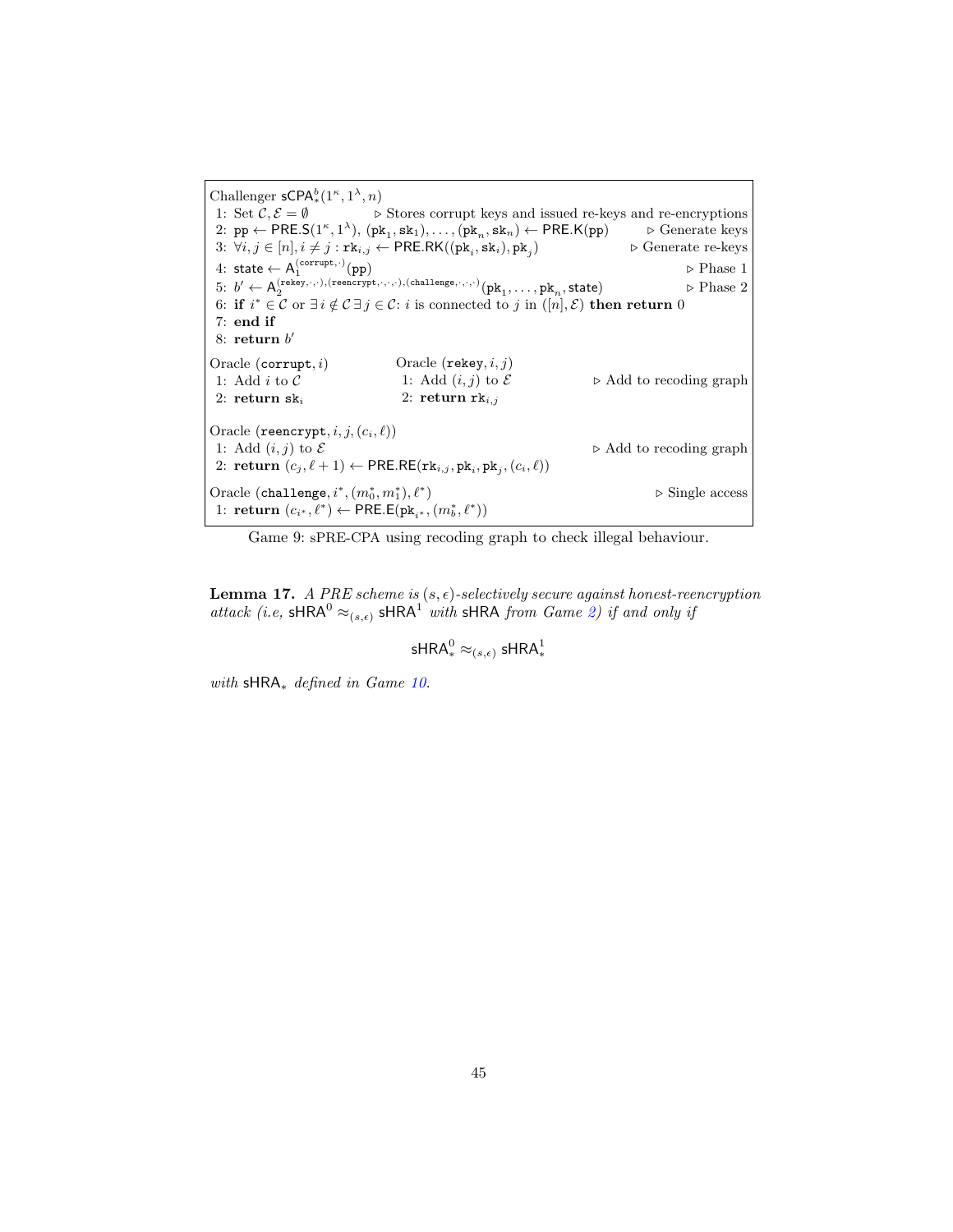<span id="page-45-0"></span>Challenger  $\text{SHRA}_*^b(1^\kappa, 1^\lambda, n)$ 1: Set  $\mathcal{C}, \mathcal{L}, \mathcal{L}^* = \emptyset$ <sup>∗</sup> = ∅ . Corrupt keys, ciphertexts and which derive from challenge 2: Set  $C = 0$   $\triangleright$  Counts ciphertexts generated 3:  $pp \leftarrow \text{PRE.S}(1^{\kappa}, 1^{\lambda}), (pk_1, sk_1), \ldots, (pk_n, sk_n) \leftarrow \text{PRE.K}(pp) \Rightarrow \text{Generate keys}$ 4: ∀ $i, j \in [n], i \neq j$  :  $\texttt{rk}_{i,j} \leftarrow \mathsf{PRE.RK}((\texttt{pk}_{i},\texttt{sk}_{i}),\texttt{pk}_{j})$  $\triangleright$  Generate re-keys 5: state  $\leftarrow A_1^{(corrupt,\cdot)}$  $\sum_{1}^{\text{(corrupt.)}}(pp)$   $\triangleright$  Phase 1 6:  $b' \leftarrow A_2^{(\text{encrypt},\cdot,\cdot),(\text{rekey},\cdot,\cdot),(\text{reencrypt},\cdot,\cdot,\cdot),(\text{challenge},\cdot,\cdot,\cdot)}(pk_1,\ldots,pk_n$  $\triangleright$  Phase 2 7: if A made call (challenge,  $i^*, \cdot, \cdot$ ) for some  $i^*$  $\triangleright$  Check abort conditions 8: if  $\exists i \in \mathcal{C} : i^*$  is connected to i then return 0 end if 9: end if 10: return  $b'$ Oracles corrupt and rekey are defined like in Game [9.](#page-44-0) Oracle (encrypt,  $i, (m, \ell)$ ) 1:  $(c, \ell) \leftarrow \mathsf{PRE}.\mathsf{E}(\mathtt{pk}_i, (m, \ell))$ 2: Increment C and add  $(C, i, m, (c, \ell))$  to  $\mathcal L$ 3: return  $(c, \ell)$ Oracle (reencrypt,  $i, j, k$ ) 1: Retrieve  $(k, i, m, (c_i, \ell))$  from  $\mathcal L$  and increment C 2:  $(c_j, \ell+1) \leftarrow \mathsf{PRE}.\mathsf{RE}(\mathtt{rk}_{i,j}, \mathtt{pk}_{i}, \mathtt{pk}_{j}, (c_i, \ell))$ 3: if  $k \in \mathcal{L}^*$  then  $\triangleright$  The ciphertext is derived from the challenge 4: Add C to  $\mathcal{L}^*$  $\triangleright$  Add to recoding graph 5: end if 6: Add  $(C, j, m, (c_j, \ell + 1))$  to  $\mathcal L$ 7: return  $(c_j, \ell + 1)$ Oracle (challenge,  $i^*$ ,  $(m_0^*, m_1^*)$ ,  $\ell^*$  $\triangleright$  Single access 1: Compute  $(c_{i^*}, \ell^*) \leftarrow \mathsf{PRE.E}(\mathtt{pk}_{i^*},(m_b^*, \ell^*))$ 2: Increment C, add  $(C, i^*, m_b^*, (c_{i^*}, \ell^*))$  to  $\mathcal L$  and C to  $\mathcal L^*$ 3: return  $(c_{i^*}, \ell^*)$ 

Game 10: sPRE-HRA using recoding graph to check illegal behaviour.

# B Application to Key Rotation

An interesting application of unidirectional multi-hop PRE is for key rotation in remote storage systems, for which it can mitigate the risk of key compromise. Consider a user that stores content on a server which is encrypted under her public key pk. Using key rotation, from time to time the user creates a new key pair (pk', sk') and would like to replace the encryption of the content under pk by an encryption under  $pk'$ .

To do so, it seems she must either download the content, re-encrypt it and upload it again; or give the secret key sk for pk to the server, so the latter can obtain the content and encrypt it under the new key. PRE allows avoiding both costly transfer of content *and* unnecessary trust in the server: the user simply creates  $rk \leftarrow \mathsf{RK}((pk, sk), pk')$  and sends  $rk$  to the server. The latter uses  $rk$  to re-encrypt the content to the new key  $pk'$  without knowing either content nor any secret keys.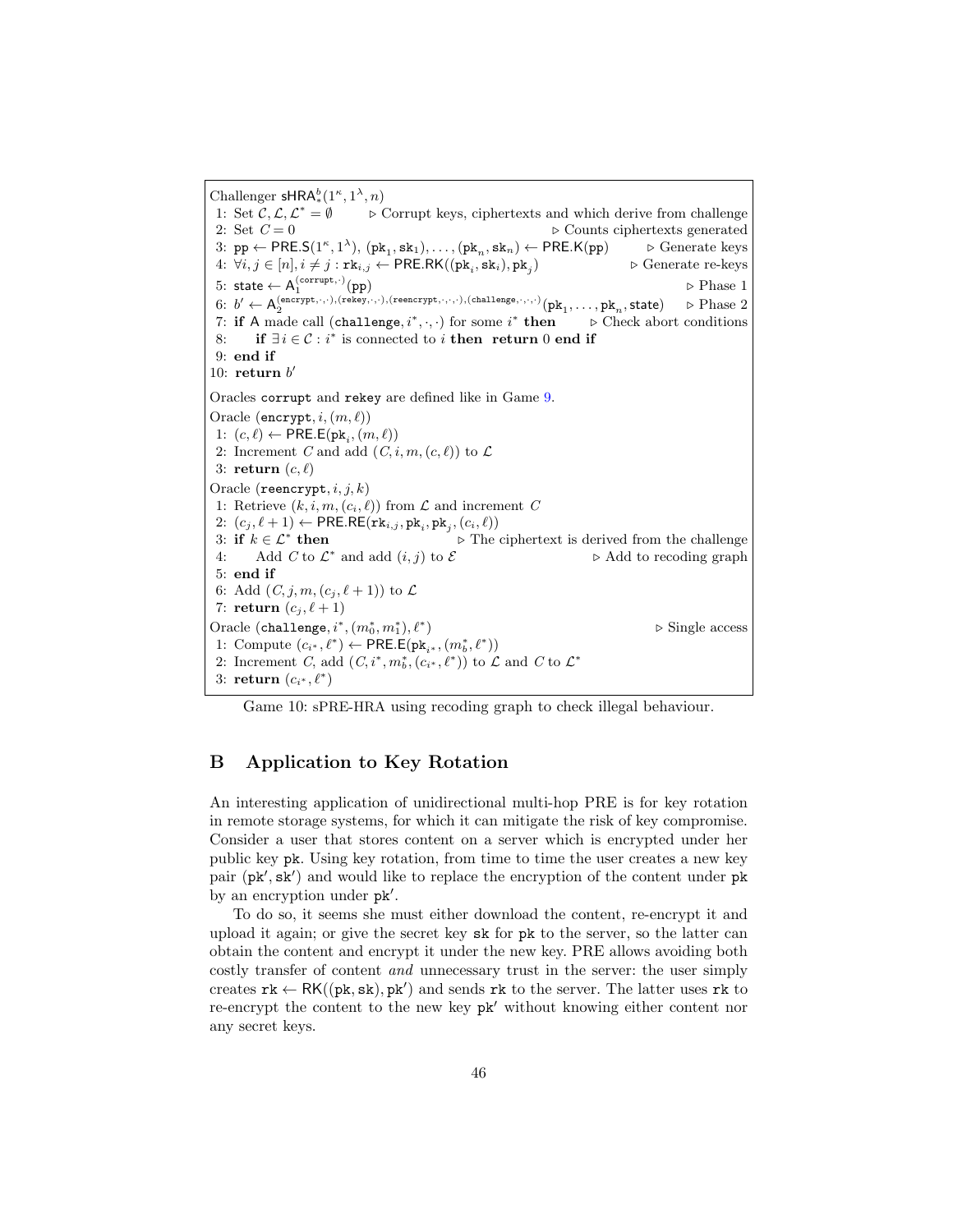There are several attack scenarios to consider: an adversary could (i) obtain the encrypted content or (ii) a re-key by breaking into the server; and it could obtain (iii) the secret key by attacking the user. We would like to guarantee that, as long as the adversary does not see a ciphertext which it can decrypt by either obtaining the secret key for it or re-keys that allow it to (consecutively) re-encrypt it to a key it knows, nothing is leaked on the plaintext.

We formalize this via a game that considers  $n$  epochs in each of which a new key pair is generated and the content is re-encrypted. The adversary obtains all public keys and can ask for messages to be encrypted at certain epochs; one of which is its challenge query which lets it choose two messages  $(m_0, m_1)$ . The adversary can at any time query secret keys for any epoch and re-keys between two epochs. It can also ask to see (re-)encryptions of (the challenge) messages. If it asks to see the challenge ciphertext in some epoch  $i$  and corrupts a secret key in some epoch j such that either  $j = i$  or it has obtained all re-keys  $rk_{i,i+1}, \ldots, rk_{j-1,j}$  then it loses. Otherwise, the adversary wins if it guesses the bit b chosen by the challenger that determines whether  $m_0$  or  $m_1$  was encrypted.

Definition 21 (KRot security). A PRE scheme is  $(s, \epsilon)$ -adaptively secure against key rotation attacks if  $\mathsf{KRot}^0 \approx_{(s,\epsilon)} \mathsf{KRot}^1$ , where  $\mathsf{KRot}^b$  is defined in Game [11.](#page-47-0)

Note that, as with all other notions, restricting the adversary to a single challenge call is without loss of generality: a standard hybrid argument shows that this notion implies a more general multi-challenge variant of this definition. (In the jth hybrid, the first j – 1 calls (challenge, i, $(m_0, m_1)$ ) are answered like  $($ encrypt,  $i, m_1)$  and the remaining ones like  $($ encrypt,  $i, m_0)$ .)

The adaptive notion of key-rotation security we defined is not immediately implied by HRA security: in the former the adversary is allowed to ask for  $m_b$ to be encrypted under  $pk_1$ , to see its re-encryption under  $pk_2$  and to corrupt pk<sup>1</sup> . This is not allowed by the HRA game, as a challenge ciphertext is immediately revealed by the oracle and the corresponding key must therefore not be corrupted. We show however that if the PRE scheme is source-hiding then HRA security implies key-rotation (KRot) security.

**Theorem 13 (KRot security).** Let  $n \in \mathbb{N}$ . Then a PRE scheme that is  $(s_1, \epsilon_1)$ -PRE-HRA-secure (under multiple challenges) and  $(s_2, \epsilon_2)$ -source-hiding is  $(s, \epsilon)$ -KRot-secure, where

 $s := \min\{s_1, s_2\} - s_{\text{KRot}}, \quad and \quad \epsilon := \epsilon_1 + (n-1)\epsilon_2,$ 

where  $s_{\text{KRot}}$  denotes the complexity of simulating game KRot.

Proof. To prove the theorem we show that if the encryption scheme is sourcehiding then the game KRot is indistinguishable from a game where, instead of being re-encrypted, the challenge is freshly encrypted when the adversary queries its reveal oracle on it.

Consider the hybrid game  $\mathsf{shKRot}^b_t$  defined as  $\mathsf{KRot}^b_t,$  except that the challenge oracle is defined as follows: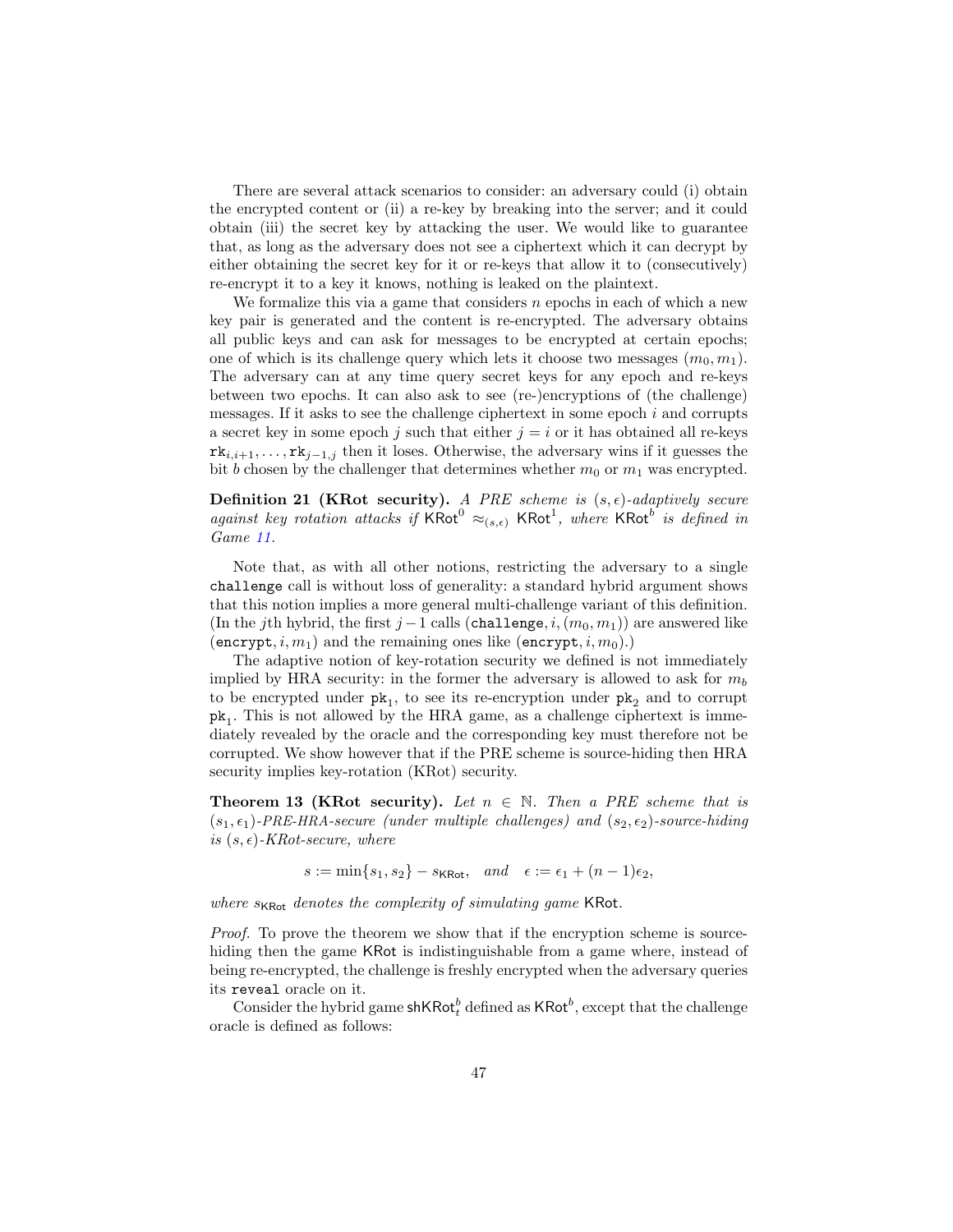<span id="page-47-0"></span>Challenger  $\mathsf{KRot}^b(1^{\kappa}, 1^n)$ 1: Set  $\mathcal{C}, \mathcal{E}, \mathcal{S} = \emptyset$   $\Rightarrow$  Stores corrpt. keys  $(\mathcal{C})$ , re-keys  $(\mathcal{E})$  and revealed challenges  $(\mathcal{S})$ 2: Set  $\mathcal{L}, \mathcal{L}^* = \emptyset$ <sup>∗</sup> = ∅ . Stores ciphertexts and challenge ciphertexts 3: Set  $C = 0$   $\triangleright$  Counter for generated ciphertexts 4:  $pp \leftarrow \text{PRE.S}(1^{\kappa}, 1^n)$  $\triangleright$  *n* determines the number of levels 5:  $(\text{pk}_1, \text{sk}_1), \ldots, (\text{pk}_n, \text{sk}_n) \leftarrow \text{PRE.K}(\text{pp})$ 6:  $\forall i \in [2, n] :$ rk $_{i-1,i}$  ← PRE.RK((pk $_{i-1}$ , sk $_{i-1}$ ), pk $_i$ ) 7:  $b' \leftarrow A^{(corrupt,\cdot),(\text{rekey},\cdot),(\text{encrypt},\cdot,\cdot),(\text{challenge},\cdot,\cdot,\cdot),(\text{reveal},\cdot,\cdot)}(pp, pk_1, \ldots, pk_n)$ 8: if  $\exists i \in S \exists j \in C : i$  is connected to j then return 0 end if 9: return  $b'$ Oracle (corrupt, i) 1: Add  $i$  to  $C$ 2: return  $sk_i$ Oracle  $(rekey, i)$ 1: Add  $(i-1, i)$  to  $\mathcal E$ 2: return r $k_{i-1,i}$ Oracle (encrypt,  $i, m$ ) 1: Increment C, compute  $(c_i, i) \leftarrow \text{PRE.E}(\text{pk}_i, (m, i))$ 2: for  $j = i + 1 ... n$  do  $(c_j, j)$  ← PRE.RE( $\text{rk}_{j-1,j}, \text{pk}_{j-1}, \text{pk}_j, (c_{j-1}, j-1)$ ) 3: end for 4: Increment C, add  $(C, i, m, (c_i, \ldots, c_n))$  to  $\mathcal L$ Oracle (challenge,  $i, (m_0^*, m_1^*)$  $\triangleright$  Single access 1: Compute  $(c_i, i) \leftarrow \mathsf{PRE}\textup{.}\mathsf{E}(\mathtt{pk}_i, (m_b^*, i))$ 2: for  $j = i + 1 \ldots n$  do  $(c_j, j)$  ← PRE.RE(rk $_{j-1,j}$ , pk $_{j-1}$ , pk $_j$ ,  $(c_{j-1}, j-1)$ ) end for 3: Increment C, add  $(C, i, m_b^*, (c_i, \ldots, c_n))$  to  $\mathcal L$  and  $\check{C}$  to  $\mathcal L^*$ Oracle (reveal,  $k, j$ ) 1: Retrieve  $(k, i, m, (c_i, \ldots, c_n))$  from  $\mathcal L$ 2: if  $k \in \mathcal{L}^*$  then add j to S end if 3: return  $c_i$ 

Game 11: Game KRot for key rotation using a (unidirectional multi-hop) PRE scheme PRE.

Oracle  $(\texttt{challenge}, i, (m^*_0, m^*_1))$ 

end for

- 1: Compute  $(c_i, i) \leftarrow \mathsf{PRE}\textup{.}\mathsf{E}(\mathtt{pk}_i, (m_b^*, i))$
- 2: for  $j = i + 1 \dots t$  do  $(c_j, j) \leftarrow \mathsf{PRELE}(\mathrm{pk}_j, (m_b^*, j))$  end for
- 3: for  $j = t + 1 ... n$  do  $(c_j, j)$  ← PRE.RE(rk<sub>j-1,j</sub>, pk<sub>j-1</sub>, pk<sub>j</sub>,  $(c_{j-1}, j 1)$ )
- 4: Increment C, add  $(C, i, m_b^*, (c_i, \ldots, c_n))$  to  $\mathcal L$  and C to  $\mathcal L^*$

The difference between shKRot $_{t-1}^b$  and shKRot $_t^b$  is whether the challenge oracle computes  $c_t$  by reencrypting or by freshly encrypting. An adversary distinguishing shKRot $_{t-1}^b$  from shKRot $_b^b$  can thus be turned into an adversary against source-hiding (Definition [9\)](#page-16-0): the reduction receives  $(pp, (pk, sk), (pk', sk'), rk)$ , simulates the experiment setting  $(\mathbf{pk}_{t-1}, \mathbf{sk}_{t-1}) := (\mathbf{pk}, \mathbf{sk}), (\mathbf{pk}_t, \mathbf{sk}_t) := (\mathbf{pk}', \mathbf{sk}'),$ and  $\mathbf{rk}_{t-1,t} := \mathbf{rk}$ . When the adversary queries (challenge,  $i, (m_0^*, m_1^*)$ ), the reduction first computes for  $j = i + 1 \dots t - 2$ :  $(c_j, j) \leftarrow \text{PRE}(\text{pk}_j, (m_b^*, j))$ ; it then queries (challenge,  $m_b^*, t - 1$ ) to receive  $c_{t-1}$  (a fresh encryption) and  $c_t$